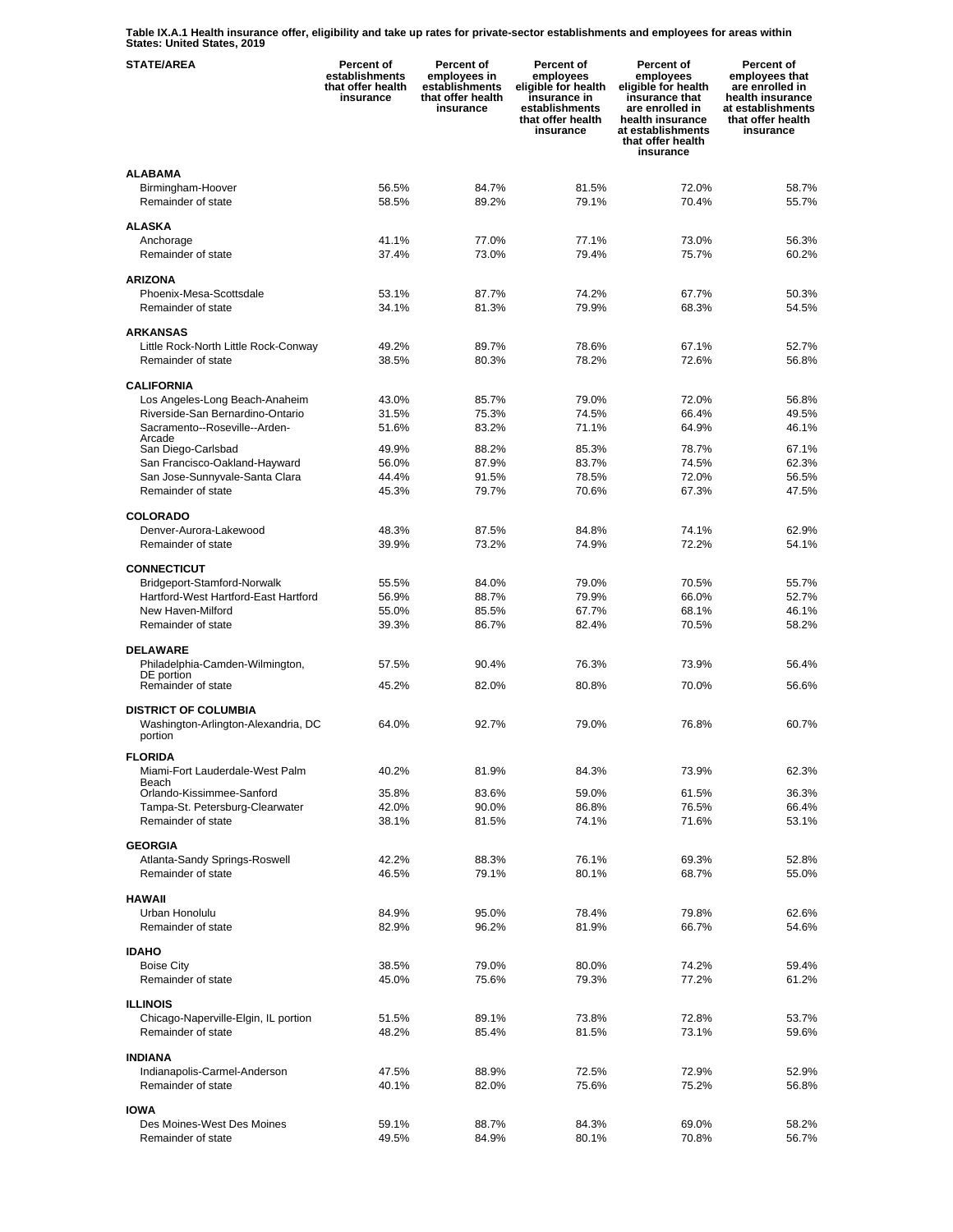**Table IX.A.1 Health insurance offer, eligibility and take up rates for private-sector establishments and employees for areas within States: United States, 2019 (cont.)** 

| <b>STATE/AREA</b>                              | Percent of<br>establishments<br>that offer health<br>insurance | Percent of<br>employees in<br>establishments<br>that offer health<br>insurance | Percent of<br>employees<br>eligible for health<br>insurance in<br>establishments<br>that offer health<br>insurance | Percent of<br>employees<br>eligible for health<br>insurance that<br>are enrolled in<br>health insurance<br>at establishments<br>that offer health<br>insurance | Percent of<br>employees that<br>are enrolled in<br>health insurance<br>at establishments<br>that offer health<br>insurance |
|------------------------------------------------|----------------------------------------------------------------|--------------------------------------------------------------------------------|--------------------------------------------------------------------------------------------------------------------|----------------------------------------------------------------------------------------------------------------------------------------------------------------|----------------------------------------------------------------------------------------------------------------------------|
| <b>KANSAS</b>                                  |                                                                |                                                                                |                                                                                                                    |                                                                                                                                                                |                                                                                                                            |
| Kansas City, KS portion                        | 55.6%                                                          | 89.7%                                                                          | 80.9%                                                                                                              | 76.9%                                                                                                                                                          | 62.2%                                                                                                                      |
| Wichita                                        | 68.0%                                                          | 93.2%                                                                          | 79.0%                                                                                                              | 77.5%                                                                                                                                                          | 61.2%                                                                                                                      |
| Remainder of state                             | 53.0%                                                          | 79.1%                                                                          | 76.6%                                                                                                              | 74.8%                                                                                                                                                          | 57.3%                                                                                                                      |
|                                                |                                                                |                                                                                |                                                                                                                    |                                                                                                                                                                |                                                                                                                            |
| <b>KENTUCKY</b>                                |                                                                |                                                                                |                                                                                                                    |                                                                                                                                                                |                                                                                                                            |
| Louisville/Jefferson County, KY<br>portion     | 53.5%                                                          | 88.0%                                                                          | 82.0%                                                                                                              | 76.7%                                                                                                                                                          | 62.9%                                                                                                                      |
| Remainder of state                             | 46.9%                                                          | 84.4%                                                                          | 80.9%                                                                                                              | 71.8%                                                                                                                                                          | 58.0%                                                                                                                      |
|                                                |                                                                |                                                                                |                                                                                                                    |                                                                                                                                                                |                                                                                                                            |
| <b>LOUISIANA</b>                               |                                                                |                                                                                |                                                                                                                    |                                                                                                                                                                |                                                                                                                            |
| New Orleans-Metairie<br>Remainder of state     | 49.9%                                                          | 86.7%<br>83.0%                                                                 | 81.3%<br>77.1%                                                                                                     | 73.5%<br>64.7%                                                                                                                                                 | 59.8%<br>49.9%                                                                                                             |
|                                                | 53.3%                                                          |                                                                                |                                                                                                                    |                                                                                                                                                                |                                                                                                                            |
| <b>MAINE</b>                                   |                                                                |                                                                                |                                                                                                                    |                                                                                                                                                                |                                                                                                                            |
| Portland-South Portland                        | 54.8%                                                          | 84.3%                                                                          | 77.7%                                                                                                              | 67.8%                                                                                                                                                          | 52.6%                                                                                                                      |
| Remainder of state                             | 36.5%                                                          | 76.7%                                                                          | 77.5%                                                                                                              | 75.1%                                                                                                                                                          | 58.2%                                                                                                                      |
|                                                |                                                                |                                                                                |                                                                                                                    |                                                                                                                                                                |                                                                                                                            |
| <b>MARYLAND</b>                                |                                                                |                                                                                |                                                                                                                    |                                                                                                                                                                |                                                                                                                            |
| Baltimore-Columbia-Towson                      | 48.6%                                                          | 88.8%                                                                          | 79.3%                                                                                                              | 66.9%                                                                                                                                                          | 53.0%                                                                                                                      |
| Washington-Arlington-Alexandria,<br>MD portion | 44.7%                                                          | 86.4%                                                                          | 80.2%                                                                                                              | 63.9%                                                                                                                                                          | 51.2%                                                                                                                      |
| Remainder of state                             | 39.5%                                                          | 79.3%                                                                          | 75.2%                                                                                                              | 69.7%                                                                                                                                                          | 52.5%                                                                                                                      |
|                                                |                                                                |                                                                                |                                                                                                                    |                                                                                                                                                                |                                                                                                                            |
| <b>MASSACHUSETTS</b>                           |                                                                |                                                                                |                                                                                                                    |                                                                                                                                                                |                                                                                                                            |
| Boston-Cambridge-Newton, MA<br>portion         | 59.4%                                                          | 92.4%                                                                          | 76.9%                                                                                                              | 68.4%                                                                                                                                                          | 52.6%                                                                                                                      |
| Remainder of state                             | 53.1%                                                          | 84.3%                                                                          | 73.9%                                                                                                              | 65.6%                                                                                                                                                          | 48.5%                                                                                                                      |
|                                                |                                                                |                                                                                |                                                                                                                    |                                                                                                                                                                |                                                                                                                            |
| <b>MICHIGAN</b>                                |                                                                |                                                                                |                                                                                                                    |                                                                                                                                                                |                                                                                                                            |
| Detroit-Warren-Dearborn                        | 45.0%                                                          | 84.3%                                                                          | 74.0%                                                                                                              | 76.3%                                                                                                                                                          | 56.5%                                                                                                                      |
| Remainder of state                             | 49.1%                                                          | 83.4%                                                                          | 76.4%                                                                                                              | 68.6%                                                                                                                                                          | 52.4%                                                                                                                      |
| <b>MINNESOTA</b>                               |                                                                |                                                                                |                                                                                                                    |                                                                                                                                                                |                                                                                                                            |
| Minneapolis-St. Paul-Bloomington,              | 46.9%                                                          | 86.8%                                                                          | 77.1%                                                                                                              | 73.8%                                                                                                                                                          | 56.9%                                                                                                                      |
| MN portion                                     |                                                                |                                                                                |                                                                                                                    |                                                                                                                                                                |                                                                                                                            |
| Remainder of state                             | 44.6%                                                          | 82.6%                                                                          | 81.1%                                                                                                              | 76.6%                                                                                                                                                          | 62.2%                                                                                                                      |
| <b>MISSISSIPPI</b>                             |                                                                |                                                                                |                                                                                                                    |                                                                                                                                                                |                                                                                                                            |
| Jackson                                        | 57.2%                                                          | 92.6%                                                                          | 78.8%                                                                                                              | 68.0%                                                                                                                                                          | 53.6%                                                                                                                      |
| Remainder of state                             | 45.1%                                                          | 80.7%                                                                          | 78.2%                                                                                                              | 72.2%                                                                                                                                                          | 56.4%                                                                                                                      |
|                                                |                                                                |                                                                                |                                                                                                                    |                                                                                                                                                                |                                                                                                                            |
| <b>MISSOURI</b>                                |                                                                |                                                                                |                                                                                                                    |                                                                                                                                                                |                                                                                                                            |
| Kansas City, MO portion                        | 69.7%                                                          | 96.1%                                                                          | 77.0%                                                                                                              | 74.9%                                                                                                                                                          | 57.7%                                                                                                                      |
| St. Louis, MO portion                          | 47.4%                                                          | 86.2%                                                                          | 78.7%                                                                                                              | 76.6%                                                                                                                                                          | 60.3%                                                                                                                      |
| Remainder of state                             | 43.7%                                                          | 79.0%                                                                          | 76.6%                                                                                                              | 74.5%                                                                                                                                                          | 57.1%                                                                                                                      |
| <b>MONTANA</b>                                 |                                                                |                                                                                |                                                                                                                    |                                                                                                                                                                |                                                                                                                            |
| <b>Billings</b>                                | 49.3%                                                          | 76.9%                                                                          | 75.9%                                                                                                              | 75.1%                                                                                                                                                          | 57.0%                                                                                                                      |
| Remainder of state                             | 39.6%                                                          | 69.6%                                                                          | 78.8%                                                                                                              | 73.8%                                                                                                                                                          | 58.1%                                                                                                                      |
|                                                |                                                                |                                                                                |                                                                                                                    |                                                                                                                                                                |                                                                                                                            |
| <b>NEBRASKA</b>                                |                                                                |                                                                                |                                                                                                                    |                                                                                                                                                                |                                                                                                                            |
| Omaha-Council Bluffs, NE portion               | 52.1%                                                          | 89.5%                                                                          | 85.9%                                                                                                              | 70.7%                                                                                                                                                          | 60.7%                                                                                                                      |
| Remainder of state                             | 39.6%                                                          | 78.0%                                                                          | 75.8%                                                                                                              | 68.8%                                                                                                                                                          | 52.1%                                                                                                                      |
| <b>NEVADA</b>                                  |                                                                |                                                                                |                                                                                                                    |                                                                                                                                                                |                                                                                                                            |
| Las Vegas-Henderson-Paradise                   | 53.0%                                                          | 86.5%                                                                          | 74.2%                                                                                                              | 73.0%                                                                                                                                                          | 54.2%                                                                                                                      |
| Remainder of state                             | 47.7%                                                          | 85.0%                                                                          | 74.7%                                                                                                              | 75.9%                                                                                                                                                          | 56.6%                                                                                                                      |
|                                                |                                                                |                                                                                |                                                                                                                    |                                                                                                                                                                |                                                                                                                            |
| <b>NEW HAMPSHIRE</b>                           |                                                                |                                                                                |                                                                                                                    |                                                                                                                                                                |                                                                                                                            |
| Boston-Cambridge-Newton, NH<br>portion         | 54.5%                                                          | 88.3%                                                                          | 68.0%                                                                                                              | 73.9%                                                                                                                                                          | 50.2%                                                                                                                      |
| Manchester-Nashua                              | 52.9%                                                          | 87.1%                                                                          | 73.2%                                                                                                              | 72.2%                                                                                                                                                          | 52.8%                                                                                                                      |
| Remainder of state                             | 46.6%                                                          | 83.9%                                                                          | 74.2%                                                                                                              | 76.4%                                                                                                                                                          | 56.7%                                                                                                                      |
|                                                |                                                                |                                                                                |                                                                                                                    |                                                                                                                                                                |                                                                                                                            |
| <b>NEW JERSEY</b>                              |                                                                |                                                                                |                                                                                                                    | 71.7%                                                                                                                                                          |                                                                                                                            |
| New York-Newark-Jersey City, NJ<br>portion     | 50.3%                                                          | 86.4%                                                                          | 78.7%                                                                                                              |                                                                                                                                                                | 56.4%                                                                                                                      |
| Remainder of state                             | 56.8%                                                          | 90.6%                                                                          | 81.4%                                                                                                              | 64.8%                                                                                                                                                          | 52.7%                                                                                                                      |
|                                                |                                                                |                                                                                |                                                                                                                    |                                                                                                                                                                |                                                                                                                            |
| <b>NEW MEXICO</b>                              |                                                                |                                                                                |                                                                                                                    |                                                                                                                                                                |                                                                                                                            |
| Albuquerque<br>Remainder of state              | 46.6%<br>42.3%                                                 | 85.0%<br>69.9%                                                                 | 78.8%<br>77.1%                                                                                                     | 71.4%<br>62.4%                                                                                                                                                 | 56.3%<br>48.1%                                                                                                             |
|                                                |                                                                |                                                                                |                                                                                                                    |                                                                                                                                                                |                                                                                                                            |
| <b>NEW YORK</b>                                |                                                                |                                                                                |                                                                                                                    |                                                                                                                                                                |                                                                                                                            |
| New York-Newark-Jersey City, NY                | 41.9%                                                          | 86.5%                                                                          | 74.9%                                                                                                              | 66.7%                                                                                                                                                          | 50.0%                                                                                                                      |
| portion<br>Remainder of state                  | 54.4%                                                          | 87.2%                                                                          | 75.4%                                                                                                              | 61.0%                                                                                                                                                          | 46.0%                                                                                                                      |
|                                                |                                                                |                                                                                |                                                                                                                    |                                                                                                                                                                |                                                                                                                            |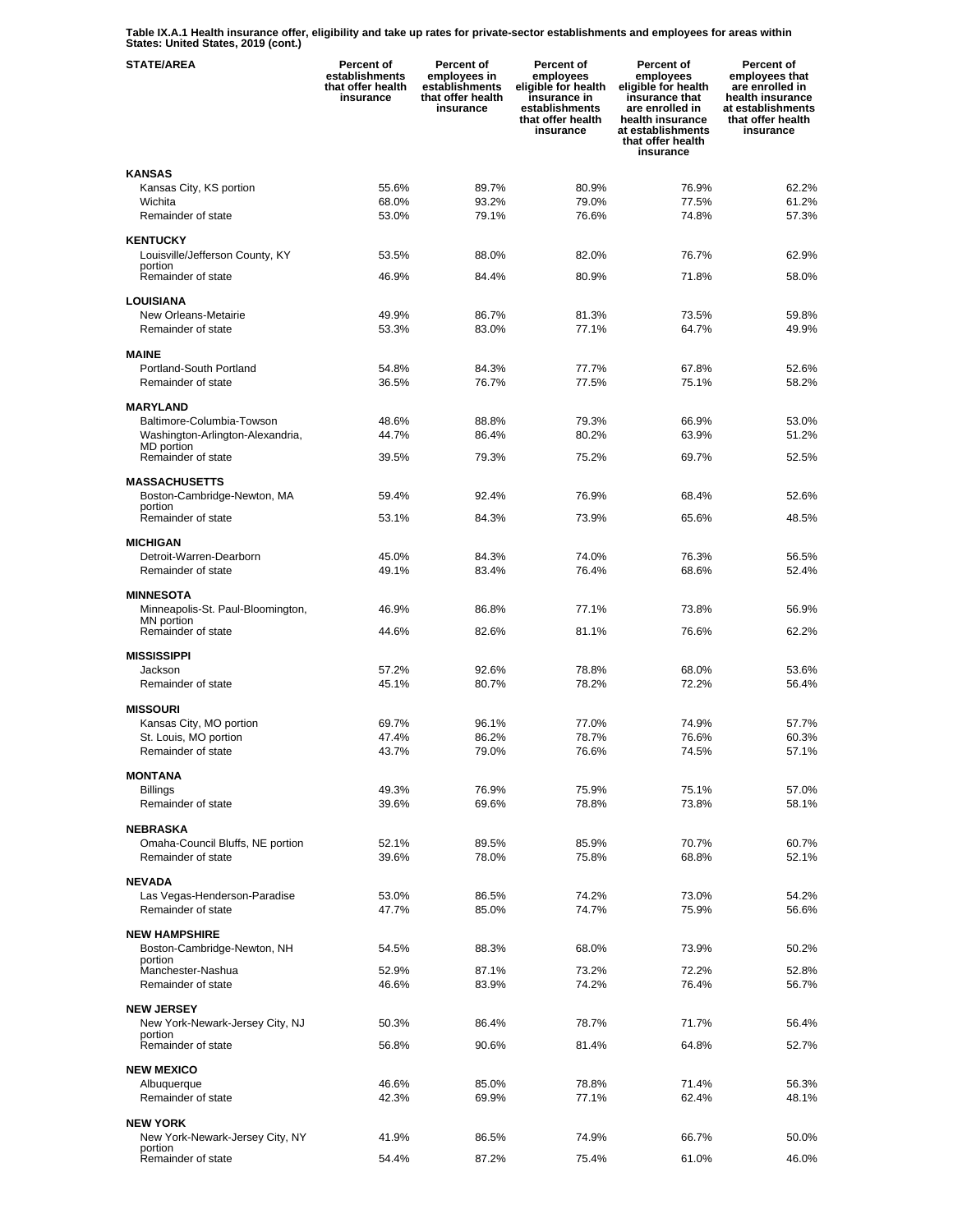**Table IX.A.1 Health insurance offer, eligibility and take up rates for private-sector establishments and employees for areas within States: United States, 2019 (cont.)** 

| <b>STATE/AREA</b>                                      | Percent of<br>establishments<br>that offer health<br>insurance | Percent of<br>employees in<br>establishments<br>that offer health<br>insurance | Percent of<br>employees<br>eligible for health<br>insurance in<br>establishments<br>that offer health<br>insurance | Percent of<br>employees<br>eligible for health<br>insurance that<br>are enrolled in<br>health insurance<br>at establishments<br>that offer health<br>insurance | Percent of<br>employees that<br>are enrolled in<br>health insurance<br>at establishments<br>that offer health<br>insurance |
|--------------------------------------------------------|----------------------------------------------------------------|--------------------------------------------------------------------------------|--------------------------------------------------------------------------------------------------------------------|----------------------------------------------------------------------------------------------------------------------------------------------------------------|----------------------------------------------------------------------------------------------------------------------------|
| <b>NORTH CAROLINA</b>                                  |                                                                |                                                                                |                                                                                                                    |                                                                                                                                                                |                                                                                                                            |
| Charlotte-Concord-Gastonia, NC                         | 49.7%                                                          | 87.3%                                                                          | 82.8%                                                                                                              | 75.0%                                                                                                                                                          | 62.1%                                                                                                                      |
| portion<br>Remainder of state                          | 41.7%                                                          | 80.2%                                                                          | 80.9%                                                                                                              | 74.8%                                                                                                                                                          | 60.6%                                                                                                                      |
|                                                        |                                                                |                                                                                |                                                                                                                    |                                                                                                                                                                |                                                                                                                            |
| <b>NORTH DAKOTA</b>                                    |                                                                |                                                                                | 72.4%                                                                                                              |                                                                                                                                                                |                                                                                                                            |
| Fargo, ND portion<br>Remainder of state                | 73.2%<br>47.5%                                                 | 95.5%<br>82.5%                                                                 | 75.5%                                                                                                              | 71.3%<br>76.9%                                                                                                                                                 | 51.6%<br>58.1%                                                                                                             |
|                                                        |                                                                |                                                                                |                                                                                                                    |                                                                                                                                                                |                                                                                                                            |
| OHIO                                                   |                                                                |                                                                                |                                                                                                                    |                                                                                                                                                                |                                                                                                                            |
| Cincinnati, OH portion                                 | 65.2%                                                          | 92.1%                                                                          | 79.9%<br>81.8%                                                                                                     | 80.2%                                                                                                                                                          | 64.1%                                                                                                                      |
| Cleveland-Elyria<br>Columbus                           | 57.7%<br>44.3%                                                 | 86.4%<br>86.6%                                                                 | 76.6%                                                                                                              | 72.4%<br>77.7%                                                                                                                                                 | 59.2%<br>59.5%                                                                                                             |
| Remainder of state                                     | 52.5%                                                          | 83.0%                                                                          | 70.1%                                                                                                              | 71.7%                                                                                                                                                          | 50.2%                                                                                                                      |
|                                                        |                                                                |                                                                                |                                                                                                                    |                                                                                                                                                                |                                                                                                                            |
| <b>OKLAHOMA</b>                                        |                                                                |                                                                                |                                                                                                                    |                                                                                                                                                                |                                                                                                                            |
| Oklahoma City                                          | 59.3%<br>52.1%                                                 | 86.3%                                                                          | 73.8%                                                                                                              | 75.4%                                                                                                                                                          | 55.7%                                                                                                                      |
| Tulsa<br>Remainder of state                            | 37.6%                                                          | 87.0%<br>80.1%                                                                 | 84.0%<br>80.5%                                                                                                     | 75.5%<br>67.2%                                                                                                                                                 | 63.4%<br>54.1%                                                                                                             |
|                                                        |                                                                |                                                                                |                                                                                                                    |                                                                                                                                                                |                                                                                                                            |
| <b>OREGON</b>                                          |                                                                |                                                                                |                                                                                                                    |                                                                                                                                                                |                                                                                                                            |
| Portland-Vancouver-Hillsboro, OR<br>portion            | 46.9%                                                          | 86.8%                                                                          | 77.2%                                                                                                              | 78.8%                                                                                                                                                          | 60.8%                                                                                                                      |
| Remainder of state                                     | 42.4%                                                          | 77.2%                                                                          | 81.1%                                                                                                              | 77.2%                                                                                                                                                          | 62.6%                                                                                                                      |
|                                                        |                                                                |                                                                                |                                                                                                                    |                                                                                                                                                                |                                                                                                                            |
| <b>PENNSYLVANIA</b><br>Philadelphia-Camden-Wilmington, | 57.5%                                                          | 89.4%                                                                          | 71.7%                                                                                                              | 73.9%                                                                                                                                                          | 53.0%                                                                                                                      |
| PA portion                                             |                                                                |                                                                                |                                                                                                                    |                                                                                                                                                                |                                                                                                                            |
| Pittsburgh                                             | 70.8%                                                          | 93.3%                                                                          | 86.6%                                                                                                              | 72.5%                                                                                                                                                          | 62.8%                                                                                                                      |
| Remainder of state                                     | 51.1%                                                          | 85.7%                                                                          | 79.4%                                                                                                              | 75.7%                                                                                                                                                          | 60.1%                                                                                                                      |
| <b>RHODE ISLAND</b>                                    |                                                                |                                                                                |                                                                                                                    |                                                                                                                                                                |                                                                                                                            |
| Providence-Warwick, RI portion                         | 53.4%                                                          | 85.1%                                                                          | 74.6%                                                                                                              | 72.5%                                                                                                                                                          | 54.1%                                                                                                                      |
| <b>SOUTH CAROLINA</b>                                  |                                                                |                                                                                |                                                                                                                    |                                                                                                                                                                |                                                                                                                            |
| Columbia                                               | 40.1%                                                          | 84.5%                                                                          | 87.6%                                                                                                              | 74.6%                                                                                                                                                          | 65.4%                                                                                                                      |
| Remainder of state                                     | 48.7%                                                          | 86.0%                                                                          | 77.2%                                                                                                              | 71.6%                                                                                                                                                          | 55.2%                                                                                                                      |
|                                                        |                                                                |                                                                                |                                                                                                                    |                                                                                                                                                                |                                                                                                                            |
| <b>SOUTH DAKOTA</b><br>Sioux Falls                     |                                                                |                                                                                |                                                                                                                    |                                                                                                                                                                |                                                                                                                            |
| Remainder of state                                     | 56.5%<br>48.7%                                                 | 90.4%<br>79.7%                                                                 | 79.9%<br>80.2%                                                                                                     | 71.2%<br>75.9%                                                                                                                                                 | 56.9%<br>60.8%                                                                                                             |
|                                                        |                                                                |                                                                                |                                                                                                                    |                                                                                                                                                                |                                                                                                                            |
| <b>TENNESSEE</b>                                       |                                                                |                                                                                |                                                                                                                    |                                                                                                                                                                |                                                                                                                            |
| Memphis, TN portion                                    | 69.2%                                                          | 93.4%                                                                          | 81.4%                                                                                                              | 77.3%                                                                                                                                                          | 62.9%                                                                                                                      |
| Nashville-Davidson--Murfreesboro--<br>Franklin         | 50.2%                                                          | 83.8%                                                                          | 75.8%                                                                                                              | 74.5%                                                                                                                                                          | 56.5%                                                                                                                      |
| Remainder of state                                     | 47.7%                                                          | 84.5%                                                                          | 75.7%                                                                                                              | 73.1%                                                                                                                                                          | 55.3%                                                                                                                      |
| <b>TEXAS</b>                                           |                                                                |                                                                                |                                                                                                                    |                                                                                                                                                                |                                                                                                                            |
| Dallas-Fort Worth-Arlington                            | 50.1%                                                          | 88.8%                                                                          | 81.8%                                                                                                              | 71.2%                                                                                                                                                          | 58.3%                                                                                                                      |
| Houston-The Woodlands-Sugar Land                       | 57.6%                                                          | 89.1%                                                                          | 78.1%                                                                                                              | 74.8%                                                                                                                                                          | 58.5%                                                                                                                      |
| San Antonio-New Braunfels                              | 40.0%                                                          | 81.6%                                                                          | 65.9%                                                                                                              | 60.7%                                                                                                                                                          | 40.0%                                                                                                                      |
| Remainder of state                                     | 44.7%                                                          | 82.4%                                                                          | 81.6%                                                                                                              | 74.6%                                                                                                                                                          | 60.8%                                                                                                                      |
| <b>UTAH</b>                                            |                                                                |                                                                                |                                                                                                                    |                                                                                                                                                                |                                                                                                                            |
| Ogden-Clearfield                                       | 32.4%                                                          | 75.1%                                                                          | 73.1%                                                                                                              | 77.4%                                                                                                                                                          | 56.5%                                                                                                                      |
| Provo-Orem                                             | 27.9%                                                          | 85.9%                                                                          | 71.2%                                                                                                              | 68.7%                                                                                                                                                          | 48.9%                                                                                                                      |
| Salt Lake City                                         | 49.7%                                                          | 85.0%                                                                          | 82.9%                                                                                                              | 73.3%                                                                                                                                                          | 60.8%                                                                                                                      |
| Remainder of state                                     | 32.0%                                                          | 65.4%                                                                          | 75.7%                                                                                                              | 72.4%                                                                                                                                                          | 54.7%                                                                                                                      |
| <b>VERMONT</b>                                         |                                                                |                                                                                |                                                                                                                    |                                                                                                                                                                |                                                                                                                            |
| Burlington-South Burlington                            | 44.8%                                                          | 87.4%                                                                          | 82.1%                                                                                                              | 71.0%                                                                                                                                                          | 58.3%                                                                                                                      |
| Remainder of state                                     | 34.8%                                                          | 67.6%                                                                          | 71.1%                                                                                                              | 64.2%                                                                                                                                                          | 45.7%                                                                                                                      |
| <b>VIRGINIA</b>                                        |                                                                |                                                                                |                                                                                                                    |                                                                                                                                                                |                                                                                                                            |
| Virginia Beach-Norfolk-Newport                         | 59.0%                                                          | 96.5%                                                                          | 75.0%                                                                                                              | 67.7%                                                                                                                                                          | 50.8%                                                                                                                      |
| News, VA portion                                       |                                                                |                                                                                |                                                                                                                    |                                                                                                                                                                |                                                                                                                            |
| Washington-Arlington-Alexandria, VA<br>portion         | 40.9%                                                          | 83.7%                                                                          | 77.7%                                                                                                              | 65.0%                                                                                                                                                          | 50.5%                                                                                                                      |
| Remainder of state                                     | 37.4%                                                          | 84.6%                                                                          | 71.4%                                                                                                              | 71.7%                                                                                                                                                          | 51.2%                                                                                                                      |
| <b>WASHINGTON</b>                                      |                                                                |                                                                                |                                                                                                                    |                                                                                                                                                                |                                                                                                                            |
| Seattle-Tacoma-Bellevue                                | 53.0%                                                          | 88.0%                                                                          | 81.4%                                                                                                              | 82.6%                                                                                                                                                          | 67.2%                                                                                                                      |
| Remainder of state                                     | 40.6%                                                          | 75.3%                                                                          | 74.8%                                                                                                              | 74.2%                                                                                                                                                          | 55.5%                                                                                                                      |
| <b>WEST VIRGINIA</b>                                   |                                                                |                                                                                |                                                                                                                    |                                                                                                                                                                |                                                                                                                            |
| Charleston                                             | 76.1%                                                          | 93.2%                                                                          | 84.5%                                                                                                              | 74.2%                                                                                                                                                          | 62.7%                                                                                                                      |
| Remainder of state                                     | 46.8%                                                          | 82.4%                                                                          | 76.5%                                                                                                              | 67.8%                                                                                                                                                          | 51.9%                                                                                                                      |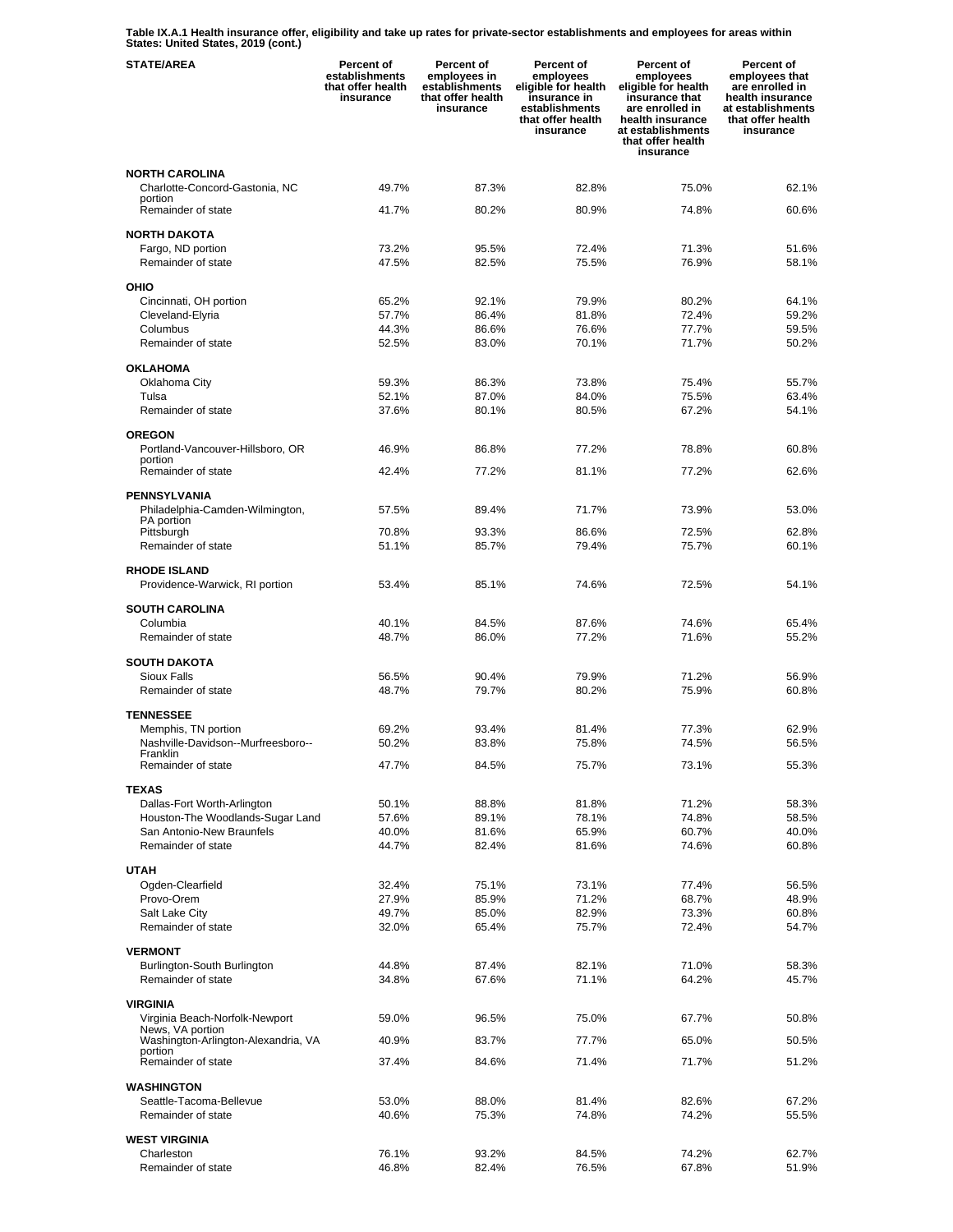**Table IX.A.1 Health insurance offer, eligibility and take up rates for private-sector establishments and employees for areas within States: United States, 2019 (cont.)** 

| <b>STATE/AREA</b>             | Percent of<br>establishments<br>that offer health<br>insurance | Percent of<br>employees in<br>establishments<br>that offer health<br>insurance | Percent of<br>employees<br>eligible for health<br>insurance in<br>establishments<br>that offer health<br>insurance | Percent of<br>employees<br>eligible for health<br>insurance that<br>are enrolled in<br>health insurance<br>at establishments<br>that offer health<br>insurance | Percent of<br>employees that<br>are enrolled in<br>health insurance<br>at establishments<br>that offer health<br>insurance |
|-------------------------------|----------------------------------------------------------------|--------------------------------------------------------------------------------|--------------------------------------------------------------------------------------------------------------------|----------------------------------------------------------------------------------------------------------------------------------------------------------------|----------------------------------------------------------------------------------------------------------------------------|
| <b>WISCONSIN</b>              |                                                                |                                                                                |                                                                                                                    |                                                                                                                                                                |                                                                                                                            |
| Milwaukee-Waukesha-West Allis | 52.6%                                                          | 88.0%                                                                          | 74.7%                                                                                                              | 74.3%                                                                                                                                                          | 55.5%                                                                                                                      |
| Remainder of state            | 41.3%                                                          | 81.2%                                                                          | 78.6%                                                                                                              | 71.4%                                                                                                                                                          | 56.2%                                                                                                                      |
| <b>WYOMING</b>                |                                                                |                                                                                |                                                                                                                    |                                                                                                                                                                |                                                                                                                            |
| Cheyenne                      | 47.6%                                                          | 77.2%                                                                          | 76.0%                                                                                                              | 65.3%                                                                                                                                                          | 49.6%                                                                                                                      |
| Remainder of state            | 37.3%                                                          | 70.7%                                                                          | 71.5%                                                                                                              | 75.8%                                                                                                                                                          | 54.2%                                                                                                                      |

Source: Agency for Healthcare Research and Quality, Center for Financing, Access and Cost Trends. 2019 Medical Expenditure Panel Survey-Insurance Component.

Note: Definition of each area can be found in the Technical Notes and Survey Documentation.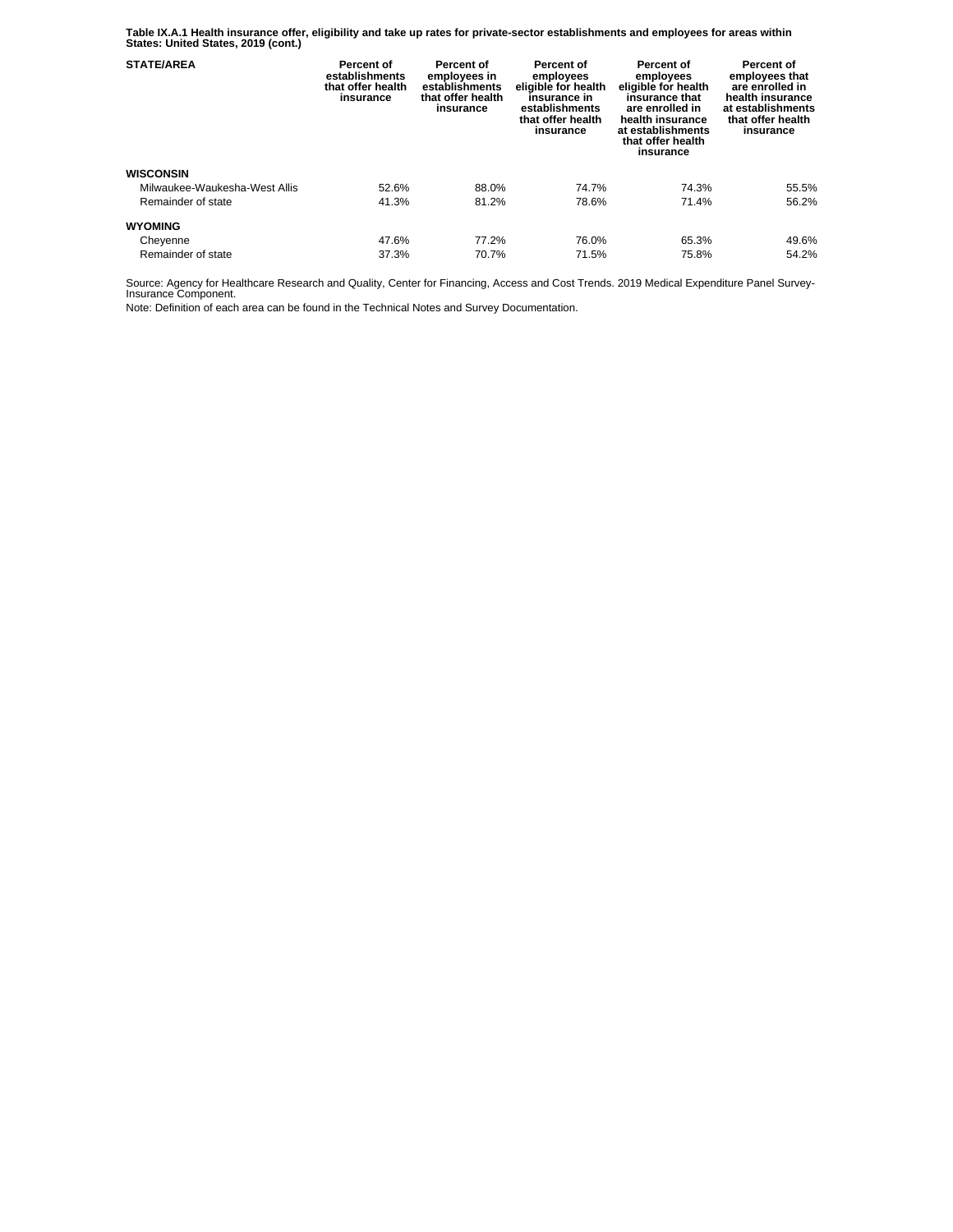**Table IX.A.1 Standard errors for health insurance offer, eligibility, take up rates for private-sector establishments and employees for areas within States: United States, 2019** 

| <b>STATE/AREA</b>                                                             | <b>Percent of</b><br>establishments<br>that offer health<br>insurance | <b>Percent of</b><br>employees in<br>establishments<br>that offer health<br>insurance | <b>Percent of</b><br>employees<br>eligible for health<br>insurance in<br>establishments<br>that offer health<br>insurance | Percent of<br>employees<br>eligible for health<br>insurance that<br>are enrolled in<br>health insurance<br>at establishments<br>that offer health<br>insurance | Percent of<br>employees that<br>are enrolled in<br>health insurance<br>at establishments<br>that offer health<br>insurance |
|-------------------------------------------------------------------------------|-----------------------------------------------------------------------|---------------------------------------------------------------------------------------|---------------------------------------------------------------------------------------------------------------------------|----------------------------------------------------------------------------------------------------------------------------------------------------------------|----------------------------------------------------------------------------------------------------------------------------|
| <b>ALABAMA</b>                                                                |                                                                       |                                                                                       |                                                                                                                           |                                                                                                                                                                |                                                                                                                            |
| Birmingham-Hoover<br>Remainder of state                                       | 6.90%<br>3.57%                                                        | 3.99%<br>1.32%                                                                        | 4.14%<br>2.67%                                                                                                            | 2.69%<br>2.34%                                                                                                                                                 | 3.95%<br>2.78%                                                                                                             |
| <b>ALASKA</b>                                                                 |                                                                       |                                                                                       |                                                                                                                           |                                                                                                                                                                |                                                                                                                            |
| Anchorage                                                                     | 3.93%                                                                 | 2.62%                                                                                 | 2.65%                                                                                                                     | 2.30%                                                                                                                                                          | 2.90%                                                                                                                      |
| Remainder of state                                                            | 4.02%                                                                 | 3.34%                                                                                 | 3.24%                                                                                                                     | 3.23%                                                                                                                                                          | 4.04%                                                                                                                      |
| <b>ARIZONA</b>                                                                |                                                                       |                                                                                       |                                                                                                                           |                                                                                                                                                                |                                                                                                                            |
| Phoenix-Mesa-Scottsdale<br>Remainder of state                                 | 4.17%<br>5.62%                                                        | 1.84%<br>3.66%                                                                        | 4.52%<br>4.29%                                                                                                            | 2.88%<br>4.95%                                                                                                                                                 | 4.65%<br>4.50%                                                                                                             |
|                                                                               |                                                                       |                                                                                       |                                                                                                                           |                                                                                                                                                                |                                                                                                                            |
| <b>ARKANSAS</b><br>Little Rock-North Little Rock-Conway                       | 6.62%                                                                 | 2.37%                                                                                 | 4.29%                                                                                                                     | 3.97%                                                                                                                                                          | 3.95%                                                                                                                      |
| Remainder of state                                                            | 2.69%                                                                 | 1.92%                                                                                 | 2.28%                                                                                                                     | 2.09%                                                                                                                                                          | 2.70%                                                                                                                      |
| <b>CALIFORNIA</b>                                                             |                                                                       |                                                                                       |                                                                                                                           |                                                                                                                                                                |                                                                                                                            |
| Los Angeles-Long Beach-Anaheim                                                | 3.61%                                                                 | 1.61%                                                                                 | 2.47%                                                                                                                     | 2.13%                                                                                                                                                          | 2.59%                                                                                                                      |
| Riverside-San Bernardino-Ontario<br>Sacramento--Roseville--Arden-             | 5.65%<br>10.39%                                                       | 5.26%<br>5.05%                                                                        | 5.15%<br>7.91%                                                                                                            | 7.20%<br>7.05%                                                                                                                                                 | 6.36%<br>7.05%                                                                                                             |
| Arcade<br>San Diego-Carlsbad                                                  | 8.24%                                                                 | 3.81%                                                                                 | 4.90%                                                                                                                     | 4.99%                                                                                                                                                          | 7.71%                                                                                                                      |
| San Francisco-Oakland-Hayward                                                 | 6.65%                                                                 | 2.71%                                                                                 | 3.67%                                                                                                                     | 4.00%                                                                                                                                                          | 4.43%                                                                                                                      |
| San Jose-Sunnyvale-Santa Clara                                                | 11.28%                                                                | 2.68%                                                                                 | 5.50%                                                                                                                     | 5.42%                                                                                                                                                          | 6.80%                                                                                                                      |
| Remainder of state                                                            | 4.71%                                                                 | 2.88%                                                                                 | 5.33%                                                                                                                     | 3.92%                                                                                                                                                          | 4.79%                                                                                                                      |
| <b>COLORADO</b>                                                               |                                                                       |                                                                                       |                                                                                                                           |                                                                                                                                                                |                                                                                                                            |
| Denver-Aurora-Lakewood<br>Remainder of state                                  | 4.57%<br>4.31%                                                        | 2.12%<br>3.66%                                                                        | 2.40%<br>3.88%                                                                                                            | 2.27%<br>2.61%                                                                                                                                                 | 3.20%<br>3.79%                                                                                                             |
|                                                                               |                                                                       |                                                                                       |                                                                                                                           |                                                                                                                                                                |                                                                                                                            |
| <b>CONNECTICUT</b><br>Bridgeport-Stamford-Norwalk                             | 6.54%                                                                 | 3.67%                                                                                 | 3.33%                                                                                                                     | 2.57%                                                                                                                                                          | 3.55%                                                                                                                      |
| Hartford-West Hartford-East Hartford                                          | 5.53%                                                                 | 2.26%                                                                                 | 3.17%                                                                                                                     | 3.00%                                                                                                                                                          | 3.41%                                                                                                                      |
| New Haven-Milford<br>Remainder of state                                       | 7.54%<br>8.42%                                                        | 3.84%<br>4.42%                                                                        | 6.10%<br>6.50%                                                                                                            | 3.39%<br>6.94%                                                                                                                                                 | 5.36%<br>7.70%                                                                                                             |
|                                                                               |                                                                       |                                                                                       |                                                                                                                           |                                                                                                                                                                |                                                                                                                            |
| <b>DELAWARE</b><br>Philadelphia-Camden-Wilmington,                            | 4.12%                                                                 | 1.89%                                                                                 | 2.92%                                                                                                                     | 1.90%                                                                                                                                                          | 2.78%                                                                                                                      |
| DE portion                                                                    |                                                                       | 3.43%                                                                                 |                                                                                                                           |                                                                                                                                                                | 4.33%                                                                                                                      |
| Remainder of state                                                            | 5.79%                                                                 |                                                                                       | 3.78%                                                                                                                     | 3.67%                                                                                                                                                          |                                                                                                                            |
| <b>DISTRICT OF COLUMBIA</b><br>Washington-Arlington-Alexandria, DC<br>portion | 3.57%                                                                 | 1.10%                                                                                 | 2.98%                                                                                                                     | 1.29%                                                                                                                                                          | 2.68%                                                                                                                      |
| <b>FLORIDA</b>                                                                |                                                                       |                                                                                       |                                                                                                                           |                                                                                                                                                                |                                                                                                                            |
| Miami-Fort Lauderdale-West Palm<br>Beach                                      | 4.48%                                                                 | 2.91%                                                                                 | 2.70%                                                                                                                     | 3.58%                                                                                                                                                          | 4.28%                                                                                                                      |
| Orlando-Kissimmee-Sanford                                                     | 7.20%                                                                 | 4.55%                                                                                 | 10.78%                                                                                                                    | 6.81%                                                                                                                                                          | 7.42%                                                                                                                      |
| Tampa-St. Petersburg-Clearwater<br>Remainder of state                         | 7.40%<br>3.69%                                                        | 2.97%<br>2.55%                                                                        | 3.75%<br>3.28%                                                                                                            | 5.45%<br>3.21%                                                                                                                                                 | 6.58%<br>3.46%                                                                                                             |
|                                                                               |                                                                       |                                                                                       |                                                                                                                           |                                                                                                                                                                |                                                                                                                            |
| <b>GEORGIA</b><br>Atlanta-Sandy Springs-Roswell                               | 4.45%                                                                 | 1.95%                                                                                 | 3.16%                                                                                                                     | 4.29%                                                                                                                                                          | 4.18%                                                                                                                      |
| Remainder of state                                                            | 5.34%                                                                 | 3.15%                                                                                 | 3.37%                                                                                                                     | 3.18%                                                                                                                                                          | 3.79%                                                                                                                      |
| <b>HAWAII</b>                                                                 |                                                                       |                                                                                       |                                                                                                                           |                                                                                                                                                                |                                                                                                                            |
| Urban Honolulu                                                                | 3.58%                                                                 | 2.42%                                                                                 | 2.88%                                                                                                                     | 2.25%                                                                                                                                                          | 3.25%                                                                                                                      |
| Remainder of state                                                            | 4.80%                                                                 | 1.30%                                                                                 | 2.34%                                                                                                                     | 5.16%                                                                                                                                                          | 3.90%                                                                                                                      |
| <b>IDAHO</b>                                                                  |                                                                       |                                                                                       |                                                                                                                           |                                                                                                                                                                |                                                                                                                            |
| <b>Boise City</b><br>Remainder of state                                       | 4.91%<br>4.38%                                                        | 3.00%<br>2.86%                                                                        | 3.78%<br>3.72%                                                                                                            | 2.81%<br>2.30%                                                                                                                                                 | 3.65%<br>3.83%                                                                                                             |
|                                                                               |                                                                       |                                                                                       |                                                                                                                           |                                                                                                                                                                |                                                                                                                            |
| <b>ILLINOIS</b><br>Chicago-Naperville-Elgin, IL portion                       | 3.08%                                                                 | 1.48%                                                                                 | 2.93%                                                                                                                     | 1.53%                                                                                                                                                          | 2.50%                                                                                                                      |
| Remainder of state                                                            | 3.95%                                                                 | 1.89%                                                                                 | 2.00%                                                                                                                     | 2.04%                                                                                                                                                          | 2.42%                                                                                                                      |
| <b>INDIANA</b>                                                                |                                                                       |                                                                                       |                                                                                                                           |                                                                                                                                                                |                                                                                                                            |
| Indianapolis-Carmel-Anderson                                                  | 5.26%                                                                 | 2.09%                                                                                 | 4.06%                                                                                                                     | 3.04%                                                                                                                                                          | 3.85%                                                                                                                      |
| Remainder of state                                                            | 3.13%                                                                 | 1.86%                                                                                 | 2.76%                                                                                                                     | 2.17%                                                                                                                                                          | 2.99%                                                                                                                      |
| <b>IOWA</b>                                                                   |                                                                       |                                                                                       |                                                                                                                           |                                                                                                                                                                |                                                                                                                            |
| Des Moines-West Des Moines<br>Remainder of state                              | 8.74%<br>3.22%                                                        | 3.56%<br>1.61%                                                                        | 3.97%<br>1.95%                                                                                                            | 5.09%<br>1.62%                                                                                                                                                 | 5.41%<br>2.06%                                                                                                             |
|                                                                               |                                                                       |                                                                                       |                                                                                                                           |                                                                                                                                                                |                                                                                                                            |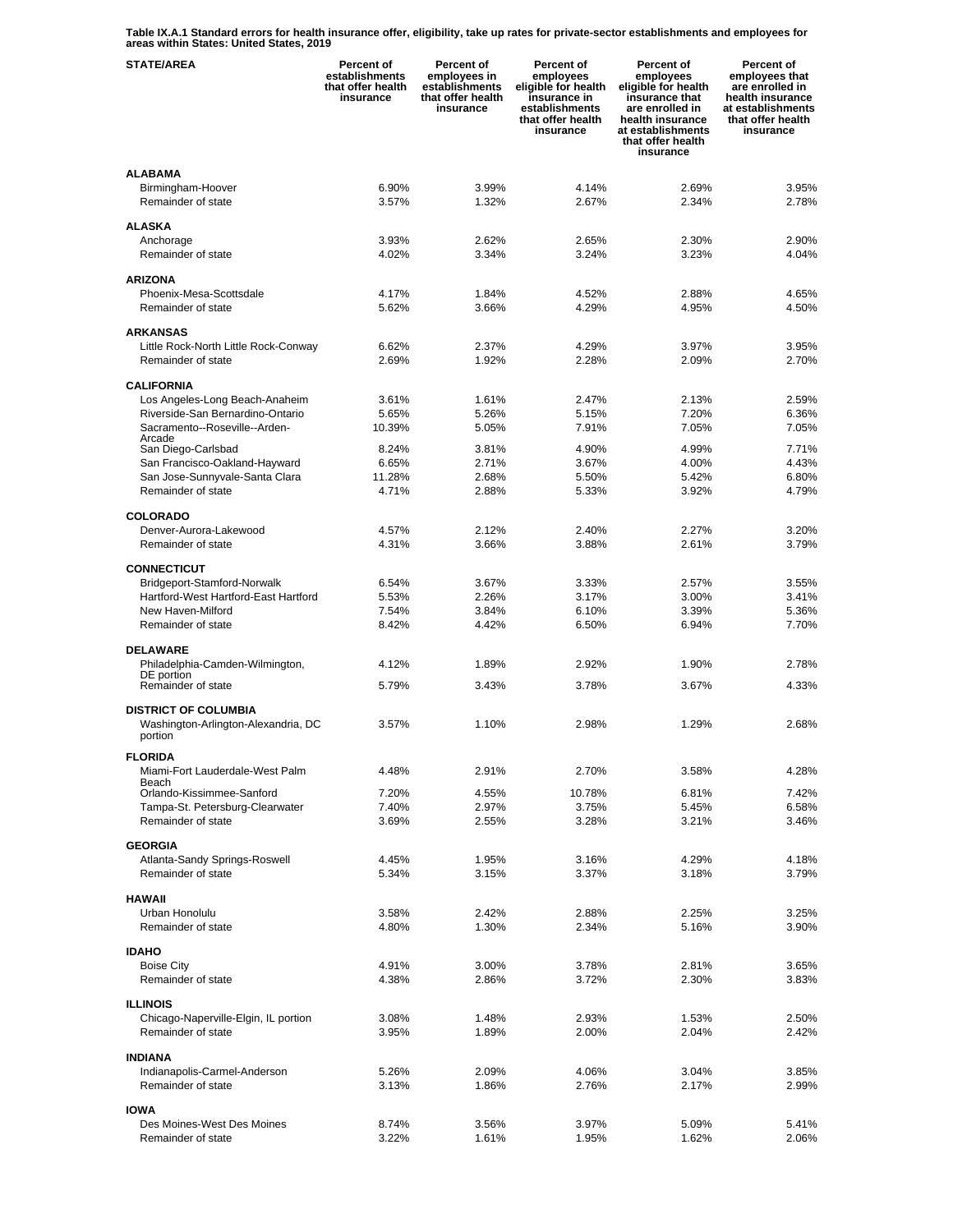**Table IX.A.1 Standard errors for health insurance offer, eligibility, take up rates for private-sector establishments and employees for areas within States: United States, 2019 (cont.)** 

| <b>STATE/AREA</b>                                   | <b>Percent of</b><br>establishments<br>that offer health<br>insurance | Percent of<br>employees in<br>establishments<br>that offer health<br>insurance | Percent of<br>employees<br>eligible for health<br>insurance in<br>establishments<br>that offer health<br>insurance | Percent of<br>employees<br>eligible for health<br>insurance that<br>are enrolled in<br>health insurance<br>at establishments<br>that offer health<br>insurance | <b>Percent of</b><br>employees that<br>are enrolled in<br>health insurance<br>at establishments<br>that offer health<br>insurance |
|-----------------------------------------------------|-----------------------------------------------------------------------|--------------------------------------------------------------------------------|--------------------------------------------------------------------------------------------------------------------|----------------------------------------------------------------------------------------------------------------------------------------------------------------|-----------------------------------------------------------------------------------------------------------------------------------|
| <b>KANSAS</b>                                       |                                                                       |                                                                                |                                                                                                                    |                                                                                                                                                                |                                                                                                                                   |
| Kansas City, KS portion                             | 7.09%                                                                 | 2.67%                                                                          | 3.43%                                                                                                              | 3.22%                                                                                                                                                          | 3.64%                                                                                                                             |
| Wichita<br>Remainder of state                       | 7.32%<br>4.87%                                                        | 2.01%<br>2.83%                                                                 | 5.18%<br>3.22%                                                                                                     | 2.71%<br>3.04%                                                                                                                                                 | 4.87%<br>4.12%                                                                                                                    |
|                                                     |                                                                       |                                                                                |                                                                                                                    |                                                                                                                                                                |                                                                                                                                   |
| <b>KENTUCKY</b>                                     |                                                                       |                                                                                |                                                                                                                    |                                                                                                                                                                |                                                                                                                                   |
| Louisville/Jefferson County, KY<br>portion          | 6.85%                                                                 | 2.73%                                                                          | 3.02%                                                                                                              | 2.85%                                                                                                                                                          | 3.66%                                                                                                                             |
| Remainder of state                                  | 3.79%                                                                 | 1.91%                                                                          | 2.01%                                                                                                              | 2.13%                                                                                                                                                          | 2.33%                                                                                                                             |
| LOUISIANA                                           |                                                                       |                                                                                |                                                                                                                    |                                                                                                                                                                |                                                                                                                                   |
| New Orleans-Metairie                                | 6.39%                                                                 | 2.80%                                                                          | 2.79%                                                                                                              | 2.45%                                                                                                                                                          | 3.14%                                                                                                                             |
| Remainder of state                                  | 3.79%                                                                 | 1.84%                                                                          | 2.44%                                                                                                              | 3.35%                                                                                                                                                          | 2.94%                                                                                                                             |
| <b>MAINE</b>                                        |                                                                       |                                                                                |                                                                                                                    |                                                                                                                                                                |                                                                                                                                   |
| Portland-South Portland                             | 5.19%                                                                 | 2.55%                                                                          | 2.69%                                                                                                              | 2.14%                                                                                                                                                          | 2.64%                                                                                                                             |
| Remainder of state                                  | 3.23%                                                                 | 2.31%                                                                          | 2.43%                                                                                                              | 1.60%                                                                                                                                                          | 2.43%                                                                                                                             |
| <b>MARYLAND</b>                                     |                                                                       |                                                                                |                                                                                                                    |                                                                                                                                                                |                                                                                                                                   |
| Baltimore-Columbia-Towson                           | 4.98%                                                                 | 1.86%                                                                          | 2.99%                                                                                                              | 1.84%                                                                                                                                                          | 2.66%                                                                                                                             |
| Washington-Arlington-Alexandria,                    | 5.89%                                                                 | 2.70%                                                                          | 3.74%                                                                                                              | 3.42%                                                                                                                                                          | 3.80%                                                                                                                             |
| MD portion<br>Remainder of state                    | 8.55%                                                                 | 6.19%                                                                          | 10.58%                                                                                                             | 4.89%                                                                                                                                                          | 9.68%                                                                                                                             |
|                                                     |                                                                       |                                                                                |                                                                                                                    |                                                                                                                                                                |                                                                                                                                   |
| <b>MASSACHUSETTS</b><br>Boston-Cambridge-Newton, MA | 5.02%                                                                 | 1.44%                                                                          | 2.82%                                                                                                              | 2.18%                                                                                                                                                          | 3.02%                                                                                                                             |
| portion                                             |                                                                       |                                                                                |                                                                                                                    |                                                                                                                                                                |                                                                                                                                   |
| Remainder of state                                  | 6.01%                                                                 | 4.48%                                                                          | 3.83%                                                                                                              | 2.88%                                                                                                                                                          | 3.58%                                                                                                                             |
| <b>MICHIGAN</b>                                     |                                                                       |                                                                                |                                                                                                                    |                                                                                                                                                                |                                                                                                                                   |
| Detroit-Warren-Dearborn                             | 4.38%                                                                 | 2.77%                                                                          | 5.66%                                                                                                              | 1.92%                                                                                                                                                          | 4.66%                                                                                                                             |
| Remainder of state                                  | 3.36%                                                                 | 2.47%                                                                          | 2.45%                                                                                                              | 2.65%                                                                                                                                                          | 2.85%                                                                                                                             |
| <b>MINNESOTA</b>                                    |                                                                       |                                                                                |                                                                                                                    |                                                                                                                                                                |                                                                                                                                   |
| Minneapolis-St. Paul-Bloomington,<br>MN portion     | 4.05%                                                                 | 2.09%                                                                          | 2.34%                                                                                                              | 1.80%                                                                                                                                                          | 2.43%                                                                                                                             |
| Remainder of state                                  | 4.86%                                                                 | 2.83%                                                                          | 3.31%                                                                                                              | 2.65%                                                                                                                                                          | 3.75%                                                                                                                             |
|                                                     |                                                                       |                                                                                |                                                                                                                    |                                                                                                                                                                |                                                                                                                                   |
| <b>MISSISSIPPI</b><br>Jackson                       | 8.53%                                                                 | 2.25%                                                                          | 4.94%                                                                                                              | 4.21%                                                                                                                                                          | 5.61%                                                                                                                             |
| Remainder of state                                  | 3.14%                                                                 | 1.91%                                                                          | 2.10%                                                                                                              | 2.23%                                                                                                                                                          | 2.24%                                                                                                                             |
| <b>MISSOURI</b>                                     |                                                                       |                                                                                |                                                                                                                    |                                                                                                                                                                |                                                                                                                                   |
| Kansas City, MO portion                             | 7.15%                                                                 | 1.30%                                                                          | 3.35%                                                                                                              | 2.38%                                                                                                                                                          | 3.67%                                                                                                                             |
| St. Louis, MO portion                               | 4.70%                                                                 | 2.33%                                                                          | 2.89%                                                                                                              | 2.17%                                                                                                                                                          | 2.70%                                                                                                                             |
| Remainder of state                                  | 4.59%                                                                 | 2.94%                                                                          | 5.10%                                                                                                              | 3.00%                                                                                                                                                          | 4.77%                                                                                                                             |
| <b>MONTANA</b>                                      |                                                                       |                                                                                |                                                                                                                    |                                                                                                                                                                |                                                                                                                                   |
| <b>Billings</b>                                     | 8.55%                                                                 | 5.45%                                                                          | 4.41%                                                                                                              | 3.55%                                                                                                                                                          | 4.22%                                                                                                                             |
| Remainder of state                                  | 3.27%                                                                 | 2.55%                                                                          | 2.19%                                                                                                              | 2.19%                                                                                                                                                          | 2.53%                                                                                                                             |
| <b>NEBRASKA</b>                                     |                                                                       |                                                                                |                                                                                                                    |                                                                                                                                                                |                                                                                                                                   |
| Omaha-Council Bluffs, NE portion                    | 6.55%                                                                 | 1.94%                                                                          | 2.35%                                                                                                              | 2.19%                                                                                                                                                          | 2.69%                                                                                                                             |
| Remainder of state                                  | 3.84%                                                                 | 2.52%                                                                          | 4.25%                                                                                                              | 3.16%                                                                                                                                                          | 3.51%                                                                                                                             |
| <b>NEVADA</b>                                       |                                                                       |                                                                                |                                                                                                                    |                                                                                                                                                                |                                                                                                                                   |
| Las Vegas-Henderson-Paradise                        | 4.65%                                                                 | 1.89%                                                                          | 2.80%                                                                                                              | 2.05%                                                                                                                                                          | 2.84%                                                                                                                             |
| Remainder of state                                  | 7.23%                                                                 | 3.43%                                                                          | 5.81%                                                                                                              | 3.72%                                                                                                                                                          | 5.75%                                                                                                                             |
| <b>NEW HAMPSHIRE</b>                                |                                                                       |                                                                                |                                                                                                                    |                                                                                                                                                                |                                                                                                                                   |
| Boston-Cambridge-Newton, NH                         | 5.98%                                                                 | 2.48%                                                                          | 4.62%                                                                                                              | 2.91%                                                                                                                                                          | 4.61%                                                                                                                             |
| portion<br>Manchester-Nashua                        | 6.03%                                                                 | 2.44%                                                                          | 3.54%                                                                                                              | 2.55%                                                                                                                                                          | 3.70%                                                                                                                             |
| Remainder of state                                  | 4.79%                                                                 | 2.70%                                                                          | 3.38%                                                                                                              | 2.99%                                                                                                                                                          | 3.94%                                                                                                                             |
| <b>NEW JERSEY</b>                                   |                                                                       |                                                                                |                                                                                                                    |                                                                                                                                                                |                                                                                                                                   |
| New York-Newark-Jersey City, NJ                     | 3.70%                                                                 | 1.72%                                                                          | 2.79%                                                                                                              | 2.16%                                                                                                                                                          | 2.91%                                                                                                                             |
| portion                                             |                                                                       |                                                                                |                                                                                                                    |                                                                                                                                                                |                                                                                                                                   |
| Remainder of state                                  | 6.51%                                                                 | 2.93%                                                                          | 3.58%                                                                                                              | 3.19%                                                                                                                                                          | 3.77%                                                                                                                             |
| <b>NEW MEXICO</b>                                   |                                                                       |                                                                                |                                                                                                                    |                                                                                                                                                                |                                                                                                                                   |
| Albuquerque                                         | 5.09%                                                                 | 2.46%                                                                          | 2.78%                                                                                                              | 2.47%                                                                                                                                                          | 3.07%                                                                                                                             |
| Remainder of state                                  | 3.67%                                                                 | 3.36%                                                                          | 2.92%                                                                                                              | 3.35%                                                                                                                                                          | 3.29%                                                                                                                             |
| <b>NEW YORK</b>                                     |                                                                       |                                                                                |                                                                                                                    |                                                                                                                                                                |                                                                                                                                   |
| New York-Newark-Jersey City, NY<br>portion          | 2.57%                                                                 | 1.20%                                                                          | 1.72%                                                                                                              | 1.78%                                                                                                                                                          | 1.89%                                                                                                                             |
| Remainder of state                                  | 3.64%                                                                 | 1.52%                                                                          | 2.29%                                                                                                              | 2.66%                                                                                                                                                          | 2.37%                                                                                                                             |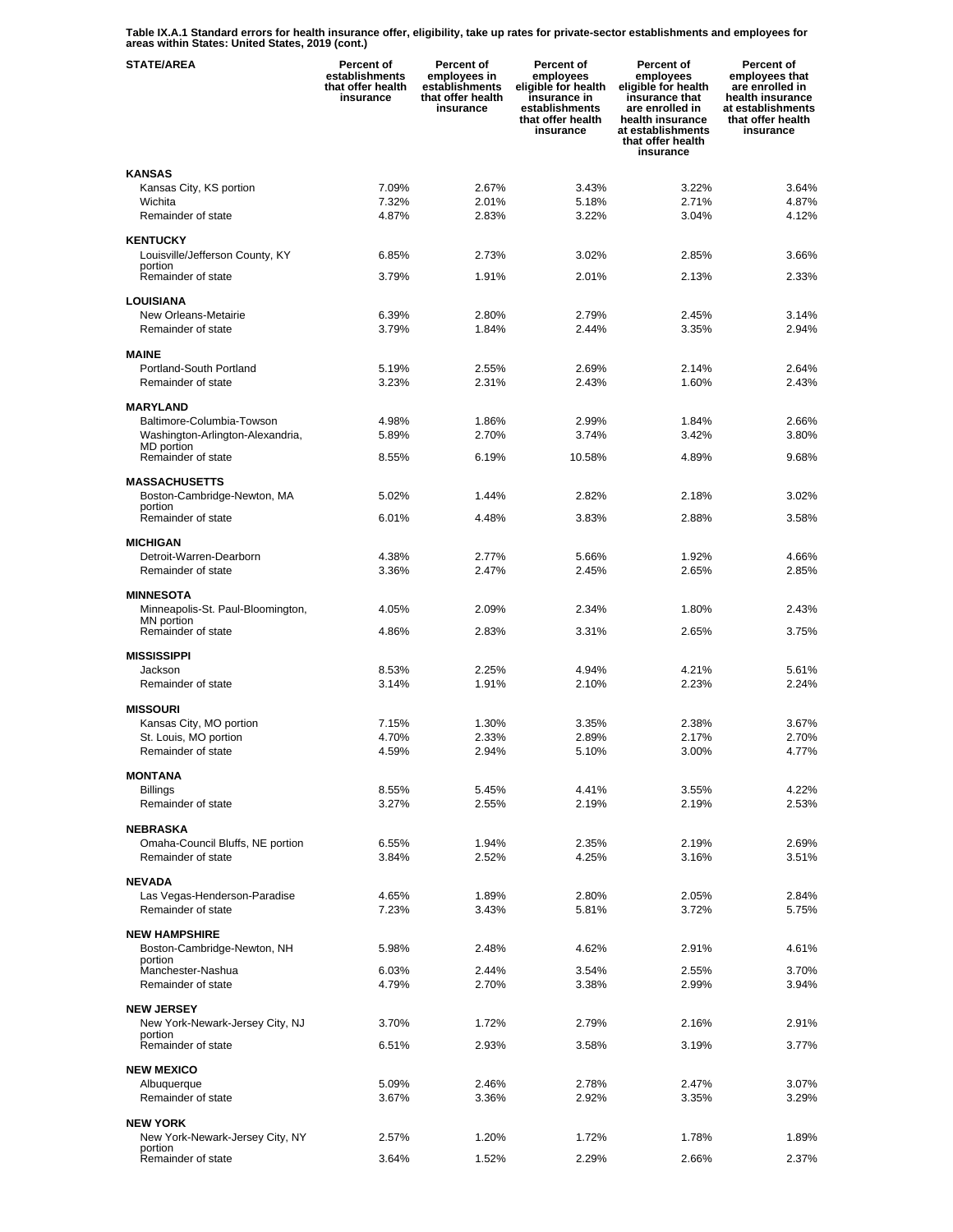**Table IX.A.1 Standard errors for health insurance offer, eligibility, take up rates for private-sector establishments and employees for areas within States: United States, 2019 (cont.)** 

| <b>STATE/AREA</b>                                  | <b>Percent of</b><br>establishments<br>that offer health<br>insurance | Percent of<br>employees in<br>establishments<br>that offer health<br>insurance | Percent of<br>employees<br>eligible for health<br>insurance in<br>establishments<br>that offer health<br>insurance | Percent of<br>employees<br>eligible for health<br>insurance that<br>are enrolled in<br>health insurance<br>at establishments<br>that offer health<br>insurance | Percent of<br>employees that<br>are enrolled in<br>health insurance<br>at establishments<br>that offer health<br>insurance |
|----------------------------------------------------|-----------------------------------------------------------------------|--------------------------------------------------------------------------------|--------------------------------------------------------------------------------------------------------------------|----------------------------------------------------------------------------------------------------------------------------------------------------------------|----------------------------------------------------------------------------------------------------------------------------|
| <b>NORTH CAROLINA</b>                              |                                                                       |                                                                                |                                                                                                                    |                                                                                                                                                                |                                                                                                                            |
| Charlotte-Concord-Gastonia, NC<br>portion          | 7.03%                                                                 | 3.32%                                                                          | 4.29%                                                                                                              | 2.79%                                                                                                                                                          | 3.88%                                                                                                                      |
| Remainder of state                                 | 2.80%                                                                 | 1.88%                                                                          | 2.01%                                                                                                              | 2.02%                                                                                                                                                          | 2.33%                                                                                                                      |
| <b>NORTH DAKOTA</b><br>Fargo, ND portion           | 7.35%                                                                 | 1.38%                                                                          | 3.44%                                                                                                              | 2.24%                                                                                                                                                          | 3.30%                                                                                                                      |
| Remainder of state                                 | 3.15%                                                                 | 1.82%                                                                          | 2.63%                                                                                                              | 1.39%                                                                                                                                                          | 2.42%                                                                                                                      |
| OHIO                                               |                                                                       |                                                                                |                                                                                                                    |                                                                                                                                                                |                                                                                                                            |
| Cincinnati, OH portion                             | 10.67%                                                                | 2.91%                                                                          | 4.97%                                                                                                              | 3.81%                                                                                                                                                          | 5.51%                                                                                                                      |
| Cleveland-Elyria                                   | 7.43%                                                                 | 3.31%                                                                          | 5.72%                                                                                                              | 4.35%                                                                                                                                                          | 5.63%                                                                                                                      |
| Columbus<br>Remainder of state                     | 7.72%<br>4.18%                                                        | 3.94%<br>2.25%                                                                 | 6.97%<br>3.85%                                                                                                     | 5.97%<br>2.18%                                                                                                                                                 | 8.46%<br>3.17%                                                                                                             |
| <b>OKLAHOMA</b>                                    |                                                                       |                                                                                |                                                                                                                    |                                                                                                                                                                |                                                                                                                            |
| Oklahoma City                                      | 5.66%                                                                 | 2.29%                                                                          | 4.38%                                                                                                              | 3.17%                                                                                                                                                          | 4.40%                                                                                                                      |
| Tulsa                                              | 6.55%                                                                 | 2.63%                                                                          | 3.37%                                                                                                              | 2.55%                                                                                                                                                          | 3.53%                                                                                                                      |
| Remainder of state                                 | 4.48%                                                                 | 3.24%                                                                          | 3.26%                                                                                                              | 3.52%                                                                                                                                                          | 4.40%                                                                                                                      |
| <b>OREGON</b><br>Portland-Vancouver-Hillsboro, OR  | 4.83%                                                                 | 1.98%                                                                          | 3.49%                                                                                                              | 1.90%                                                                                                                                                          | 3.33%                                                                                                                      |
| portion                                            |                                                                       |                                                                                |                                                                                                                    |                                                                                                                                                                |                                                                                                                            |
| Remainder of state                                 | 4.12%                                                                 | 2.67%                                                                          | 2.35%                                                                                                              | 1.90%                                                                                                                                                          | 2.71%                                                                                                                      |
| PENNSYLVANIA<br>Philadelphia-Camden-Wilmington,    | 4.98%                                                                 | 2.07%                                                                          | 2.39%                                                                                                              | 2.40%                                                                                                                                                          | 2.70%                                                                                                                      |
| PA portion                                         |                                                                       |                                                                                |                                                                                                                    |                                                                                                                                                                |                                                                                                                            |
| Pittsburgh<br>Remainder of state                   | 6.34%<br>3.91%                                                        | 1.99%<br>1.68%                                                                 | 2.82%<br>2.23%                                                                                                     | 2.88%<br>1.68%                                                                                                                                                 | 3.32%<br>2.32%                                                                                                             |
| <b>RHODE ISLAND</b>                                |                                                                       |                                                                                |                                                                                                                    |                                                                                                                                                                |                                                                                                                            |
| Providence-Warwick, RI portion                     | 3.77%                                                                 | 1.54%                                                                          | 1.97%                                                                                                              | 1.57%                                                                                                                                                          | 2.04%                                                                                                                      |
| <b>SOUTH CAROLINA</b>                              |                                                                       |                                                                                |                                                                                                                    |                                                                                                                                                                |                                                                                                                            |
| Columbia                                           | 7.93%                                                                 | 4.24%                                                                          | 3.43%                                                                                                              | 3.29%                                                                                                                                                          | 4.49%                                                                                                                      |
| Remainder of state                                 | 3.09%                                                                 | 1.53%                                                                          | 2.36%                                                                                                              | 2.14%                                                                                                                                                          | 2.40%                                                                                                                      |
| <b>SOUTH DAKOTA</b>                                |                                                                       |                                                                                |                                                                                                                    |                                                                                                                                                                |                                                                                                                            |
| Sioux Falls<br>Remainder of state                  | 6.83%<br>3.62%                                                        | 2.14%<br>2.39%                                                                 | 2.42%<br>2.43%                                                                                                     | 1.66%<br>2.18%                                                                                                                                                 | 2.56%<br>2.79%                                                                                                             |
|                                                    |                                                                       |                                                                                |                                                                                                                    |                                                                                                                                                                |                                                                                                                            |
| <b>TENNESSEE</b><br>Memphis, TN portion            | 8.53%                                                                 | 2.30%                                                                          | 3.36%                                                                                                              | 2.74%                                                                                                                                                          | 3.63%                                                                                                                      |
| Nashville-Davidson--Murfreesboro--                 | 6.85%                                                                 | 3.17%                                                                          | 3.94%                                                                                                              | 2.52%                                                                                                                                                          | 3.98%                                                                                                                      |
| Franklin<br>Remainder of state                     | 4.09%                                                                 | 2.08%                                                                          | 3.60%                                                                                                              | 2.70%                                                                                                                                                          | 3.79%                                                                                                                      |
| <b>TEXAS</b>                                       |                                                                       |                                                                                |                                                                                                                    |                                                                                                                                                                |                                                                                                                            |
| Dallas-Fort Worth-Arlington                        | 4.11%                                                                 | 1.53%                                                                          | 2.30%                                                                                                              | 2.14%                                                                                                                                                          | 2.64%                                                                                                                      |
| Houston-The Woodlands-Sugar Land                   | 5.02%                                                                 | 1.97%                                                                          | 4.16%                                                                                                              | 2.52%                                                                                                                                                          | 4.38%                                                                                                                      |
| San Antonio-New Braunfels                          | 7.84%                                                                 | 5.62%                                                                          | 6.81%                                                                                                              | 5.70%                                                                                                                                                          | 7.19%                                                                                                                      |
| Remainder of state                                 | 3.26%                                                                 | 2.36%                                                                          | 2.80%                                                                                                              | 3.66%                                                                                                                                                          | 4.67%                                                                                                                      |
| <b>UTAH</b><br>Ogden-Clearfield                    | 8.61%                                                                 | 5.29%                                                                          | 6.06%                                                                                                              | 3.01%                                                                                                                                                          | 5.84%                                                                                                                      |
| Provo-Orem                                         | 6.82%                                                                 | 3.31%                                                                          | 6.92%                                                                                                              | 5.13%                                                                                                                                                          | 7.39%                                                                                                                      |
| Salt Lake City                                     | 4.93%                                                                 | 3.50%                                                                          | 2.52%                                                                                                              | 2.94%                                                                                                                                                          | 3.12%                                                                                                                      |
| Remainder of state                                 | 5.87%                                                                 | 5.45%                                                                          | 4.27%                                                                                                              | 4.04%                                                                                                                                                          | 4.29%                                                                                                                      |
| <b>VERMONT</b>                                     |                                                                       |                                                                                |                                                                                                                    |                                                                                                                                                                |                                                                                                                            |
| Burlington-South Burlington<br>Remainder of state  | 4.75%<br>2.95%                                                        | 2.22%<br>2.76%                                                                 | 2.54%<br>2.79%                                                                                                     | 2.46%<br>2.04%                                                                                                                                                 | 3.03%<br>2.27%                                                                                                             |
|                                                    |                                                                       |                                                                                |                                                                                                                    |                                                                                                                                                                |                                                                                                                            |
| <b>VIRGINIA</b>                                    |                                                                       |                                                                                |                                                                                                                    |                                                                                                                                                                |                                                                                                                            |
| Virginia Beach-Norfolk-Newport<br>News, VA portion | 8.53%                                                                 | 1.19%                                                                          | 4.09%                                                                                                              | 4.11%                                                                                                                                                          | 4.86%                                                                                                                      |
| Washington-Arlington-Alexandria, VA<br>portion     | 5.60%                                                                 | 3.16%                                                                          | 4.15%                                                                                                              | 3.54%                                                                                                                                                          | 4.38%                                                                                                                      |
| Remainder of state                                 | 4.47%                                                                 | 3.10%                                                                          | 4.10%                                                                                                              | 3.78%                                                                                                                                                          | 5.35%                                                                                                                      |
| WASHINGTON                                         |                                                                       |                                                                                |                                                                                                                    |                                                                                                                                                                |                                                                                                                            |
| Seattle-Tacoma-Bellevue<br>Remainder of state      | 4.57%<br>4.21%                                                        | 1.94%<br>3.18%                                                                 | 3.16%<br>3.40%                                                                                                     | 2.40%<br>3.58%                                                                                                                                                 | 3.80%<br>4.02%                                                                                                             |
| <b>WEST VIRGINIA</b>                               |                                                                       |                                                                                |                                                                                                                    |                                                                                                                                                                |                                                                                                                            |
| Charleston                                         | 8.29%                                                                 | 2.77%                                                                          | 5.41%                                                                                                              | 6.47%                                                                                                                                                          | 7.73%                                                                                                                      |
| Remainder of state                                 | 3.10%                                                                 | 1.85%                                                                          | 2.35%                                                                                                              | 2.01%                                                                                                                                                          | 2.56%                                                                                                                      |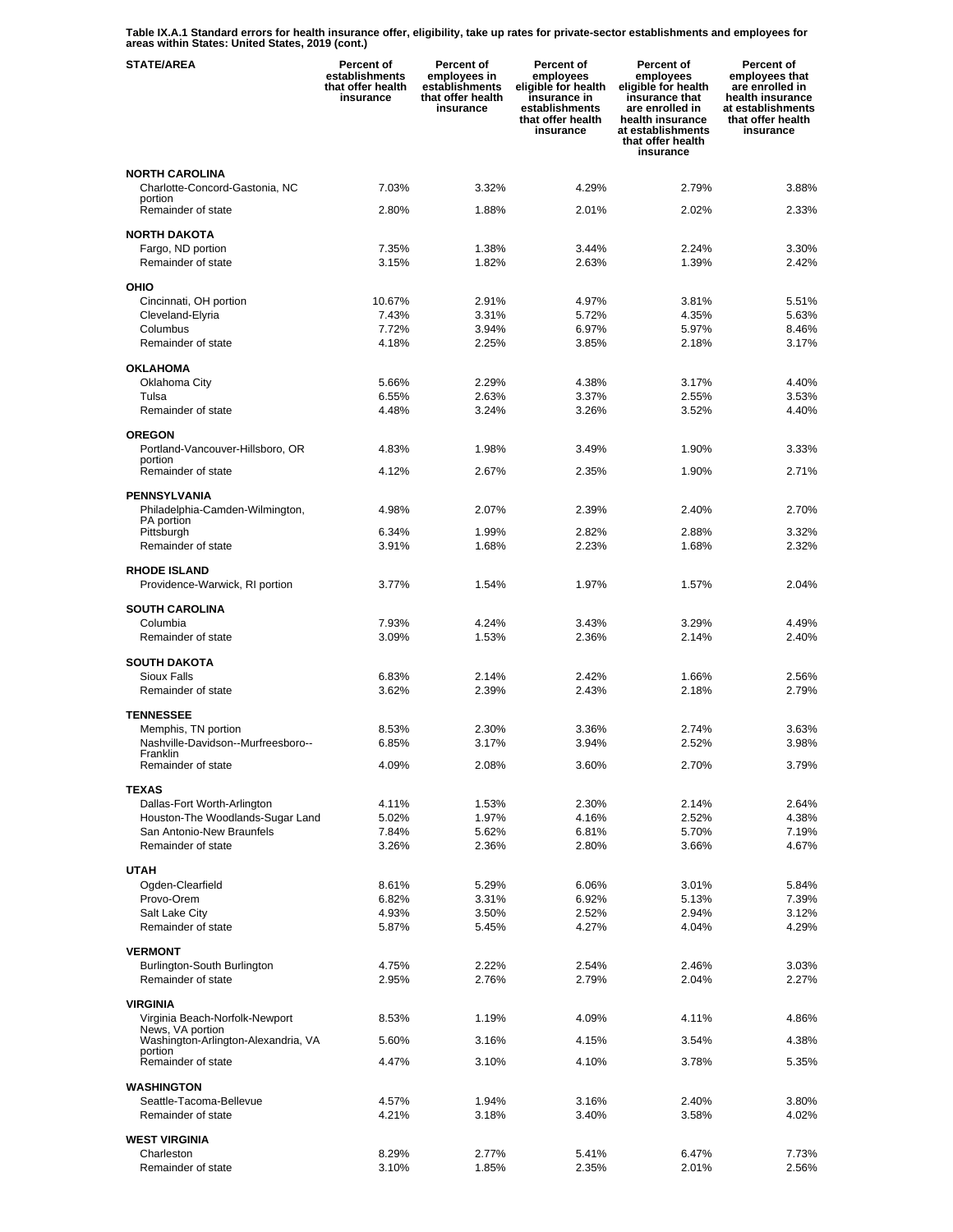**Table IX.A.1 Standard errors for health insurance offer, eligibility, take up rates for private-sector establishments and employees for areas within States: United States, 2019 (cont.)** 

| <b>STATE/AREA</b>             | Percent of<br>establishments<br>that offer health<br>insurance | Percent of<br>employees in<br>establishments<br>that offer health<br>insurance | Percent of<br>employees<br>eligible for health<br>insurance in<br>establishments<br>that offer health<br>insurance | Percent of<br>employees<br>eligible for health<br>insurance that<br>are enrolled in<br>health insurance<br>at establishments<br>that offer health<br>insurance | Percent of<br>employees that<br>are enrolled in<br>health insurance<br>at establishments<br>that offer health<br>insurance |
|-------------------------------|----------------------------------------------------------------|--------------------------------------------------------------------------------|--------------------------------------------------------------------------------------------------------------------|----------------------------------------------------------------------------------------------------------------------------------------------------------------|----------------------------------------------------------------------------------------------------------------------------|
| <b>WISCONSIN</b>              |                                                                |                                                                                |                                                                                                                    |                                                                                                                                                                |                                                                                                                            |
| Milwaukee-Waukesha-West Allis | 6.38%                                                          | 2.41%                                                                          | 4.45%                                                                                                              | 2.57%                                                                                                                                                          | 4.06%                                                                                                                      |
| Remainder of state            | 2.86%                                                          | 1.87%                                                                          | 2.19%                                                                                                              | 2.22%                                                                                                                                                          | 2.38%                                                                                                                      |
| <b>WYOMING</b>                |                                                                |                                                                                |                                                                                                                    |                                                                                                                                                                |                                                                                                                            |
| Cheyenne                      | 8.06%                                                          | 5.79%                                                                          | 5.95%                                                                                                              | 4.15%                                                                                                                                                          | 4.98%                                                                                                                      |
| Remainder of state            | 2.78%                                                          | 2.36%                                                                          | 4.32%                                                                                                              | 1.99%                                                                                                                                                          | 3.92%                                                                                                                      |

Source: Agency for Healthcare Research and Quality, Center for Financing, Access and Cost Trends. 2019 Medical Expenditure Panel Survey-Insurance Component.

Note: Definition of each area can be found in the Technical Notes and Survey Documentation.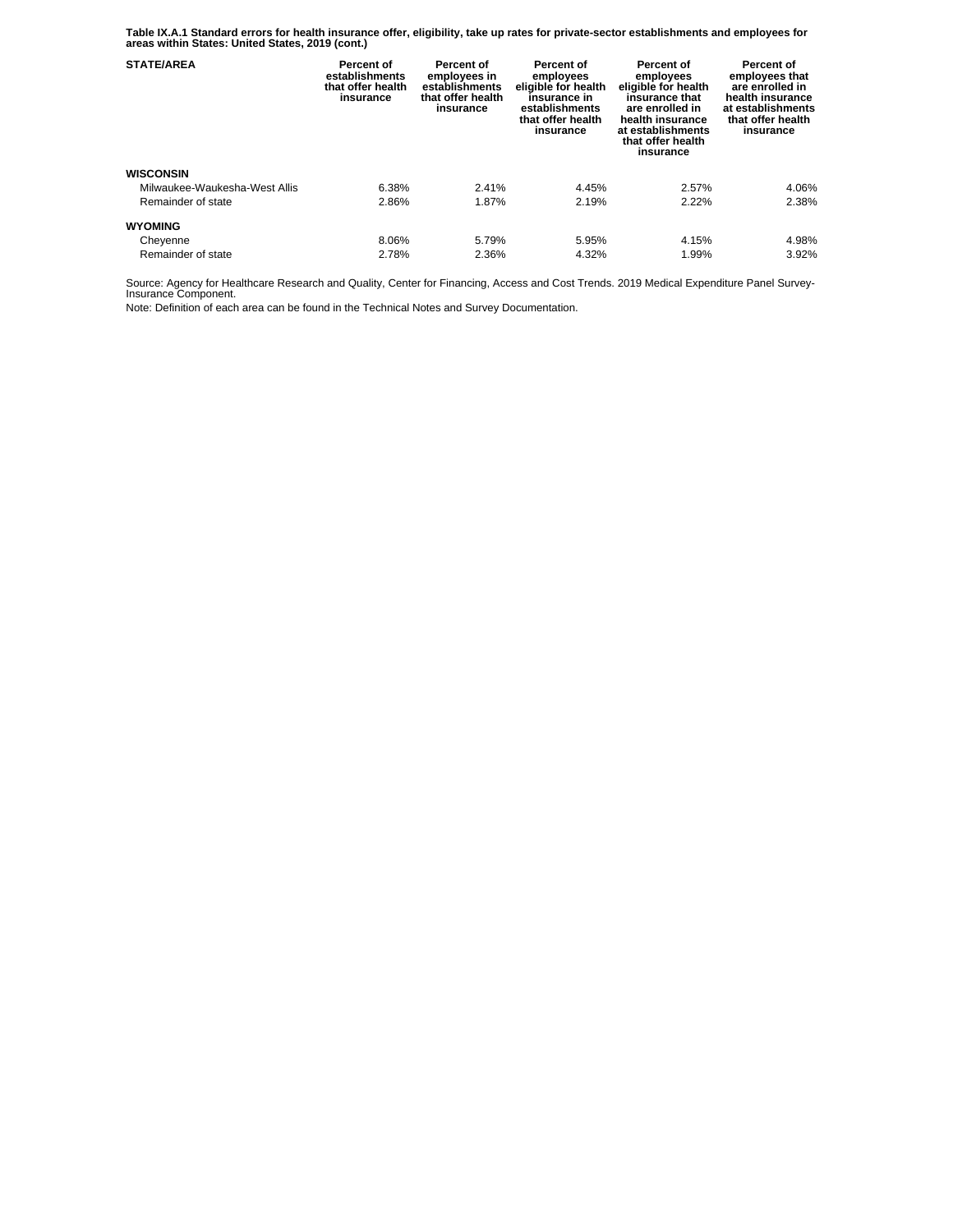**Table IX.A.2 Average total premiums and employee contributions (in dollars) for private-sector establishments for areas within States: United States, 2019** 

| <b>STATE/AREA</b>                                  | Single<br>premium | Single<br>contribution | Employee-<br>plus-one<br>premium | Employee-<br>plus-one<br>contribution | Family<br>premium | Family<br>contribution |
|----------------------------------------------------|-------------------|------------------------|----------------------------------|---------------------------------------|-------------------|------------------------|
| <b>ALABAMA</b>                                     |                   |                        |                                  |                                       |                   |                        |
| Birmingham-Hoover<br>Remainder of state            | 6,499<br>6,526    | 1,710<br>1,612         | 12,868<br>13,478                 | 3,715<br>3,737                        | 19,092<br>17,155  | 5,631<br>5,454         |
|                                                    |                   |                        |                                  |                                       |                   |                        |
| <b>ALASKA</b>                                      |                   |                        |                                  |                                       |                   |                        |
| Anchorage                                          | 9,530             | 1,645                  | 16,476                           | 3,841<br>3,112                        | 22,081            | 5,054                  |
| Remainder of state                                 | 8,236             | 1,473                  | 16,806                           |                                       | 23,667            | 4,453                  |
| <b>ARIZONA</b>                                     |                   |                        |                                  |                                       |                   |                        |
| Phoenix-Mesa-Scottsdale                            | 6,454             | 1,482                  | 13.101                           | 4,044                                 | 20,781            | 5,868                  |
| Remainder of state                                 | 6,676             | 1,597                  | 14,340                           | 4,730                                 | 18,486            | 4,675                  |
| <b>ARKANSAS</b>                                    |                   |                        |                                  |                                       |                   |                        |
| Little Rock-North Little Rock-Conway               | 6,167             | 1,562                  | 11,675                           | 4,359                                 | 17,602            | 6,416                  |
| Remainder of state                                 | 6,006             | 1,314                  | 12,801                           | 3,840                                 | 17,852            | 6,341                  |
| <b>CALIFORNIA</b>                                  |                   |                        |                                  |                                       |                   |                        |
| Los Angeles-Long Beach-Anaheim                     | 7,048             | 1,443                  | 13,238                           | 4,049                                 | 20,530            | 6,649                  |
| Riverside-San Bernardino-Ontario                   | 7,477             | 1,206                  | 15,593                           | 2,945                                 | 21,483            | 4,800                  |
| Sacramento--Roseville--Arden-<br>Arcade            | 7,056             | 1,254                  | 15,263                           | 4,502                                 | 19,411            | 5,301                  |
| San Diego-Carlsbad                                 | 6.059             | $1,023$ *              | 13,268                           | 4,843                                 | 19,563            | 5,679                  |
| San Francisco-Oakland-Hayward                      | 7,028             | 1,333                  | 16,730                           | 3,379                                 | 21,498            | 5,268                  |
| San Jose-Sunnyvale-Santa Clara                     | 7,326             | 1,089                  | 13,481                           | 3,048                                 | 22,051            | 4,900                  |
| Remainder of state                                 | 6,963             | 1,347                  | 13,136                           | 4,588                                 | 20,554            | 7,658                  |
| <b>COLORADO</b>                                    |                   |                        |                                  |                                       |                   |                        |
| Denver-Aurora-Lakewood                             | 6,611             | 1,555                  | 14,117                           | 4,147                                 | 20,348            | 6,159                  |
| Remainder of state                                 | 6,433             | 1,574                  | 13,310                           | 4,080                                 | 19,752            | 6,450                  |
| <b>CONNECTICUT</b>                                 |                   |                        |                                  |                                       |                   |                        |
| Bridgeport-Stamford-Norwalk                        | 7,444             | 1,662                  | 15,113                           | 3,788                                 | 21,356            | 5,825                  |
| Hartford-West Hartford-East Hartford               | 6,905             | 1,863                  | 12,964                           | 4,207                                 | 19,707            | 5,547                  |
| New Haven-Milford                                  | 8,755             | 1,801                  | 17,086                           | 3,978                                 | 23,329            | 4,574                  |
| Remainder of state                                 | 7,855             | 1,765                  | 16,606                           | 2,928                                 | 23,984            | 5,588                  |
| <b>DELAWARE</b>                                    |                   |                        |                                  |                                       |                   |                        |
| Philadelphia-Camden-Wilmington,                    | 8,527             | 1,535                  | 14,569                           | 3,814                                 | 21,680            | 7,178                  |
| DE portion<br>Remainder of state                   | 7,258             | 1,898                  | 14,315                           | 5,137                                 | 18,651            | 6,183                  |
|                                                    |                   |                        |                                  |                                       |                   |                        |
| <b>DISTRICT OF COLUMBIA</b>                        |                   |                        |                                  |                                       |                   |                        |
| Washington-Arlington-Alexandria, DC<br>portion     | 7,338             | 1,377                  | 15,461                           | 4,082                                 | 22,311            | 6,014                  |
|                                                    |                   |                        |                                  |                                       |                   |                        |
| <b>FLORIDA</b><br>Miami-Fort Lauderdale-West Palm  | 6,888             | 1,391                  | 13,319                           | 3,691                                 | 21,558            | 6,412                  |
| Beach                                              |                   |                        |                                  |                                       |                   |                        |
| Orlando-Kissimmee-Sanford                          | 7,825             | 1,985                  | 14,514                           | 4,220                                 | 23.461            | 7.167                  |
| Tampa-St. Petersburg-Clearwater                    | 6,741             | 1,309                  | 13,682                           | 5,819                                 | 18,462            | 8,104                  |
| Remainder of state                                 | 6,368             | 1,709                  | 12,264                           | 5,577                                 | 20,208            | 7,352                  |
| <b>GEORGIA</b>                                     |                   |                        |                                  |                                       |                   |                        |
| Atlanta-Sandy Springs-Roswell                      | 6,583             | 1,348                  | 13,534                           | 3,795                                 | 19,278            | 6,062                  |
| Remainder of state                                 | 7,469             | 1,710                  | 14,540                           | 4,245                                 | 20,771            | 6,420                  |
| <b>HAWAII</b>                                      |                   |                        |                                  |                                       |                   |                        |
| Urban Honolulu                                     | 6,892             | 730                    | 13,328                           | 3,570                                 | 19,924            | 4,770                  |
| Remainder of state                                 | 6,231             | 694                    | 12,690                           | 4,895                                 | 17,400            | 5,031                  |
| <b>IDAHO</b>                                       |                   |                        |                                  |                                       |                   |                        |
| <b>Boise City</b>                                  | 6,331             | 1,101                  | 12,140                           | 3,319                                 | 18,328            | 4,622                  |
| Remainder of state                                 | 6,359             | 1,335                  | 11,533                           | 3,671                                 | 19,805            | 4,095                  |
| <b>ILLINOIS</b>                                    |                   |                        |                                  |                                       |                   |                        |
| Chicago-Naperville-Elgin, IL portion               | 7,289             | 1,693                  | 14,054                           | 4,013                                 | 20,966            | 5,731                  |
| Remainder of state                                 | 6,900             | 1,455                  | 13,761                           | 3,941                                 | 20,058            | 5,302                  |
|                                                    |                   |                        |                                  |                                       |                   |                        |
| <b>INDIANA</b>                                     |                   |                        |                                  |                                       |                   |                        |
| Indianapolis-Carmel-Anderson<br>Remainder of state | 7,212<br>6,823    | 1,568<br>1,614         | 14,834<br>14,359                 | 3,618<br>3,599                        | 22,673<br>20,384  | 5,637<br>5,617         |
|                                                    |                   |                        |                                  |                                       |                   |                        |
| <b>IOWA</b>                                        |                   |                        |                                  |                                       |                   |                        |
| Des Moines-West Des Moines<br>Remainder of state   | 6,967<br>6,578    | 1,479<br>1,558         | 13,193<br>13,018                 | 3,325<br>3,884                        | 19,067<br>18,676  | 4,411<br>5,465         |
|                                                    |                   |                        |                                  |                                       |                   |                        |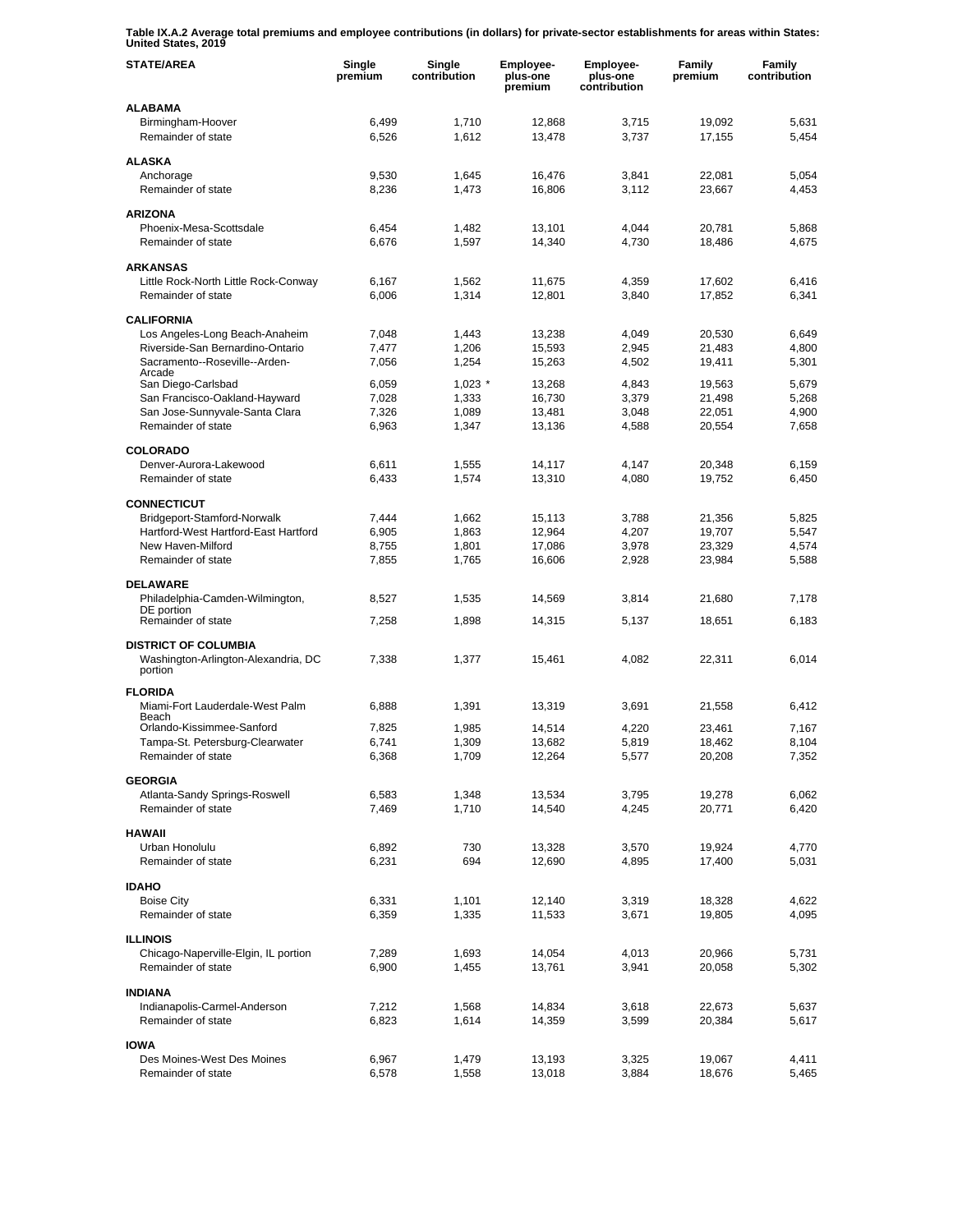**Table IX.A.2 Average total premiums and employee contributions (in dollars) for private-sector establishments for areas within States: United States, 2019 (cont.)** 

| <b>STATE/AREA</b>                            | Single<br>premium | Single<br>contribution | Employee-<br>plus-one<br>premium | <b>Employee-</b><br>plus-one<br>contribution | Family<br>premium | Family<br>contribution |
|----------------------------------------------|-------------------|------------------------|----------------------------------|----------------------------------------------|-------------------|------------------------|
| <b>KANSAS</b>                                |                   |                        |                                  |                                              |                   |                        |
| Kansas City, KS portion                      | 6,645             | 1,400                  | 13,421                           | 4,484                                        | 18,913            | 6,059                  |
| Wichita                                      | 6,252             | 1,083                  | 12,871                           | 2,855                                        | 18,482            | 5,565                  |
| Remainder of state                           | 6,044             | 1,358                  | 12,478                           | 3,643                                        | 19,123            | 5,271                  |
| <b>KENTUCKY</b>                              |                   |                        |                                  |                                              |                   |                        |
| Louisville/Jefferson County, KY              | 6,255             | 1,839                  | 13,209                           | 3,874                                        | 19,853            | 6,577                  |
| portion<br>Remainder of state                | 6,909             | 1,730                  | 13,950                           | 3,692                                        | 20.916            | 5,423                  |
|                                              |                   |                        |                                  |                                              |                   |                        |
| <b>LOUISIANA</b>                             |                   |                        |                                  |                                              |                   |                        |
| New Orleans-Metairie                         | 6,497             | 1,825                  | 12,737                           | 4,481                                        | 19,932            | 7,316                  |
| Remainder of state                           | 6,889             | 1,767                  | 13,345                           | 5,002                                        | 18,630            | 7,096                  |
| <b>MAINE</b>                                 |                   |                        |                                  |                                              |                   |                        |
| Portland-South Portland                      | 6,987             | 1,479                  | 14,884                           | 3,962                                        | 19,858            | 5,563                  |
| Remainder of state                           | 7,755             | 1,320                  | 14,686                           | 3,746                                        | 21,535            | 5,679                  |
|                                              |                   |                        |                                  |                                              |                   |                        |
| <b>MARYLAND</b><br>Baltimore-Columbia-Towson | 7,418             | 1,765                  | 14,483                           | 4,191                                        | 20,892            | 6,290                  |
| Washington-Arlington-Alexandria,             | 6,860             | 1,759                  | 14,096                           | 5,060                                        | 19,476            | 7,817                  |
| <b>MD</b> portion                            |                   |                        |                                  |                                              |                   |                        |
| Remainder of state                           | 5,817             | 1,575                  | 12,292                           | 3,876                                        | 18,972            | 6,422                  |
| <b>MASSACHUSETTS</b>                         |                   |                        |                                  |                                              |                   |                        |
| Boston-Cambridge-Newton, MA                  | 7,404             | 1,744                  | 14,870                           | 3,681                                        | 21,283            | 5,304                  |
| portion                                      |                   |                        |                                  |                                              |                   |                        |
| Remainder of state                           | 7,965             | 1,946                  | 14,764                           | 4,079                                        | 21,823            | 4,857                  |
| <b>MICHIGAN</b>                              |                   |                        |                                  |                                              |                   |                        |
| Detroit-Warren-Dearborn                      | 6,628             | 1,322                  | 15,483                           | 2,617                                        | 21,258            | 3,131                  |
| Remainder of state                           | 6,776             | 1,375                  | 14,168                           | 3,283                                        | 19,385            | 4,376                  |
| <b>MINNESOTA</b>                             |                   |                        |                                  |                                              |                   |                        |
| Minneapolis-St. Paul-Bloomington,            | 6,918             | 1,368                  | 14,380                           | 4,187                                        | 20,533            | 5,645                  |
| MN portion                                   |                   |                        |                                  |                                              |                   |                        |
| Remainder of state                           | 6,887             | 1,551                  | 14,328                           | 3,858                                        | 21,056            | 5,082                  |
| <b>MISSISSIPPI</b>                           |                   |                        |                                  |                                              |                   |                        |
| Jackson                                      | 6,537             | 1,523                  | 13,310                           | 5,264                                        | 16,710            | 6,086                  |
| Remainder of state                           | 6,100             | 1,463                  | 12,692                           | 4,283                                        | 18,165            | 5,887                  |
| <b>MISSOURI</b>                              |                   |                        |                                  |                                              |                   |                        |
| Kansas City, MO portion                      | 7,367             | 1,753                  | 13,875                           | 4,060                                        | 19,385            | 5,502                  |
| St. Louis, MO portion                        | 6,741             | 1,350                  | 13,367                           | 3,680                                        | 20,410            | 7,244                  |
| Remainder of state                           | 6,448             | 1,302                  | 13,336                           | 4,513                                        | 19,617            | 6,275                  |
|                                              |                   |                        |                                  |                                              |                   |                        |
| <b>MONTANA</b><br><b>Billings</b>            | 6.700             | 1.269                  | 13,607                           | 4,114                                        | 19,117            | 6,166                  |
| Remainder of state                           | 6,938             | 1,197                  | 13,229                           | 3,086                                        | 20,328            | 4,696                  |
|                                              |                   |                        |                                  |                                              |                   |                        |
| <b>NEBRASKA</b>                              |                   |                        |                                  |                                              |                   |                        |
| Omaha-Council Bluffs, NE portion             | 6,040             | 1,499                  | 12,745                           | 3,829                                        | 18,765            | 5,333                  |
| Remainder of state                           | 7,421             | 1,581                  | 15,042                           | 4,424                                        | 20,133            | 5,969                  |
| <b>NEVADA</b>                                |                   |                        |                                  |                                              |                   |                        |
| Las Vegas-Henderson-Paradise                 | 6,393             | 1,299                  | 12,764                           | 4,393                                        | 18,691            | 4,832                  |
| Remainder of state                           | 7,201             | 1,591                  | 13,202                           | 4,053                                        | 18,824            | 5,990                  |
| <b>NEW HAMPSHIRE</b>                         |                   |                        |                                  |                                              |                   |                        |
| Boston-Cambridge-Newton, NH                  | 7,241             | 1,893                  | 14,056                           | 3,846                                        | 18,959            | 5,737                  |
| portion                                      |                   |                        |                                  |                                              |                   |                        |
| Manchester-Nashua                            | 7,302             | 1,626                  | 13,989                           | 4,002                                        | 19,126            | 5,592                  |
| Remainder of state                           | 7,218             | 1,537                  | 15,030                           | 4,355                                        | 21,746            | 5,724                  |
| <b>NEW JERSEY</b>                            |                   |                        |                                  |                                              |                   |                        |
| New York-Newark-Jersey City, NJ              | 7,491             | 1,668                  | 14,659                           | 3,671                                        | 21,081            | 5,638                  |
| portion<br>Remainder of state                | 8,480             | 1,482                  | 16,974                           | 3,918                                        | 24,789            | 4,866                  |
|                                              |                   |                        |                                  |                                              |                   |                        |
| <b>NEW MEXICO</b>                            |                   |                        |                                  |                                              |                   |                        |
| Albuquerque                                  | 6,443             | 1,559                  | 13,595                           | 4,389                                        | 18,303            | 6,106                  |
| Remainder of state                           | 7,018             | 1,945                  | 14,565                           | 4,563                                        | 20,200            | 6,920                  |
| <b>NEW YORK</b>                              |                   |                        |                                  |                                              |                   |                        |
| New York-Newark-Jersey City, NY              | 8,199             | 1,665                  | 16,604                           | 3,509                                        | 24,240            | 5,219                  |
| portion<br>Remainder of state                | 7,188             | 1,724                  | 14,945                           | 3,700                                        | 19,706            | 4,988                  |
|                                              |                   |                        |                                  |                                              |                   |                        |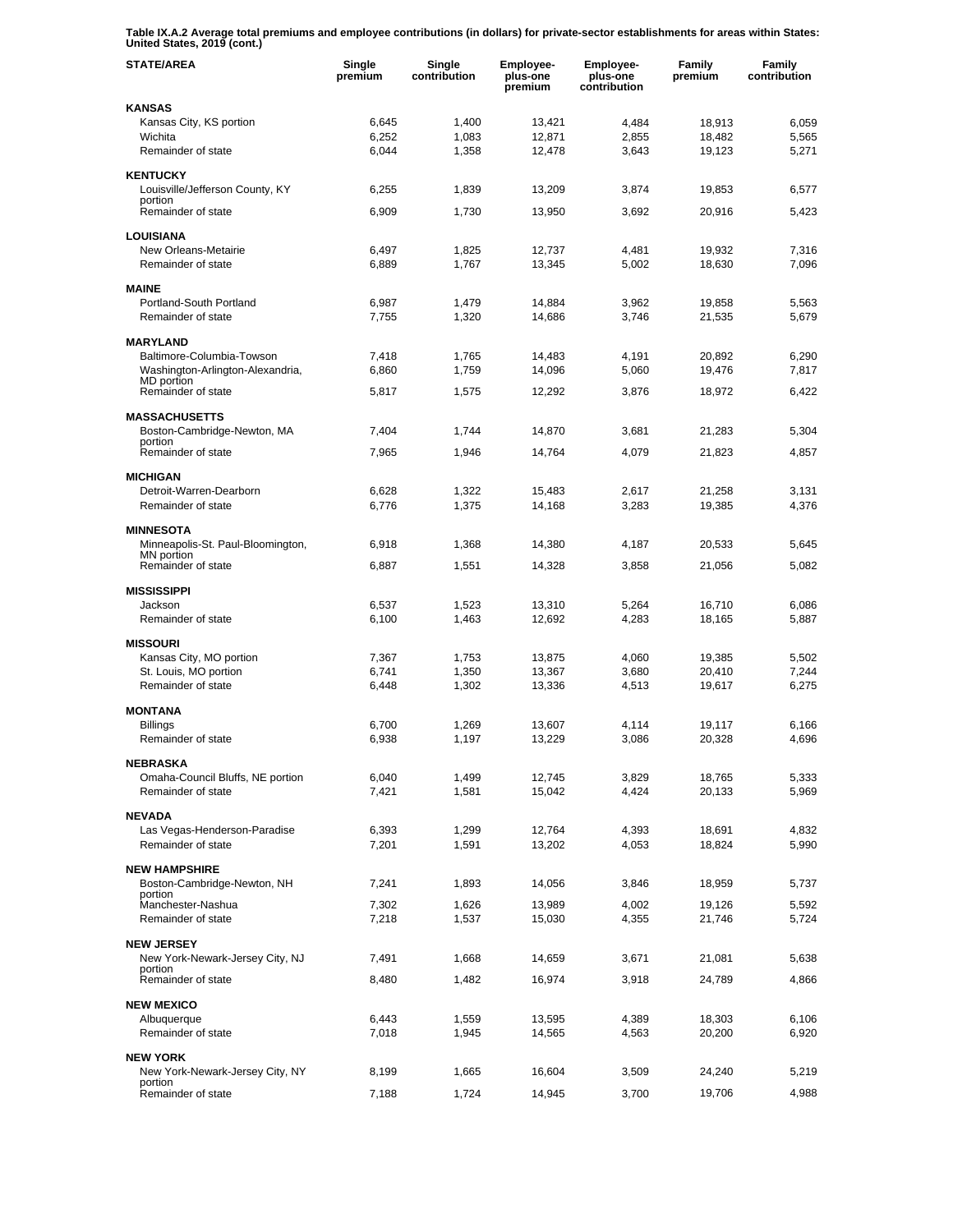**Table IX.A.2 Average total premiums and employee contributions (in dollars) for private-sector establishments for areas within States: United States, 2019 (cont.)** 

| <b>STATE/AREA</b>                                             | Single<br>premium | Single<br>contribution | Employee-<br>plus-one<br>premium | Employee-<br>plus-one<br>contribution | Family<br>premium | Family<br>contribution |
|---------------------------------------------------------------|-------------------|------------------------|----------------------------------|---------------------------------------|-------------------|------------------------|
| NORTH CAROLINA<br>Charlotte-Concord-Gastonia, NC              | 6,771             | 1,451                  | 12,524                           | 3,246                                 | 19,889            | 5,562                  |
| portion<br>Remainder of state                                 | 6,802             | 1,494                  | 13,262                           | 4,015                                 | 20,048            | 5,725                  |
| <b>NORTH DAKOTA</b>                                           |                   |                        |                                  |                                       |                   |                        |
| Fargo, ND portion<br>Remainder of state                       | 6,403<br>6,822    | 1,425<br>1,367         | 13,247<br>12,897                 | 4,358<br>3,274                        | 17,054<br>18,983  | 5,351<br>5,399         |
| OHIO                                                          |                   |                        |                                  |                                       |                   |                        |
| Cincinnati, OH portion                                        | 7,265             | 1,292                  | 14,499                           | 2,630                                 | 21,892            | 3,929                  |
| Cleveland-Elyria                                              | 7,947             | 1,567                  | 13,356                           | 3,466                                 | 18,388            | 4,866                  |
| Columbus<br>Remainder of state                                | 6,263<br>7,051    | 1,280<br>1,566         | 12,878<br>13,701                 | 3,137<br>3,687                        | 18,157<br>20,085  | 4,655<br>4,925         |
| <b>OKLAHOMA</b>                                               |                   |                        |                                  |                                       |                   |                        |
| Oklahoma City                                                 | 6,373             | 1,350                  | 12,786                           | 3,598                                 | 18,172            | 5,164                  |
| Tulsa                                                         | 6,760             | 1,484                  | 13,374                           | 4,501                                 | 20,566            | 7,971                  |
| Remainder of state                                            | 7,129             | 1,381                  | 13,755                           | 4,510                                 | 21,396            | 5,215                  |
| <b>OREGON</b>                                                 |                   |                        |                                  |                                       |                   |                        |
| Portland-Vancouver-Hillsboro, OR<br>portion                   | 6,703             | 1,332                  | 13,488                           | 3,513                                 | 18,847            | 4,984                  |
| Remainder of state                                            | 6,590             | 950                    | 13,485                           | 3,542                                 | 20,275            | 6,058                  |
| <b>PENNSYLVANIA</b>                                           |                   |                        |                                  |                                       |                   |                        |
| Philadelphia-Camden-Wilmington,<br>PA portion                 | 7,118             | 1,552                  | 14,437                           | 3,851                                 | 19,687            | 5,536                  |
| Pittsburgh<br>Remainder of state                              | 6,554<br>7,441    | 1,482<br>1,445         | 14,535<br>14,573                 | 3,426<br>3,147                        | 20,096<br>21,548  | 5,149<br>4,621         |
| <b>RHODE ISLAND</b>                                           |                   |                        |                                  |                                       |                   |                        |
| Providence-Warwick, RI portion                                | 7,263             | 1,628                  | 14,285                           | 3,683                                 | 20,481            | 5,445                  |
| <b>SOUTH CAROLINA</b>                                         |                   |                        |                                  |                                       |                   |                        |
| Columbia<br>Remainder of state                                | 5,985<br>6,809    | 1,223<br>1,448         | 12,454<br>13,967                 | 4,619<br>4,554                        | 19,032<br>21,576  | 5,509<br>9,038         |
| <b>SOUTH DAKOTA</b>                                           |                   |                        |                                  |                                       |                   |                        |
| <b>Sioux Falls</b>                                            | 7,081             | 1,416                  | 13,835                           | 4,420                                 | 20,136            | 6,769                  |
| Remainder of state                                            | 7,212             | 1,688                  | 13,708                           | 4,240                                 | 20,344            | 6,546                  |
| <b>TENNESSEE</b>                                              |                   |                        |                                  |                                       |                   |                        |
| Memphis, TN portion                                           | 6,840             | 1,744                  | 13,547                           | 4,011                                 | 20,252            | 6,243                  |
| Nashville-Davidson--Murfreesboro--<br>Franklin                | 6,700             | 1,492                  | 12,952                           | 3,913                                 | 18,961            | 6,725                  |
| Remainder of state                                            | 6,504             | 1,520                  | 12,671                           | 3,565                                 | 18,153            | 5,156                  |
| <b>TEXAS</b>                                                  |                   |                        |                                  |                                       |                   |                        |
| Dallas-Fort Worth-Arlington                                   | 7,353             | 1,536                  | 14,566                           | 4,119                                 | 21,118            | 5,862                  |
| Houston-The Woodlands-Sugar Land<br>San Antonio-New Braunfels | 7,184<br>5,605    | 1,613                  | 15,031                           | 4,344<br>3,317                        | 22,587<br>17,753  | 6,869                  |
| Remainder of state                                            | 6,647             | 1,453<br>1,430         | 10,894<br>13,351                 | 4,010                                 | 19,594            | 6,290<br>7,262         |
| <b>UTAH</b>                                                   |                   |                        |                                  |                                       |                   |                        |
| Ogden-Clearfield                                              | 6,134             | 999                    | 11,533                           | 2,953                                 | 17,409            | 4,116                  |
| Provo-Orem                                                    | 6,024             | 1,354                  | 11,775                           | 2,881                                 | 18,612            | 5,027                  |
| Salt Lake City                                                | 6,297             | 1,501                  | 12,652                           | 4,095                                 | 18,712            | 5,301                  |
| Remainder of state                                            | 6,536             | 1,746                  | 13,149                           | 5,538 *                               | 19,786            | 5,963                  |
| <b>VERMONT</b>                                                |                   |                        |                                  |                                       |                   |                        |
| Burlington-South Burlington<br>Remainder of state             | 7,417             | 1,548                  | 14,873                           | 3,274                                 | 21,427<br>21,406  | 4,916                  |
|                                                               | 7,190             | 1,466                  | 14,881                           | 3,159                                 |                   | 4,768                  |
| <b>VIRGINIA</b><br>Virginia Beach-Norfolk-Newport             | 6,040             | 1,537                  | 12,468                           | 4,202                                 | 17,005            | 6,423                  |
| News, VA portion<br>Washington-Arlington-Alexandria, VA       | 6,993             | 1,624                  | 12,680                           | 3,963                                 | 20,296            | 6,575                  |
| portion<br>Remainder of state                                 | 7,021             | 1,653                  | 12,739                           | 3,431                                 | 20,936            | 6,196                  |
|                                                               |                   |                        |                                  |                                       |                   |                        |
| <b>WASHINGTON</b><br>Seattle-Tacoma-Bellevue                  | 6,983             | 884                    | 13,921                           | 2,344                                 | 20,080            | 4,301                  |
| Remainder of state                                            | 6,684             | 1,180                  | 13,293                           | 3,507                                 | 19,868            | 5,324                  |
| <b>WEST VIRGINIA</b>                                          |                   |                        |                                  |                                       |                   |                        |
| Charleston                                                    | 6,602             | 1,399                  | 13,994                           | 3,775                                 | 17,839            | 4,416                  |
| Remainder of state                                            | 7,179             | 1,421                  | 14,923                           | 3,616                                 | 21,119            | 4,933                  |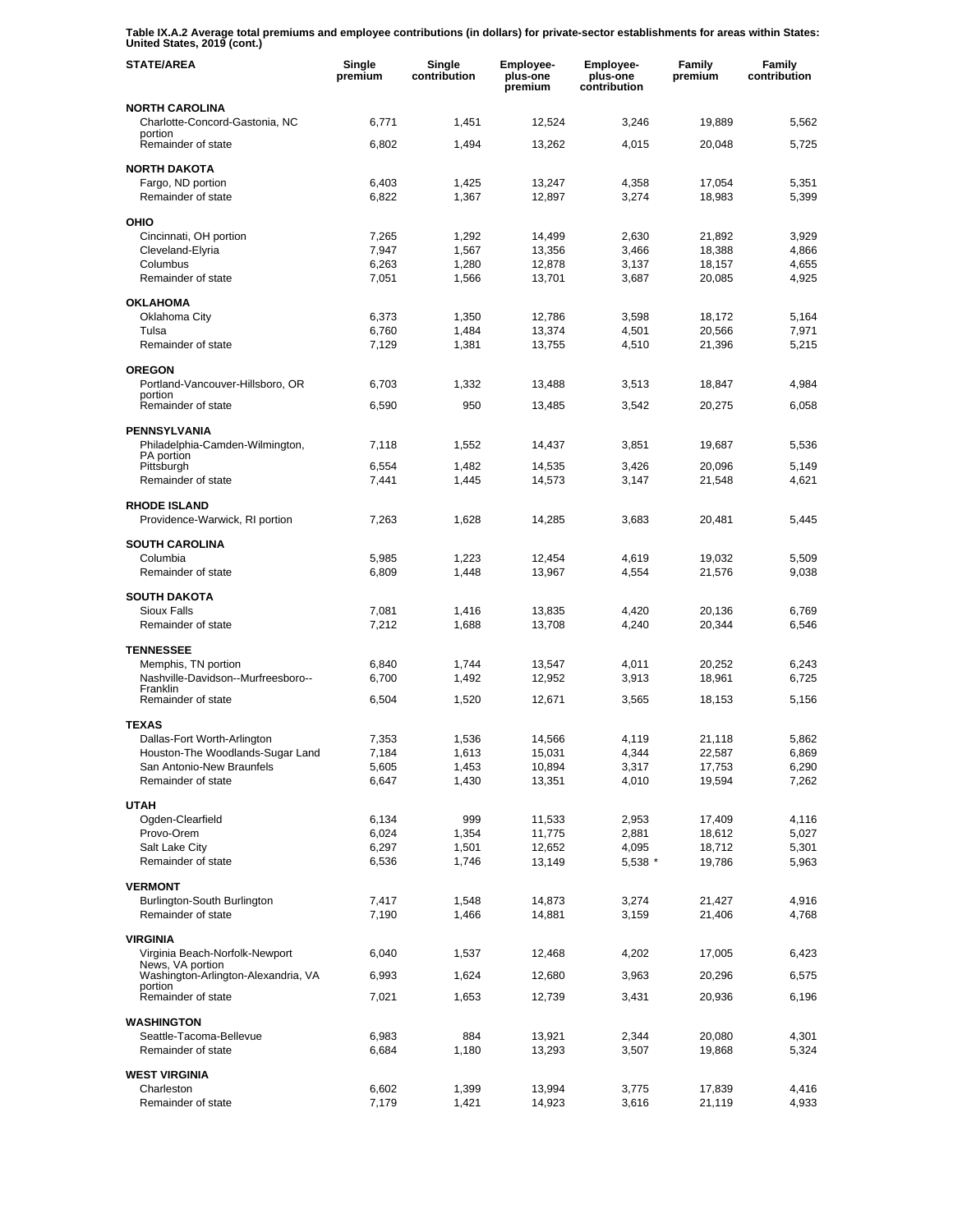**Table IX.A.2 Average total premiums and employee contributions (in dollars) for private-sector establishments for areas within States: United States, 2019 (cont.)** 

| <b>STATE/AREA</b>             | Single<br>premium | Single<br>contribution | Employee-<br>plus-one<br>premium | <b>Employee-</b><br>plus-one<br>contribution | Family<br>premium | Family<br>contribution |
|-------------------------------|-------------------|------------------------|----------------------------------|----------------------------------------------|-------------------|------------------------|
| <b>WISCONSIN</b>              |                   |                        |                                  |                                              |                   |                        |
| Milwaukee-Waukesha-West Allis | 7.272             | 1.461                  | 14.731                           | 3.407                                        | 20.640            | 4.448                  |
| Remainder of state            | 6.868             | 1.528                  | 14.612                           | 3.293                                        | 20.155            | 4.923                  |
| <b>WYOMING</b>                |                   |                        |                                  |                                              |                   |                        |
| Cheyenne                      | 7.352             | 1.399                  | 15.420                           | 3.437                                        | 20.629            | 5.424                  |
| Remainder of state            | 7.184             | 1.314                  | 13.598                           | 3.728                                        | 19.826            | 5.669                  |

Source: Agency for Healthcare Research and Quality, Center for Financing, Access and Cost Trends. 2019 Medical Expenditure Panel Survey-Insurance Component.

Note: Definition of each area can be found in the Technical Notes and Survey Documentation.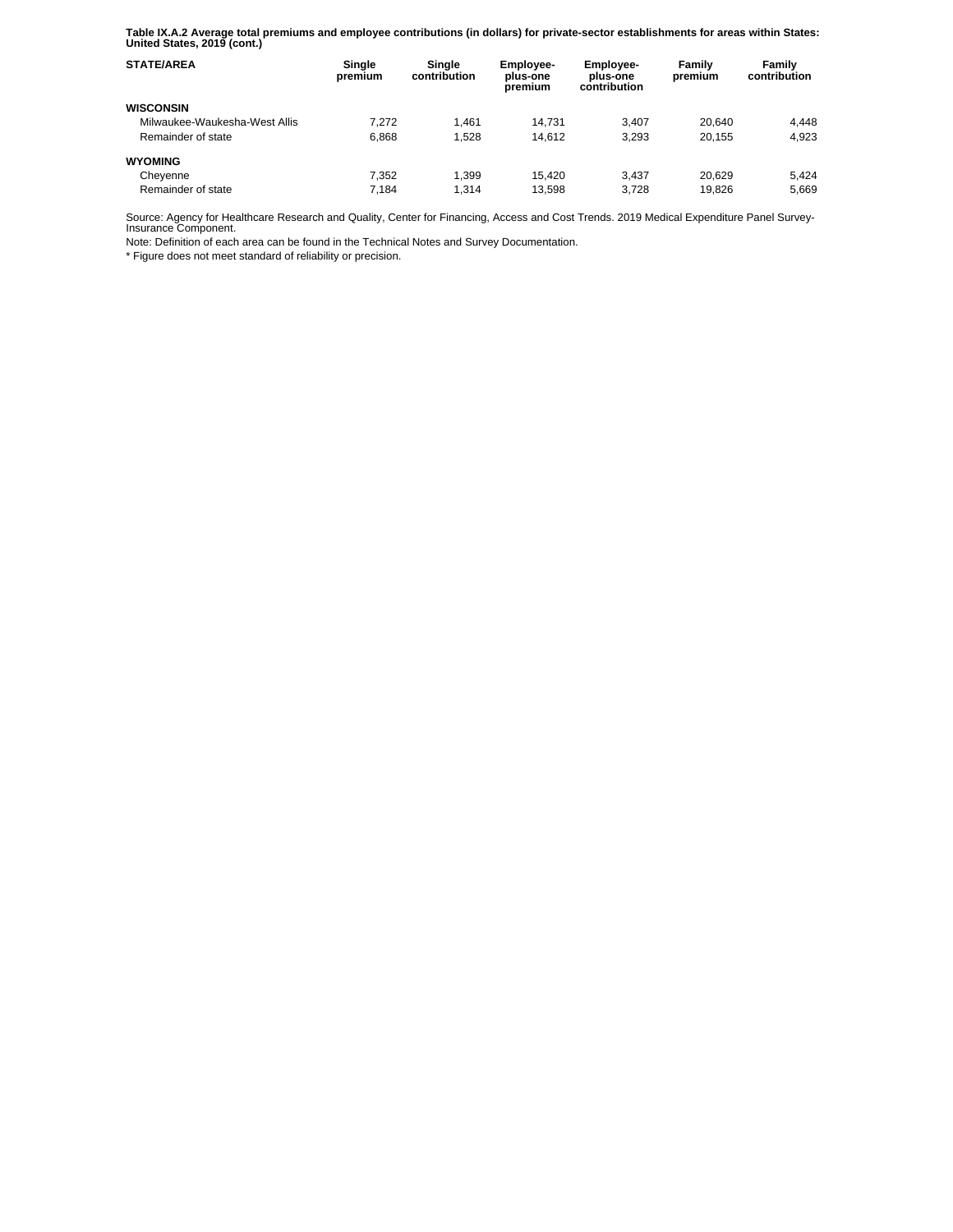**Table IX.A.2 Standard errors for average total premiums and employee contributions (in dollars) for private-sector establishments for areas within States: United States, 2019** 

| <b>STATE/AREA</b>                                                             | Single<br>premium | Single<br>contribution | Employee-<br>plus-one<br>premium | Employee-<br>plus-one<br>contribution | Family<br>premium | Family<br>contribution |
|-------------------------------------------------------------------------------|-------------------|------------------------|----------------------------------|---------------------------------------|-------------------|------------------------|
| <b>ALABAMA</b>                                                                |                   |                        |                                  |                                       |                   |                        |
| Birmingham-Hoover<br>Remainder of state                                       | 199<br>162        | 186<br>99              | 330<br>545                       | 489<br>244                            | 782<br>549        | 611<br>444             |
| <b>ALASKA</b>                                                                 |                   |                        |                                  |                                       |                   |                        |
| Anchorage<br>Remainder of state                                               | 888<br>499        | 291<br>171             | 958<br>669                       | 336<br>278                            | 1,078<br>1,025    | 606<br>423             |
|                                                                               |                   |                        |                                  |                                       |                   |                        |
| <b>ARIZONA</b><br>Phoenix-Mesa-Scottsdale                                     | 194               | 89                     | 575                              | 395                                   | 758               | 400                    |
| Remainder of state                                                            | 419               | 177                    | 1,358                            | 739                                   | 1,252             | 893                    |
| <b>ARKANSAS</b>                                                               |                   |                        |                                  |                                       |                   |                        |
| Little Rock-North Little Rock-Conway                                          | 329               | 137                    | 506                              | 305                                   | 686               | 396                    |
| Remainder of state                                                            | 214               | 81                     | 509                              | 362                                   | 693               | 559                    |
| <b>CALIFORNIA</b>                                                             |                   |                        |                                  |                                       |                   |                        |
| Los Angeles-Long Beach-Anaheim                                                | 204               | 86                     | 454                              | 370                                   | 719               | 479                    |
| Riverside-San Bernardino-Ontario                                              | 719               | 247                    | 1,334                            | 342                                   | 1,509             | 767                    |
| Sacramento--Roseville--Arden-<br>Arcade                                       | 623               | 272                    | 941                              | 857                                   | 1,053             | 741                    |
| San Diego-Carlsbad                                                            | 188               | $393*$                 | 584                              | 686                                   | 1,076             | 928                    |
| San Francisco-Oakland-Hayward<br>San Jose-Sunnyvale-Santa Clara               | 349<br>630        | 255<br>183             | 1,629<br>983                     | 494<br>507                            | 2,617<br>1,176    | 1,299<br>640           |
| Remainder of state                                                            | 245               | 179                    | 685                              | 943                                   | 1,148             | 1,248                  |
| <b>COLORADO</b>                                                               |                   |                        |                                  |                                       |                   |                        |
| Denver-Aurora-Lakewood                                                        | 259               | 184                    | 564                              | 493                                   | 634               | 935                    |
| Remainder of state                                                            | 200               | 130                    | 572                              | 399                                   | 605               | 700                    |
| <b>CONNECTICUT</b>                                                            |                   |                        |                                  |                                       |                   |                        |
| Bridgeport-Stamford-Norwalk                                                   | 345               | 252                    | 583                              | 419                                   | 911               | 637                    |
| Hartford-West Hartford-East Hartford                                          | 243               | 167                    | 640                              | 641                                   | 528               | 618                    |
| New Haven-Milford<br>Remainder of state                                       | 358<br>656        | 241<br>175             | 713<br>1,587                     | 460<br>813                            | 1,037<br>2,201    | 1,012<br>351           |
|                                                                               |                   |                        |                                  |                                       |                   |                        |
| <b>DELAWARE</b><br>Philadelphia-Camden-Wilmington,                            | 352               | 94                     | 563                              | 323                                   | 941               | 1,556                  |
| DE portion                                                                    |                   |                        |                                  |                                       |                   |                        |
| Remainder of state                                                            | 420               | 147                    | 1,069                            | 639                                   | 1,088             | 369                    |
| <b>DISTRICT OF COLUMBIA</b><br>Washington-Arlington-Alexandria, DC<br>portion | 160               | 62                     | 361                              | 220                                   | 435               | 339                    |
|                                                                               |                   |                        |                                  |                                       |                   |                        |
| <b>FLORIDA</b><br>Miami-Fort Lauderdale-West Palm                             | 265               | 116                    | 619                              | 347                                   | 1,272             | 906                    |
| Beach<br>Orlando-Kissimmee-Sanford                                            | 730               | 316                    | 1,079                            | 600                                   | 3,943             | 715                    |
| Tampa-St. Petersburg-Clearwater                                               | 699               | 248                    | 1,610                            | 1,488                                 | 1,946             | 1.695                  |
| Remainder of state                                                            | 255               | 131                    | 465                              | 759                                   | 693               | 836                    |
| <b>GEORGIA</b>                                                                |                   |                        |                                  |                                       |                   |                        |
| Atlanta-Sandy Springs-Roswell                                                 | 223               | 122                    | 659                              | 302                                   | 546               | 341                    |
| Remainder of state                                                            | 190               | 189                    | 543                              | 403                                   | 601               | 486                    |
| <b>HAWAII</b>                                                                 |                   |                        |                                  |                                       |                   |                        |
| Urban Honolulu                                                                | 204               | 99                     | 456                              | 359                                   | 473               | 489                    |
| Remainder of state                                                            | 166               | 115                    | 964                              | 1,343                                 | 864               | 686                    |
| <b>IDAHO</b>                                                                  |                   |                        |                                  |                                       |                   |                        |
| <b>Boise City</b><br>Remainder of state                                       | 191<br>280        | 126<br>169             | 360<br>676                       | 251<br>399                            | 602<br>1,015      | 297<br>515             |
|                                                                               |                   |                        |                                  |                                       |                   |                        |
| <b>ILLINOIS</b><br>Chicago-Naperville-Elgin, IL portion                       | 126               | 117                    | 291                              | 260                                   | 368               | 367                    |
| Remainder of state                                                            | 181               | 75                     | 350                              | 321                                   | 594               | 387                    |
|                                                                               |                   |                        |                                  |                                       |                   |                        |
| <b>INDIANA</b><br>Indianapolis-Carmel-Anderson                                | 198               | 178                    | 546                              | 296                                   | 691               | 391                    |
| Remainder of state                                                            | 181               | 105                    | 400                              | 309                                   | 919               | 698                    |
| <b>IOWA</b>                                                                   |                   |                        |                                  |                                       |                   |                        |
| Des Moines-West Des Moines                                                    | 634               | 142                    | 912                              | 283                                   | 1,161             | 332                    |
| Remainder of state                                                            | 165               | 76                     | 303                              | 199                                   | 618               | 247                    |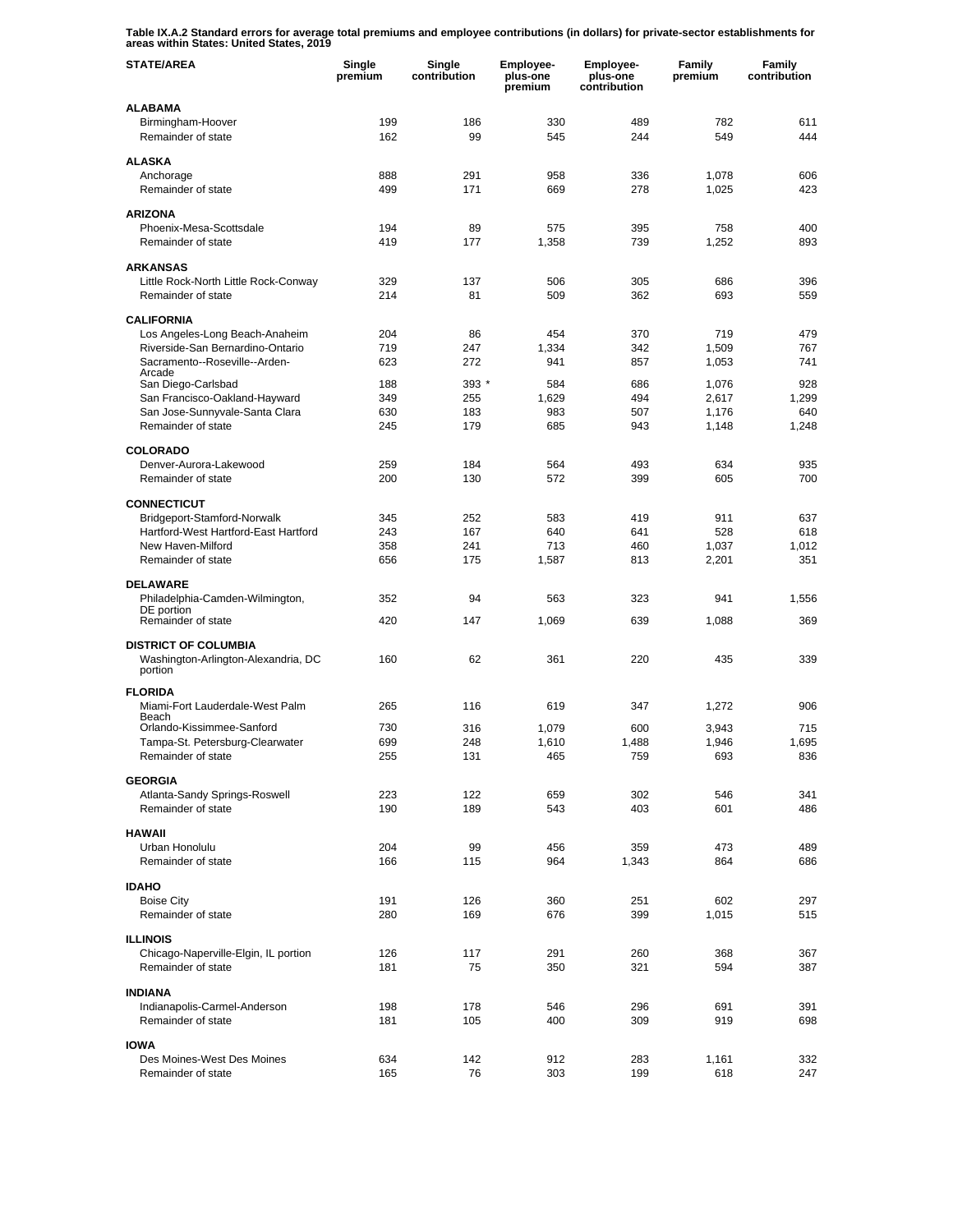**Table IX.A.2 Standard errors for average total premiums and employee contributions (in dollars) for private-sector establishments for areas within States: United States, 2019 (cont.)** 

| <b>STATE/AREA</b>                                   | Single<br>premium | Single<br>contribution | Employee-<br>plus-one<br>premium | Employee-<br>plus-one<br>contribution | Family<br>premium | Family<br>contribution |
|-----------------------------------------------------|-------------------|------------------------|----------------------------------|---------------------------------------|-------------------|------------------------|
| <b>KANSAS</b>                                       |                   |                        |                                  |                                       |                   |                        |
| Kansas City, KS portion                             | 242               | 196                    | 429                              | 427                                   | 594               | 640                    |
| Wichita<br>Remainder of state                       | 288<br>300        | 94<br>124              | 689<br>631                       | 189<br>374                            | 837<br>824        | 381<br>464             |
|                                                     |                   |                        |                                  |                                       |                   |                        |
| <b>KENTUCKY</b>                                     |                   |                        |                                  |                                       |                   | 587                    |
| Louisville/Jefferson County, KY<br>portion          | 239               | 219                    | 542                              | 267                                   | 610               |                        |
| Remainder of state                                  | 197               | 111                    | 420                              | 325                                   | 743               | 444                    |
| <b>LOUISIANA</b>                                    |                   |                        |                                  |                                       |                   |                        |
| New Orleans-Metairie                                | 244               | 144                    | 499                              | 386                                   | 714               | 789                    |
| Remainder of state                                  | 196               | 107                    | 461                              | 270                                   | 861               | 448                    |
| <b>MAINE</b>                                        |                   |                        |                                  |                                       |                   |                        |
| Portland-South Portland<br>Remainder of state       | 273<br>262        | 93<br>99               | 459<br>566                       | 252<br>248                            | 543<br>666        | 295<br>581             |
|                                                     |                   |                        |                                  |                                       |                   |                        |
| <b>MARYLAND</b><br>Baltimore-Columbia-Towson        | 309               | 79                     | 534                              | 296                                   |                   | 525                    |
| Washington-Arlington-Alexandria,                    | 378               | 172                    | 930                              | 468                                   | 1,026<br>620      | 599                    |
| MD portion<br>Remainder of state                    | 569               | 391                    | 849                              | 373                                   | 1,947             | 871                    |
|                                                     |                   |                        |                                  |                                       |                   |                        |
| <b>MASSACHUSETTS</b>                                |                   |                        |                                  |                                       |                   |                        |
| Boston-Cambridge-Newton, MA<br>portion              | 178               | 87                     | 541                              | 205                                   | 508               | 269                    |
| Remainder of state                                  | 338               | 160                    | 637                              | 439                                   | 1,135             | 439                    |
| <b>MICHIGAN</b>                                     |                   |                        |                                  |                                       |                   |                        |
| Detroit-Warren-Dearborn                             | 279               | 130                    | 1,524                            | 520                                   | 1,687             | 700                    |
| Remainder of state                                  | 264               | 92                     | 438                              | 174                                   | 647               | 290                    |
| <b>MINNESOTA</b>                                    |                   |                        |                                  |                                       |                   |                        |
| Minneapolis-St. Paul-Bloomington,<br>MN portion     | 184               | 76                     | 395                              | 382                                   | 719               | 638                    |
| Remainder of state                                  | 173               | 110                    | 504                              | 333                                   | 438               | 509                    |
| <b>MISSISSIPPI</b>                                  |                   |                        |                                  |                                       |                   |                        |
| Jackson                                             | 354               | 199                    | 1,027                            | 652                                   | 1,102             | 527                    |
| Remainder of state                                  | 191               | 108                    | 417                              | 293                                   | 765               | 446                    |
| <b>MISSOURI</b>                                     |                   |                        |                                  |                                       |                   |                        |
| Kansas City, MO portion                             | 401               | 207                    | 554                              | 393                                   | 1,510             | 701                    |
| St. Louis, MO portion<br>Remainder of state         | 336<br>276        | 207<br>131             | 628<br>815                       | 512<br>424                            | 1,239<br>856      | 1,543<br>551           |
|                                                     |                   |                        |                                  |                                       |                   |                        |
| <b>MONTANA</b>                                      |                   |                        |                                  |                                       |                   |                        |
| <b>Billings</b><br>Remainder of state               | 390<br>212        | 185<br>112             | 947<br>406                       | 602<br>334                            | 1,471<br>893      | 1,068<br>702           |
|                                                     |                   |                        |                                  |                                       |                   |                        |
| <b>NEBRASKA</b><br>Omaha-Council Bluffs, NE portion | 227               | 82                     | 460                              | 203                                   | 821               | 489                    |
| Remainder of state                                  | 222               | 129                    | 748                              | 235                                   | 922               | 388                    |
| <b>NEVADA</b>                                       |                   |                        |                                  |                                       |                   |                        |
| Las Vegas-Henderson-Paradise                        | 300               | 88                     | 682                              | 705                                   | 892               | 501                    |
| Remainder of state                                  | 363               | 249                    | 704                              | 705                                   | 1,518             | 1,785                  |
| <b>NEW HAMPSHIRE</b>                                |                   |                        |                                  |                                       |                   |                        |
| Boston-Cambridge-Newton, NH                         | 257               | 137                    | 1,030                            | 354                                   | 1,018             | 427                    |
| portion<br>Manchester-Nashua                        | 474               | 155                    | 1,054                            | 422                                   | 1,210             | 633                    |
| Remainder of state                                  | 246               | 170                    | 581                              | 454                                   | 479               | 385                    |
| <b>NEW JERSEY</b>                                   |                   |                        |                                  |                                       |                   |                        |
| New York-Newark-Jersey City, NJ                     | 295               | 133                    | 521                              | 427                                   | 1,011             | 568                    |
| portion<br>Remainder of state                       | 396               | 127                    | 899                              | 778                                   | 1,043             | 741                    |
|                                                     |                   |                        |                                  |                                       |                   |                        |
| <b>NEW MEXICO</b><br>Albuquerque                    | 217               | 101                    | 674                              | 516                                   | 800               | 489                    |
| Remainder of state                                  | 282               | 214                    | 714                              | 378                                   | 865               | 731                    |
|                                                     |                   |                        |                                  |                                       |                   |                        |
| <b>NEW YORK</b><br>New York-Newark-Jersey City, NY  | 203               | 95                     | 535                              | 228                                   | 576               | 256                    |
| portion<br>Remainder of state                       | 176               | 108                    | 796                              | 211                                   | 537               | 298                    |
|                                                     |                   |                        |                                  |                                       |                   |                        |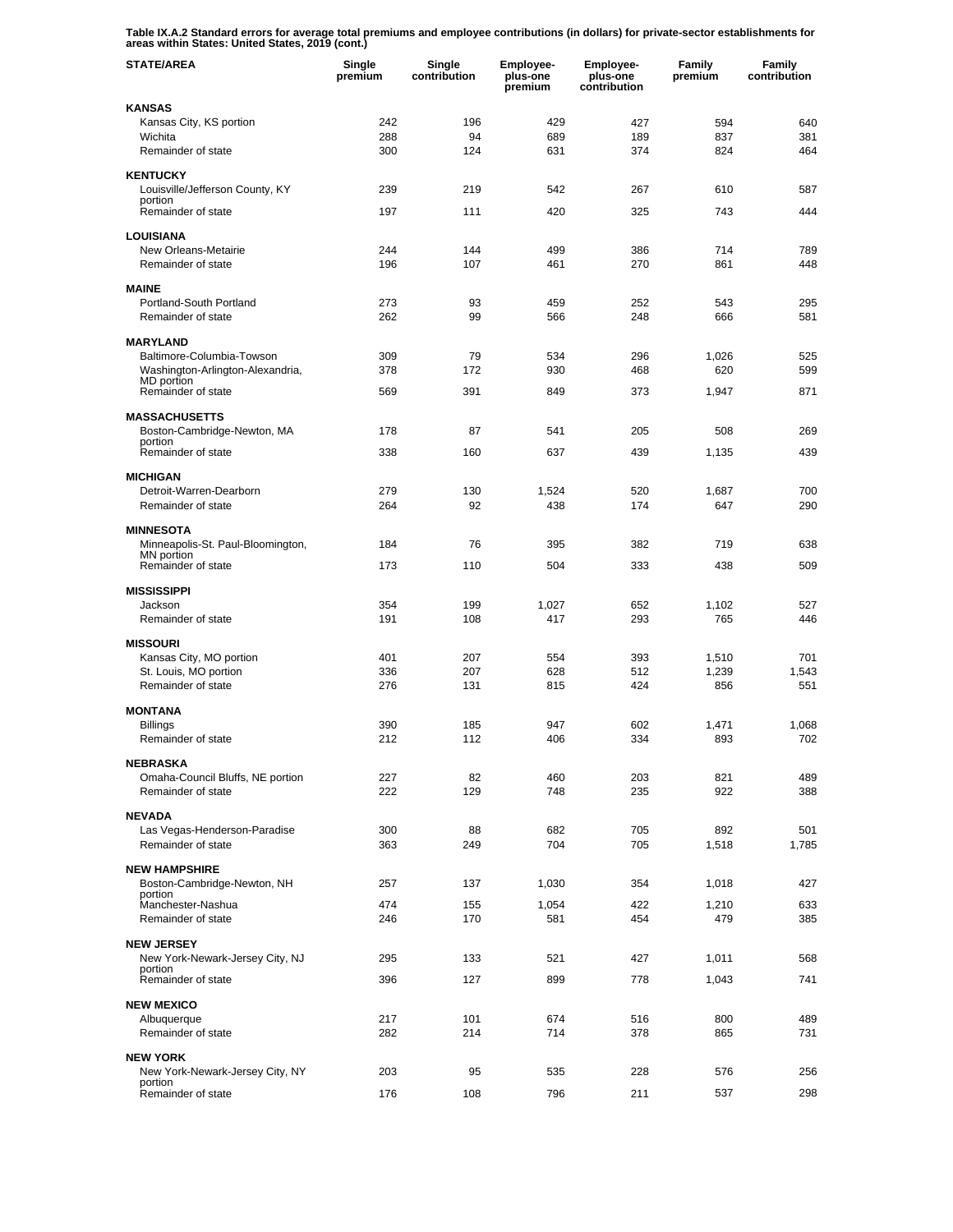**Table IX.A.2 Standard errors for average total premiums and employee contributions (in dollars) for private-sector establishments for areas within States: United States, 2019 (cont.)** 

| <b>STATE/AREA</b>                                       | Single<br>premium | Single<br>contribution | <b>Employee-</b><br>plus-one<br>premium | <b>Employee-</b><br>plus-one<br>contribution | Family<br>premium | Family<br>contribution |
|---------------------------------------------------------|-------------------|------------------------|-----------------------------------------|----------------------------------------------|-------------------|------------------------|
| <b>NORTH CAROLINA</b>                                   |                   |                        |                                         |                                              |                   |                        |
| Charlotte-Concord-Gastonia, NC<br>portion               | 298               | 205                    | 741                                     | 345                                          | 801               | 634                    |
| Remainder of state                                      | 118               | 89                     | 359                                     | 213                                          | 360               | 401                    |
| <b>NORTH DAKOTA</b>                                     |                   |                        |                                         |                                              |                   |                        |
| Fargo, ND portion                                       | 228               | 162                    | 580                                     | 551                                          | 565               | 482                    |
| Remainder of state                                      | 156               | 100                    | 341                                     | 190                                          | 383               | 361                    |
| OHIO                                                    |                   |                        |                                         |                                              |                   |                        |
| Cincinnati, OH portion<br>Cleveland-Elyria              | 298<br>339        | 125<br>114             | 454                                     | 256<br>511                                   | 598<br>998        | 421<br>579             |
| Columbus                                                | 458               | 240                    | 649<br>926                              | 292                                          | 2,042             | 710                    |
| Remainder of state                                      | 250               | 94                     | 462                                     | 235                                          | 586               | 298                    |
| <b>OKLAHOMA</b>                                         |                   |                        |                                         |                                              |                   |                        |
| Oklahoma City                                           | 186               | 111                    | 601                                     | 519                                          | 760               | 505                    |
| Tulsa<br>Remainder of state                             | 539<br>410        | 175<br>151             | 750<br>543                              | 610<br>1,013                                 | 1,094<br>1,128    | 1,469<br>547           |
|                                                         |                   |                        |                                         |                                              |                   |                        |
| <b>OREGON</b>                                           |                   |                        |                                         |                                              |                   |                        |
| Portland-Vancouver-Hillsboro, OR<br>portion             | 313               | 184                    | 721                                     | 395                                          | 724               | 601                    |
| Remainder of state                                      | 276               | 84                     | 742                                     | 248                                          | 878               | 427                    |
| <b>PENNSYLVANIA</b>                                     |                   |                        |                                         |                                              |                   |                        |
| Philadelphia-Camden-Wilmington,<br>PA portion           | 213               | 128                    | 608                                     | 323                                          | 996               | 442                    |
| Pittsburgh                                              | 245               | 183                    | 618                                     | 222                                          | 854               | 432                    |
| Remainder of state                                      | 265               | 86                     | 496                                     | 193                                          | 837               | 283                    |
| <b>RHODE ISLAND</b><br>Providence-Warwick, RI portion   | 136               | 92                     | 364                                     | 186                                          | 359               | 269                    |
| <b>SOUTH CAROLINA</b>                                   |                   |                        |                                         |                                              |                   |                        |
| Columbia                                                | 388               | 187                    | 887                                     | 890                                          | 535               | 310                    |
| Remainder of state                                      | 203               | 121                    | 446                                     | 514                                          | 1,253             | 1,767                  |
| <b>SOUTH DAKOTA</b>                                     |                   |                        |                                         |                                              |                   |                        |
| <b>Sioux Falls</b><br>Remainder of state                | 274<br>184        | 102<br>127             | 535<br>416                              | 266<br>235                                   | 1,007<br>742      | 350<br>391             |
|                                                         |                   |                        |                                         |                                              |                   |                        |
| <b>TENNESSEE</b><br>Memphis, TN portion                 | 360               | 177                    | 737                                     | 553                                          | 719               | 1,119                  |
| Nashville-Davidson--Murfreesboro--                      | 296               | 124                    | 576                                     | 259                                          | 803               | 651                    |
| Franklin<br>Remainder of state                          | 216               | 88                     | 326                                     | 243                                          | 534               | 333                    |
|                                                         |                   |                        |                                         |                                              |                   |                        |
| <b>TEXAS</b><br>Dallas-Fort Worth-Arlington             | 275               | 89                     | 486                                     | 255                                          | 695               | 375                    |
| Houston-The Woodlands-Sugar Land                        | 253               | 114                    | 582                                     | 289                                          | 1,327             | 456                    |
| San Antonio-New Braunfels                               | 544               | 214                    | 1,338                                   | 611                                          | 984               | 524                    |
| Remainder of state                                      | 211               | 102                    | 494                                     | 273                                          | 616               | 671                    |
| <b>UTAH</b>                                             |                   |                        |                                         |                                              |                   |                        |
| Ogden-Clearfield                                        | 327               | 115                    | 651                                     | 325                                          | 926               | 638                    |
| Provo-Orem<br>Salt Lake City                            | 202<br>177        | 206<br>116             | 381<br>449                              | 439<br>369                                   | 560<br>434        | 649<br>329             |
| Remainder of state                                      | 363               | 478                    | 977                                     | $1,891$ *                                    | 1,009             | 1,545                  |
| <b>VERMONT</b>                                          |                   |                        |                                         |                                              |                   |                        |
| Burlington-South Burlington                             | 196               | 78                     | 409                                     | 355                                          | 438               | 265                    |
| Remainder of state                                      | 177               | 99                     | 514                                     | 241                                          | 541               | 305                    |
| <b>VIRGINIA</b>                                         |                   |                        |                                         |                                              |                   |                        |
| Virginia Beach-Norfolk-Newport                          | 347               | 219                    | 1,016                                   | 528                                          | 1,074             | 990                    |
| News, VA portion<br>Washington-Arlington-Alexandria, VA | 232               | 165                    | 549                                     | 478                                          | 818               | 890                    |
| portion<br>Remainder of state                           | 263               | 145                    | 453                                     | 323                                          | 906               | 769                    |
| <b>WASHINGTON</b>                                       |                   |                        |                                         |                                              |                   |                        |
| Seattle-Tacoma-Bellevue                                 | 164               | 113                    | 405                                     | 402                                          | 633               | 852                    |
| Remainder of state                                      | 309               | 107                    | 772                                     | 288                                          | 1,047             | 510                    |
| <b>WEST VIRGINIA</b>                                    |                   |                        |                                         |                                              |                   |                        |
| Charleston                                              | 584               | 187                    | 1,269                                   | 278                                          | 1,097             | 522                    |
| Remainder of state                                      | 215               | 72                     | 615                                     | 255                                          | 810               | 419                    |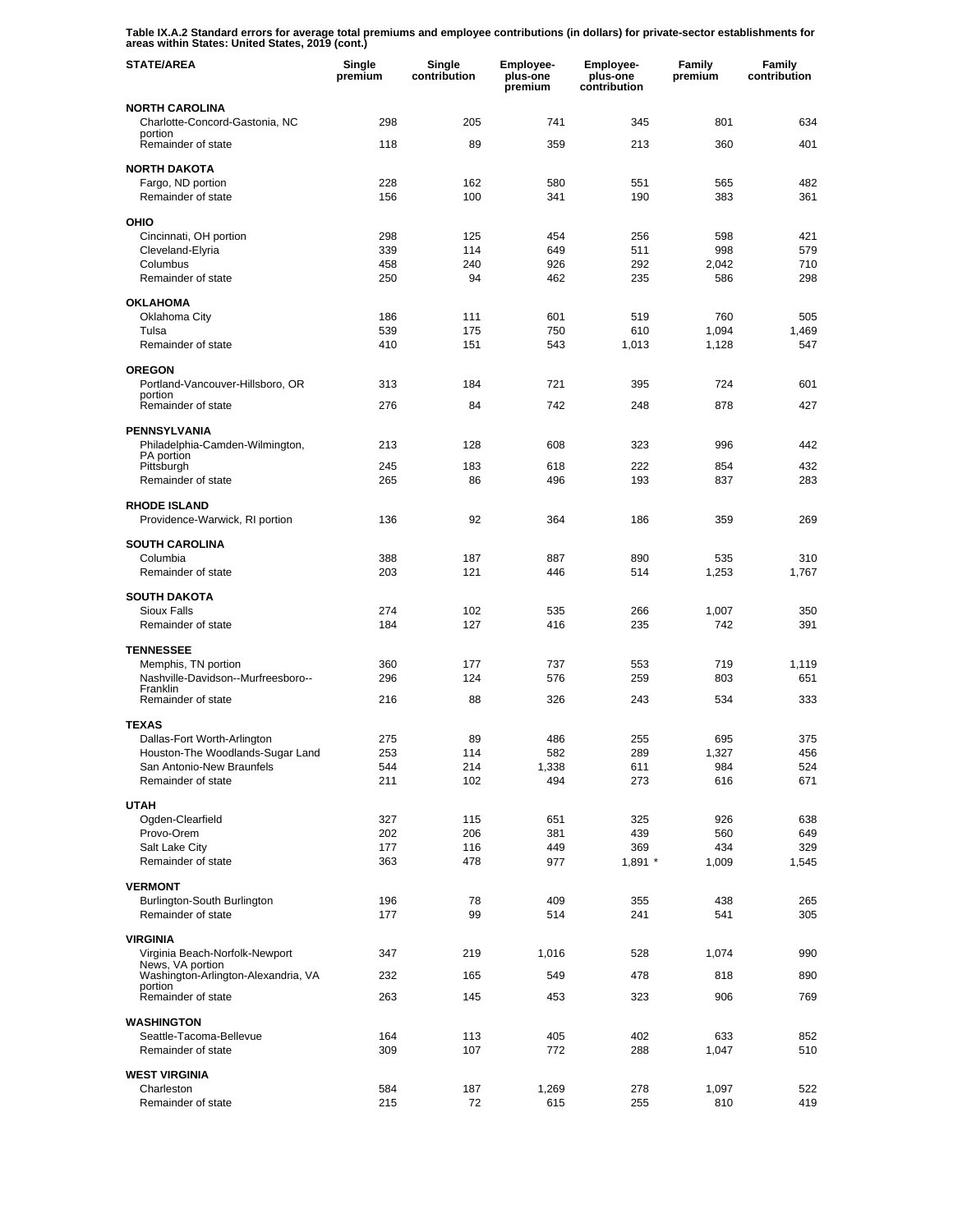**Table IX.A.2 Standard errors for average total premiums and employee contributions (in dollars) for private-sector establishments for areas within States: United States, 2019 (cont.)** 

| <b>STATE/AREA</b>             | Single<br>premium | Single<br>contribution | Employee-<br>plus-one<br>premium | <b>Employee-</b><br>plus-one<br>contribution | Family<br>premium | Family<br>contribution |
|-------------------------------|-------------------|------------------------|----------------------------------|----------------------------------------------|-------------------|------------------------|
| <b>WISCONSIN</b>              |                   |                        |                                  |                                              |                   |                        |
| Milwaukee-Waukesha-West Allis | 251               | 118                    | 497                              | 267                                          | 831               | 409                    |
| Remainder of state            | 210               | 85                     | 387                              | 209                                          | 516               | 266                    |
| <b>WYOMING</b>                |                   |                        |                                  |                                              |                   |                        |
| Cheyenne                      | 405               | 144                    | 1.118                            | 495                                          | 1.124             | 661                    |
| Remainder of state            | 311               | 121                    | 535                              | 298                                          | 540               | 426                    |

Source: Agency for Healthcare Research and Quality, Center for Financing, Access and Cost Trends. 2019 Medical Expenditure Panel Survey-Insurance Component.

Note: Definition of each area can be found in the Technical Notes and Survey Documentation.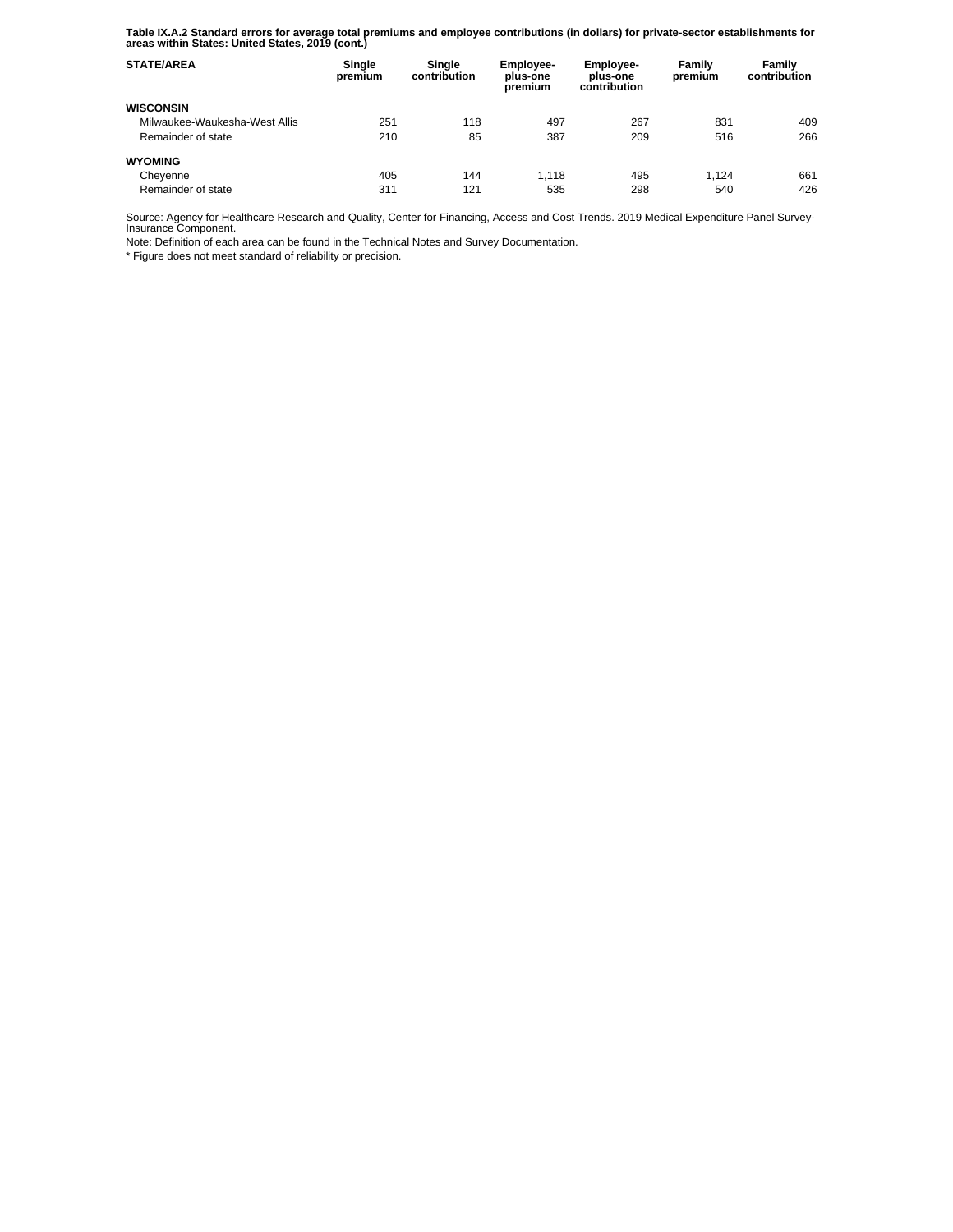**Table IX.B.1 Health insurance offer, eligibility and take up rates for private-sector establishments and employees by firm size for 20 largest metro areas: United States, 2019** 

| <b>METRO AREA</b>                                                               | <b>Percent of</b><br>establishments<br>that offer health<br>insurance | Percent of<br>employees in<br>establishments<br>that offer health<br>insurance | Percent of<br>employees<br>eligible for health<br>insurance in<br>establishments<br>that offer health<br>insurance | <b>Percent of</b><br>employees<br>eligible for health<br>insurance that<br>are enrolled in<br>health insurance<br>at establishments<br>that offer health<br>insurance | <b>Percent of</b><br>employees that<br>are enrolled in<br>health insurance<br>at establishments<br>that offer health<br>insurance |
|---------------------------------------------------------------------------------|-----------------------------------------------------------------------|--------------------------------------------------------------------------------|--------------------------------------------------------------------------------------------------------------------|-----------------------------------------------------------------------------------------------------------------------------------------------------------------------|-----------------------------------------------------------------------------------------------------------------------------------|
| New York-Newark-Jersey City, NY-                                                |                                                                       |                                                                                |                                                                                                                    |                                                                                                                                                                       |                                                                                                                                   |
| <b>NJ-PA</b><br>Less than 50 employees                                          | 34.2%                                                                 | 55.2%                                                                          | 75.4%                                                                                                              | 65.0%                                                                                                                                                                 | 49.0%                                                                                                                             |
| 50 or more employees                                                            | 95.8%                                                                 | 97.8%                                                                          | 76.3%                                                                                                              | 69.0%                                                                                                                                                                 | 52.7%                                                                                                                             |
| Total                                                                           | 44.7%                                                                 | 86.4%                                                                          | 76.1%                                                                                                              | 68.4%                                                                                                                                                                 | 52.0%                                                                                                                             |
| Los Angeles-Long Beach-Anaheim,<br>CА                                           |                                                                       |                                                                                |                                                                                                                    |                                                                                                                                                                       |                                                                                                                                   |
| Less than 50 employees                                                          | 30.6%                                                                 | 50.8%                                                                          | 86.5%                                                                                                              | 75.7%                                                                                                                                                                 | 65.5%                                                                                                                             |
| 50 or more employees<br>Total                                                   | 97.2%<br>43.0%                                                        | 98.9%<br>85.7%                                                                 | 77.5%<br>79.0%                                                                                                     | 71.1%<br>72.0%                                                                                                                                                        | 55.2%<br>56.8%                                                                                                                    |
|                                                                                 |                                                                       |                                                                                |                                                                                                                    |                                                                                                                                                                       |                                                                                                                                   |
| Chicago-Naperville-Elgin, IL-IN-WI                                              | 35.6%                                                                 | 62.4%                                                                          | 77.1%                                                                                                              | 72.0%                                                                                                                                                                 | 55.5%                                                                                                                             |
| Less than 50 employees<br>50 or more employees                                  | 97.2%                                                                 | 97.0%                                                                          | 72.6%                                                                                                              | 73.4%                                                                                                                                                                 | 53.3%                                                                                                                             |
| Total                                                                           | 50.1%                                                                 | 88.4%                                                                          | 73.4%                                                                                                              | 73.1%                                                                                                                                                                 | 53.7%                                                                                                                             |
| Dallas-Fort Worth-Arlington, TX                                                 |                                                                       |                                                                                |                                                                                                                    |                                                                                                                                                                       |                                                                                                                                   |
| Less than 50 employees                                                          | 26.4%                                                                 | 48.9%                                                                          | 82.0%                                                                                                              | 56.9%                                                                                                                                                                 | 46.7%                                                                                                                             |
| 50 or more employees                                                            | 98.0%                                                                 | 98.9%                                                                          | 81.8%                                                                                                              | 73.0%                                                                                                                                                                 | 59.8%                                                                                                                             |
| Total                                                                           | 50.1%                                                                 | 88.8%                                                                          | 81.8%                                                                                                              | 71.2%                                                                                                                                                                 | 58.3%                                                                                                                             |
| Houston-The Woodlands-Sugar Land,<br>ТX                                         |                                                                       |                                                                                |                                                                                                                    |                                                                                                                                                                       |                                                                                                                                   |
| Less than 50 employees                                                          | 39.5%                                                                 | 58.8%                                                                          | 90.8%                                                                                                              | 62.8%                                                                                                                                                                 | 57.0%                                                                                                                             |
| 50 or more employees<br>Total                                                   | 96.4%<br>57.6%                                                        | 97.0%<br>89.1%                                                                 | 76.1%<br>78.1%                                                                                                     | 77.1%<br>74.8%                                                                                                                                                        | 58.7%<br>58.5%                                                                                                                    |
| Washington-Arlington-Alexandria,                                                |                                                                       |                                                                                |                                                                                                                    |                                                                                                                                                                       |                                                                                                                                   |
| <b>DC-VA-MD-WV</b><br>Less than 50 employees                                    | 29.8%                                                                 | 57.2%                                                                          | 87.0%                                                                                                              | 69.4%                                                                                                                                                                 | 60.4%                                                                                                                             |
| 50 or more employees                                                            | 98.0%                                                                 | 98.8%                                                                          | 76.8%                                                                                                              | 67.0%                                                                                                                                                                 | 51.5%                                                                                                                             |
| Total                                                                           | 45.7%                                                                 | 86.5%                                                                          | 78.8%                                                                                                              | 67.5%                                                                                                                                                                 | 53.2%                                                                                                                             |
| Philadelphia-Camden-Wilmington,<br><b>PA-NJ-DE-MD</b><br>Less than 50 employees | 40.0%                                                                 | 63.9%                                                                          | 75.7%                                                                                                              | 62.8%                                                                                                                                                                 | 47.5%                                                                                                                             |
| 50 or more employees                                                            | 98.7%                                                                 | 99.6%                                                                          | 74.0%                                                                                                              | 73.9%                                                                                                                                                                 | 54.7%                                                                                                                             |
| Total                                                                           | 58.4%                                                                 | 90.1%                                                                          | 74.3%                                                                                                              | 71.8%                                                                                                                                                                 | 53.3%                                                                                                                             |
| Miami-Fort Lauderdale-West Palm<br>Beach. FL                                    |                                                                       |                                                                                |                                                                                                                    |                                                                                                                                                                       |                                                                                                                                   |
| Less than 50 employees                                                          | 29.2%                                                                 | 49.0%                                                                          | 83.3%                                                                                                              | 70.3%                                                                                                                                                                 | 58.6%                                                                                                                             |
| 50 or more employees<br>Total                                                   | 97.4%<br>40.2%                                                        | 98.3%<br>81.9%                                                                 | 84.5%<br>84.3%                                                                                                     | 74.8%<br>73.9%                                                                                                                                                        | 63.2%<br>62.3%                                                                                                                    |
|                                                                                 |                                                                       |                                                                                |                                                                                                                    |                                                                                                                                                                       |                                                                                                                                   |
| Atlanta-Sandy Springs-Roswell, GA                                               |                                                                       |                                                                                |                                                                                                                    |                                                                                                                                                                       |                                                                                                                                   |
| Less than 50 employees<br>50 or more employees                                  | 27.3%<br>95.0%                                                        | 46.9%<br>98.7%                                                                 | 78.2%<br>75.9%                                                                                                     | 78.1%<br>68.2%                                                                                                                                                        | 61.1%<br>51.8%                                                                                                                    |
| Total                                                                           | 42.2%                                                                 | 88.3%                                                                          | 76.1%                                                                                                              | 69.3%                                                                                                                                                                 | 52.8%                                                                                                                             |
|                                                                                 |                                                                       |                                                                                |                                                                                                                    |                                                                                                                                                                       |                                                                                                                                   |
| Boston-Cambridge-Newton, MA-NH<br>Less than 50 employees                        | 44.0%                                                                 | 68.2%                                                                          | 68.7%                                                                                                              | 59.5%                                                                                                                                                                 | 40.9%                                                                                                                             |
| 50 or more employees                                                            | 99.4%                                                                 | 99.1%                                                                          | 77.8%                                                                                                              | 70.4%                                                                                                                                                                 | 54.8%                                                                                                                             |
| Total                                                                           | 59.0%                                                                 | 92.1%                                                                          | 76.3%                                                                                                              | 68.8%                                                                                                                                                                 | 52.4%                                                                                                                             |
| San Francisco-Oakland-Hayward, CA                                               |                                                                       |                                                                                |                                                                                                                    |                                                                                                                                                                       |                                                                                                                                   |
| Less than 50 employees                                                          | 41.3%                                                                 | 64.3%                                                                          | 84.2%                                                                                                              | 81.1%                                                                                                                                                                 | 68.2%                                                                                                                             |
| 50 or more employees                                                            | 95.6%                                                                 | 96.3%                                                                          | 83.5%                                                                                                              | 72.9%                                                                                                                                                                 | 60.9%                                                                                                                             |
| Total                                                                           | 56.0%                                                                 | 87.9%                                                                          | 83.7%                                                                                                              | 74.5%                                                                                                                                                                 | 62.3%                                                                                                                             |
| Phoenix-Mesa-Scottsdale, AZ                                                     |                                                                       |                                                                                |                                                                                                                    |                                                                                                                                                                       |                                                                                                                                   |
| Less than 50 employees                                                          | 34.4%                                                                 | 49.4%<br>99.2%                                                                 | 88.3%<br>72.1%                                                                                                     | 69.7%                                                                                                                                                                 | 61.5%                                                                                                                             |
| 50 or more employees<br>Total                                                   | 99.7%<br>53.1%                                                        | 87.7%                                                                          | 74.2%                                                                                                              | 67.4%<br>67.7%                                                                                                                                                        | 48.6%<br>50.3%                                                                                                                    |
| Riverside-San Bernardino-Ontario,                                               |                                                                       |                                                                                |                                                                                                                    |                                                                                                                                                                       |                                                                                                                                   |
| CА                                                                              |                                                                       |                                                                                |                                                                                                                    |                                                                                                                                                                       |                                                                                                                                   |
| Less than 50 employees<br>50 or more employees                                  | 18.4%<br>94.7%                                                        | 30.9%<br>97.4%                                                                 | 75.1%<br>74.4%                                                                                                     | 66.5%<br>66.4%                                                                                                                                                        | 50.0%<br>49.4%                                                                                                                    |
| Total                                                                           | 31.5%                                                                 | 75.3%                                                                          | 74.5%                                                                                                              | 66.4%                                                                                                                                                                 | 49.5%                                                                                                                             |
|                                                                                 |                                                                       |                                                                                |                                                                                                                    |                                                                                                                                                                       |                                                                                                                                   |
| Detroit-Warren-Dearborn, MI<br>Less than 50 employees                           | 27.8%                                                                 | 47.7%                                                                          | 73.6%                                                                                                              | 76.3%                                                                                                                                                                 | 56.1%                                                                                                                             |
| 50 or more employees                                                            | 95.7%                                                                 | 95.9%                                                                          | 74.1%                                                                                                              | 76.3%                                                                                                                                                                 | 56.6%                                                                                                                             |
| Total                                                                           | 45.0%                                                                 | 84.3%                                                                          | 74.0%                                                                                                              | 76.3%                                                                                                                                                                 | 56.5%                                                                                                                             |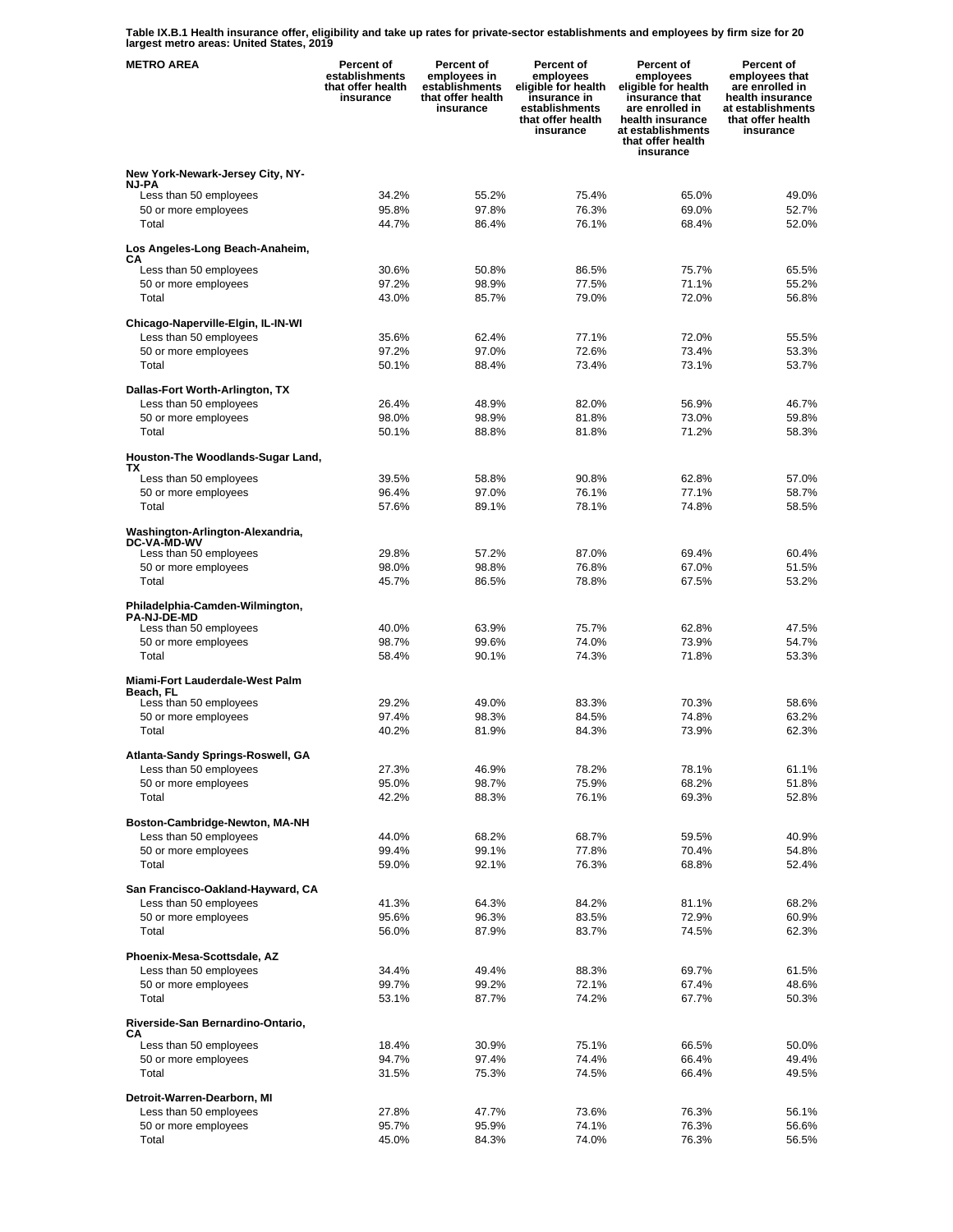**Table IX.B.1 Health insurance offer, eligibility and take up rates for private-sector establishments and employees by firm size for 20 largest metro areas: United States, 2019 (cont.)** 

| <b>METRO AREA</b>                                 | Percent of<br>establishments<br>that offer health<br>insurance | Percent of<br>employees in<br>establishments<br>that offer health<br>insurance | Percent of<br>employees<br>eligible for health<br>insurance in<br>establishments<br>that offer health<br>insurance | Percent of<br>employees<br>eligible for health<br>insurance that<br>are enrolled in<br>health insurance<br>at establishments<br>that offer health<br>insurance | Percent of<br>employees that<br>are enrolled in<br>health insurance<br>at establishments<br>that offer health<br>insurance |
|---------------------------------------------------|----------------------------------------------------------------|--------------------------------------------------------------------------------|--------------------------------------------------------------------------------------------------------------------|----------------------------------------------------------------------------------------------------------------------------------------------------------------|----------------------------------------------------------------------------------------------------------------------------|
| Seattle-Tacoma-Bellevue, WA                       |                                                                |                                                                                |                                                                                                                    |                                                                                                                                                                |                                                                                                                            |
| Less than 50 employees                            | 36.6%                                                          | 50.6%                                                                          | 84.8%                                                                                                              | 80.9%                                                                                                                                                          | 68.7%                                                                                                                      |
| 50 or more employees                              | 99.4%                                                          | 99.1%                                                                          | 80.9%                                                                                                              | 82.8%                                                                                                                                                          | 67.0%                                                                                                                      |
| Total                                             | 53.0%                                                          | 88.0%                                                                          | 81.4%                                                                                                              | 82.6%                                                                                                                                                          | 67.2%                                                                                                                      |
| Minneapolis-St. Paul-Bloomington,<br><b>MN-WI</b> |                                                                |                                                                                |                                                                                                                    |                                                                                                                                                                |                                                                                                                            |
| Less than 50 employees                            | 33.5%                                                          | 60.7%                                                                          | 71.7%                                                                                                              | 68.6%                                                                                                                                                          | 49.2%                                                                                                                      |
| 50 or more employees                              | 97.8%                                                          | 96.3%                                                                          | 78.0%                                                                                                              | 74.9%                                                                                                                                                          | 58.5%                                                                                                                      |
| Total                                             | 47.1%                                                          | 87.1%                                                                          | 76.9%                                                                                                              | 73.9%                                                                                                                                                          | 56.8%                                                                                                                      |
| San Diego-Carlsbad, CA                            |                                                                |                                                                                |                                                                                                                    |                                                                                                                                                                |                                                                                                                            |
| Less than 50 employees                            | 33.6%                                                          | 42.6%                                                                          | 83.3%                                                                                                              | 80.9%                                                                                                                                                          | 67.4%                                                                                                                      |
| 50 or more employees                              | 100.0%                                                         | 100.0%                                                                         | 85.5%                                                                                                              | 78.5%                                                                                                                                                          | 67.1%                                                                                                                      |
| Total                                             | 49.9%                                                          | 88.2%                                                                          | 85.3%                                                                                                              | 78.7%                                                                                                                                                          | 67.1%                                                                                                                      |
| Tampa-St. Petersburg-Clearwater, FL               |                                                                |                                                                                |                                                                                                                    |                                                                                                                                                                |                                                                                                                            |
| Less than 50 employees                            | 23.3% *                                                        | 52.6%                                                                          | 81.6%                                                                                                              | 81.4%                                                                                                                                                          | 66.4%                                                                                                                      |
| 50 or more employees                              | 97.8%                                                          | 97.5%                                                                          | 87.4%                                                                                                              | 76.0%                                                                                                                                                          | 66.4%                                                                                                                      |
| Total                                             | 42.0%                                                          | 90.0%                                                                          | 86.8%                                                                                                              | 76.5%                                                                                                                                                          | 66.4%                                                                                                                      |
| Denver-Aurora-Lakewood, CO                        |                                                                |                                                                                |                                                                                                                    |                                                                                                                                                                |                                                                                                                            |
| Less than 50 employees                            | 32.9%                                                          | 49.9%                                                                          | 88.2%                                                                                                              | 67.2%                                                                                                                                                          | 59.3%                                                                                                                      |
| 50 or more employees                              | 99.1%                                                          | 98.5%                                                                          | 84.3%                                                                                                              | 75.2%                                                                                                                                                          | 63.4%                                                                                                                      |
| Total                                             | 48.3%                                                          | 87.5%                                                                          | 84.8%                                                                                                              | 74.1%                                                                                                                                                          | 62.9%                                                                                                                      |
| St. Louis, MO-IL                                  |                                                                |                                                                                |                                                                                                                    |                                                                                                                                                                |                                                                                                                            |
| Less than 50 employees                            | 27.0%                                                          | 50.0%                                                                          | 69.0%                                                                                                              | 80.8%                                                                                                                                                          | 55.8%                                                                                                                      |
| 50 or more employees                              | 95.6%                                                          | 97.7%                                                                          | 80.1%                                                                                                              | 74.1%                                                                                                                                                          | 59.4%                                                                                                                      |
| Total                                             | 42.8%                                                          | 83.9%                                                                          | 78.2%                                                                                                              | 75.1%                                                                                                                                                          | 58.7%                                                                                                                      |

Source: Agency for Healthcare Research and Quality, Center for Financing, Access and Cost Trends. 2019 Medical Expenditure Panel Survey-Insurance Component.

Note: Definition of each area can be found in the Technical Notes and Survey Documentation.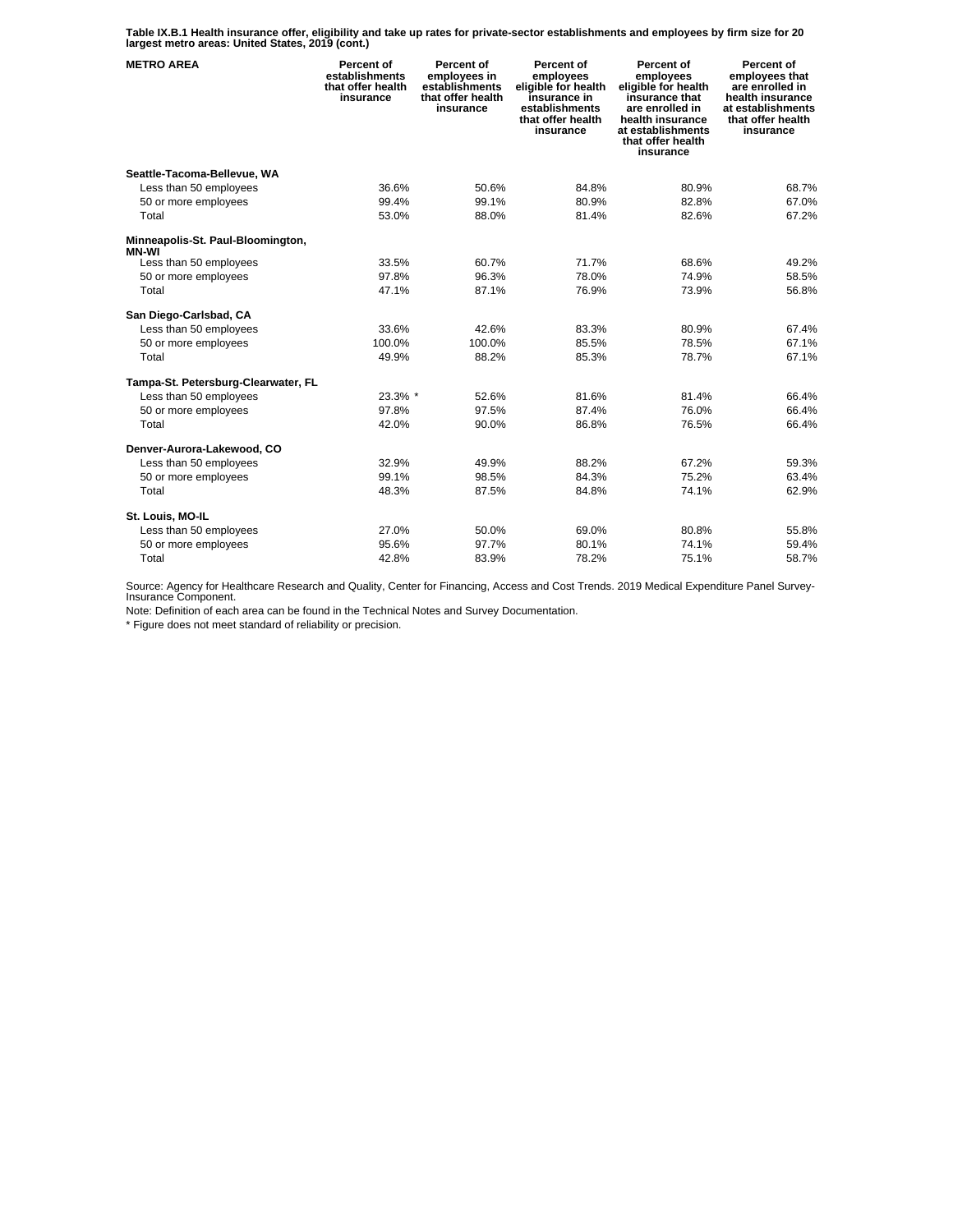**Table IX.B.1 Standard errors for health insurance offer, eligibility, take up rates for private-sector establishments and employees by firm size for 20 largest metro areas: United States, 2019** 

| <b>METRO AREA</b>                                     | Percent of<br>establishments<br>that offer health<br>insurance | Percent of<br>employees in<br>establishments<br>that offer health<br>insurance | Percent of<br>employees<br>eligible for health<br>insurance in<br>establishments<br>that offer health<br>insurance | Percent of<br>employees<br>eligible for health<br>insurance that<br>are enrolled in<br>health insurance<br>at establishments<br>that offer health<br>insurance | Percent of<br>employees that<br>are enrolled in<br>health insurance<br>at establishments<br>that offer health<br>insurance |
|-------------------------------------------------------|----------------------------------------------------------------|--------------------------------------------------------------------------------|--------------------------------------------------------------------------------------------------------------------|----------------------------------------------------------------------------------------------------------------------------------------------------------------|----------------------------------------------------------------------------------------------------------------------------|
| New York-Newark-Jersey City, NY-                      |                                                                |                                                                                |                                                                                                                    |                                                                                                                                                                |                                                                                                                            |
| <b>NJ-PA</b>                                          | 2.49%                                                          |                                                                                |                                                                                                                    |                                                                                                                                                                |                                                                                                                            |
| Less than 50 employees<br>50 or more employees        | 1.30%                                                          | 2.67%<br>0.80%                                                                 | 3.02%<br>1.68%                                                                                                     | 2.62%<br>1.61%                                                                                                                                                 | 2.76%<br>1.87%                                                                                                             |
| Total                                                 | 2.10%                                                          | 0.98%                                                                          | 1.48%                                                                                                              | 1.42%                                                                                                                                                          | 1.62%                                                                                                                      |
| Los Angeles-Long Beach-Anaheim,                       |                                                                |                                                                                |                                                                                                                    |                                                                                                                                                                |                                                                                                                            |
| CА<br>Less than 50 employees                          | 4.14%                                                          | 4.69%                                                                          | 3.12%                                                                                                              | 3.31%                                                                                                                                                          | 3.88%                                                                                                                      |
| 50 or more employees                                  | 1.44%                                                          | 0.64%                                                                          | 2.86%                                                                                                              | 2.49%                                                                                                                                                          | 2.98%                                                                                                                      |
| Total                                                 | 3.61%                                                          | 1.61%                                                                          | 2.47%                                                                                                              | 2.13%                                                                                                                                                          | 2.59%                                                                                                                      |
| Chicago-Naperville-Elgin, IL-IN-WI                    |                                                                |                                                                                |                                                                                                                    |                                                                                                                                                                |                                                                                                                            |
| Less than 50 employees                                | 3.60%                                                          | 3.35%                                                                          | 3.16%                                                                                                              | 2.79%                                                                                                                                                          | 3.33%                                                                                                                      |
| 50 or more employees<br>Total                         | 1.18%<br>2.87%                                                 | 1.51%<br>1.42%                                                                 | 3.29%<br>2.78%                                                                                                     | 1.69%<br>1.47%                                                                                                                                                 | 2.78%<br>2.37%                                                                                                             |
|                                                       |                                                                |                                                                                |                                                                                                                    |                                                                                                                                                                |                                                                                                                            |
| Dallas-Fort Worth-Arlington, TX                       |                                                                |                                                                                |                                                                                                                    |                                                                                                                                                                |                                                                                                                            |
| Less than 50 employees<br>50 or more employees        | 4.77%<br>0.98%                                                 | 5.55%<br>0.62%                                                                 | 3.88%<br>2.55%                                                                                                     | 6.80%<br>2.15%                                                                                                                                                 | 5.52%<br>2.86%                                                                                                             |
| Total                                                 | 4.07%                                                          | 1.52%                                                                          | 2.30%                                                                                                              | 2.14%                                                                                                                                                          | 2.64%                                                                                                                      |
| Houston-The Woodlands-Sugar Land,                     |                                                                |                                                                                |                                                                                                                    |                                                                                                                                                                |                                                                                                                            |
| ТX                                                    |                                                                |                                                                                |                                                                                                                    |                                                                                                                                                                |                                                                                                                            |
| Less than 50 employees                                | 6.92%<br>1.50%                                                 | 6.13%<br>1.60%                                                                 | 2.34%<br>4.70%                                                                                                     | 6.26%<br>2.67%                                                                                                                                                 | 5.90%<br>4.99%                                                                                                             |
| 50 or more employees<br>Total                         | 5.00%                                                          | 1.96%                                                                          | 4.16%                                                                                                              | 2.52%                                                                                                                                                          | 4.37%                                                                                                                      |
| Washington-Arlington-Alexandria,                      |                                                                |                                                                                |                                                                                                                    |                                                                                                                                                                |                                                                                                                            |
| DC-VA-MD-WV<br>Less than 50 employees                 | 3.77%                                                          | 4.36%                                                                          | 2.42%                                                                                                              | 2.63%                                                                                                                                                          | 2.90%                                                                                                                      |
| 50 or more employees                                  | 0.96%                                                          | 0.55%                                                                          | 2.77%                                                                                                              | 2.34%                                                                                                                                                          | 2.87%                                                                                                                      |
| Total                                                 | 3.56%                                                          | 1.67%                                                                          | 2.31%                                                                                                              | 1.92%                                                                                                                                                          | 2.39%                                                                                                                      |
| Philadelphia-Camden-Wilmington,<br><b>PA-NJ-DE-MD</b> |                                                                |                                                                                |                                                                                                                    |                                                                                                                                                                |                                                                                                                            |
| Less than 50 employees                                | 4.74%                                                          | 5.26%                                                                          | 4.14%                                                                                                              | 3.60%                                                                                                                                                          | 3.81%                                                                                                                      |
| 50 or more employees<br>Total                         | 0.82%<br>3.75%                                                 | 0.27%<br>1.52%                                                                 | 2.47%<br>2.16%                                                                                                     | 1.98%<br>1.83%                                                                                                                                                 | 2.63%<br>2.27%                                                                                                             |
|                                                       |                                                                |                                                                                |                                                                                                                    |                                                                                                                                                                |                                                                                                                            |
| Miami-Fort Lauderdale-West Palm<br>Beach, FL          |                                                                |                                                                                |                                                                                                                    |                                                                                                                                                                |                                                                                                                            |
| Less than 50 employees                                | 4.88%                                                          | 5.91%                                                                          | 4.83%                                                                                                              | 4.73%                                                                                                                                                          | 5.34%                                                                                                                      |
| 50 or more employees                                  | 1.74%                                                          | 1.51%                                                                          | 3.14%                                                                                                              | 4.24%                                                                                                                                                          | 5.13%                                                                                                                      |
| Total                                                 | 4.47%                                                          | 2.91%                                                                          | 2.70%                                                                                                              | 3.58%                                                                                                                                                          | 4.28%                                                                                                                      |
| Atlanta-Sandy Springs-Roswell, GA                     |                                                                |                                                                                |                                                                                                                    |                                                                                                                                                                |                                                                                                                            |
| Less than 50 employees<br>50 or more employees        | 5.36%<br>2.12%                                                 | 6.67%<br>0.76%                                                                 | 5.53%<br>3.44%                                                                                                     | 4.61%<br>4.71%                                                                                                                                                 | 5.80%<br>4.52%                                                                                                             |
| Total                                                 | 4.41%                                                          | 1.91%                                                                          | 3.14%                                                                                                              | 4.28%                                                                                                                                                          | 4.15%                                                                                                                      |
| Boston-Cambridge-Newton, MA-NH                        |                                                                |                                                                                |                                                                                                                    |                                                                                                                                                                |                                                                                                                            |
| Less than 50 employees                                | 5.92%                                                          | 4.65%                                                                          | 5.18%                                                                                                              | 3.30%                                                                                                                                                          | 3.98%                                                                                                                      |
| 50 or more employees                                  | 0.38%                                                          | 0.88%                                                                          | 2.99%                                                                                                              | 2.36%                                                                                                                                                          | 3.33%                                                                                                                      |
| Total                                                 | 4.57%                                                          | 1.34%                                                                          | 2.62%                                                                                                              | 2.06%                                                                                                                                                          | 2.82%                                                                                                                      |
| San Francisco-Oakland-Hayward, CA                     |                                                                |                                                                                |                                                                                                                    |                                                                                                                                                                |                                                                                                                            |
| Less than 50 employees                                | 8.07%                                                          | 6.81%                                                                          | 5.23%                                                                                                              | 4.10%                                                                                                                                                          | 4.99%                                                                                                                      |
| 50 or more employees                                  | 2.44%                                                          | 2.38%                                                                          | 4.38%                                                                                                              | 4.87%                                                                                                                                                          | 5.34%                                                                                                                      |
| Total                                                 | 6.65%                                                          | 2.71%                                                                          | 3.67%                                                                                                              | 4.00%                                                                                                                                                          | 4.43%                                                                                                                      |
| Phoenix-Mesa-Scottsdale, AZ                           |                                                                |                                                                                |                                                                                                                    |                                                                                                                                                                |                                                                                                                            |
| Less than 50 employees<br>50 or more employees        | 5.62%<br>0.24%                                                 | 5.60%<br>0.75%                                                                 | 4.19%<br>5.03%                                                                                                     | 4.45%<br>3.31%                                                                                                                                                 | 5.21%<br>5.19%                                                                                                             |
| Total                                                 | 4.14%                                                          | 1.84%                                                                          | 4.52%                                                                                                              | 2.88%                                                                                                                                                          | 4.65%                                                                                                                      |
| Riverside-San Bernardino-Ontario,                     |                                                                |                                                                                |                                                                                                                    |                                                                                                                                                                |                                                                                                                            |
| CА<br>Less than 50 employees                          | 5.26%                                                          | 7.71%                                                                          | 11.71%                                                                                                             | 6.23%                                                                                                                                                          | 8.29%                                                                                                                      |
| 50 or more employees                                  | 3.14%                                                          | 1.62%                                                                          | 5.68%                                                                                                              | 8.29%                                                                                                                                                          | 7.25%                                                                                                                      |
| Total                                                 | 5.65%                                                          | 5.26%                                                                          | 5.15%                                                                                                              | 7.20%                                                                                                                                                          | 6.36%                                                                                                                      |
| Detroit-Warren-Dearborn, MI                           |                                                                |                                                                                |                                                                                                                    |                                                                                                                                                                |                                                                                                                            |
| Less than 50 employees                                | 5.25%                                                          | 5.81%                                                                          | 6.18%                                                                                                              | 3.31%                                                                                                                                                          | 5.56%                                                                                                                      |
| 50 or more employees                                  | 2.05%                                                          | 2.18%                                                                          | 6.49%                                                                                                              | 2.16%                                                                                                                                                          | 5.33%                                                                                                                      |
| Total                                                 | 4.30%                                                          | 2.76%                                                                          | 5.67%                                                                                                              | 1.92%                                                                                                                                                          | 4.67%                                                                                                                      |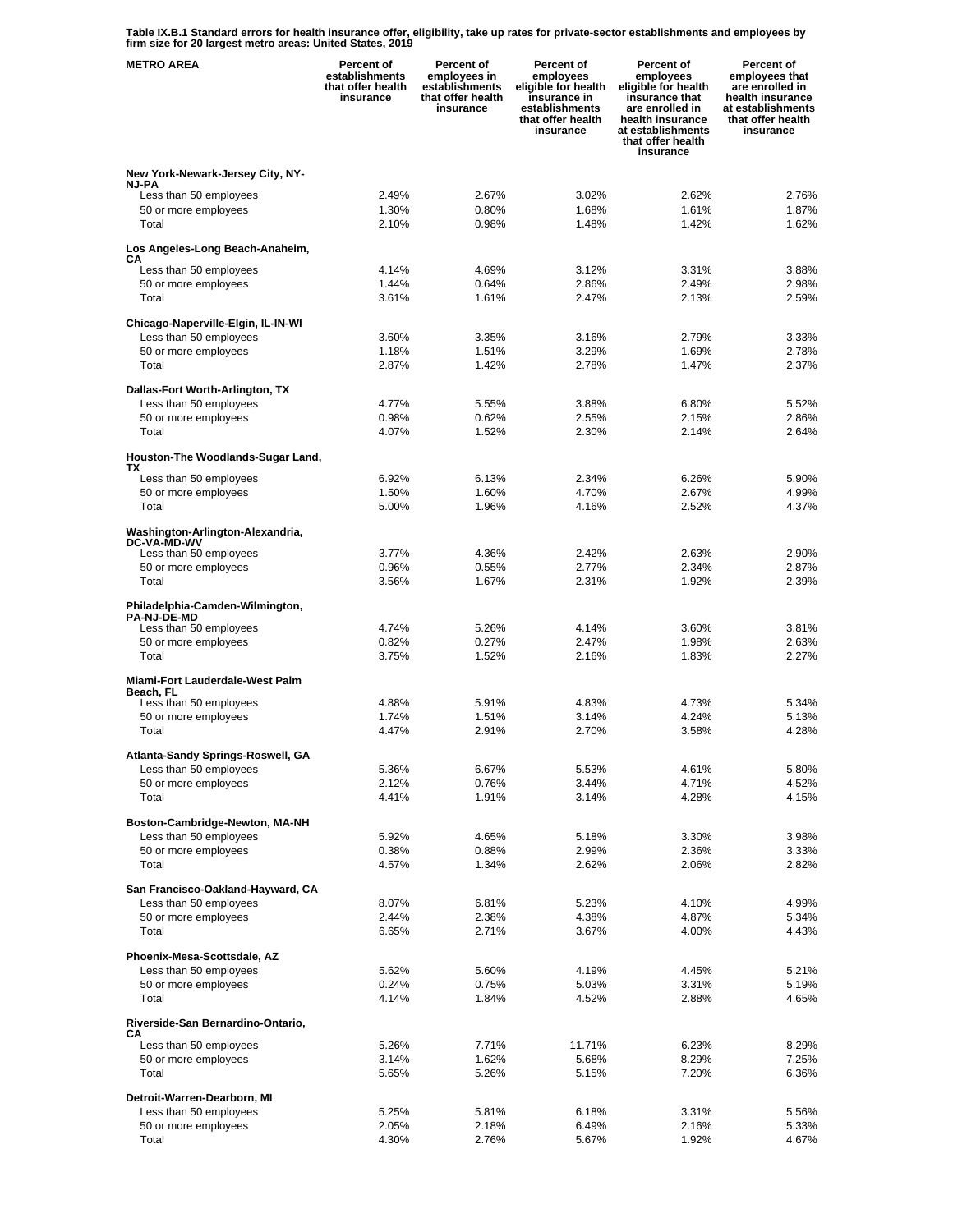**Table IX.B.1 Standard errors for health insurance offer, eligibility, take up rates for private-sector establishments and employees by firm size for 20 largest metro areas: United States, 2019 (cont.)** 

| <b>METRO AREA</b>                                 | Percent of<br>establishments<br>that offer health<br>insurance | Percent of<br>employees in<br>establishments<br>that offer health<br>insurance | Percent of<br>employees<br>eligible for health<br>insurance in<br>establishments<br>that offer health<br>insurance | Percent of<br>employees<br>eligible for health<br>insurance that<br>are enrolled in<br>health insurance<br>at establishments<br>that offer health<br>insurance | Percent of<br>employees that<br>are enrolled in<br>health insurance<br>at establishments<br>that offer health<br>insurance |
|---------------------------------------------------|----------------------------------------------------------------|--------------------------------------------------------------------------------|--------------------------------------------------------------------------------------------------------------------|----------------------------------------------------------------------------------------------------------------------------------------------------------------|----------------------------------------------------------------------------------------------------------------------------|
| Seattle-Tacoma-Bellevue, WA                       |                                                                |                                                                                |                                                                                                                    |                                                                                                                                                                |                                                                                                                            |
| Less than 50 employees                            | 5.77%                                                          | 5.55%                                                                          | 4.09%                                                                                                              | 3.59%                                                                                                                                                          | 4.86%                                                                                                                      |
| 50 or more employees                              | 0.44%                                                          | 0.84%                                                                          | 3.59%                                                                                                              | 2.70%                                                                                                                                                          | 4.32%                                                                                                                      |
| Total                                             | 4.52%                                                          | 1.93%                                                                          | 3.16%                                                                                                              | 2.40%                                                                                                                                                          | 3.80%                                                                                                                      |
| Minneapolis-St. Paul-Bloomington,<br><b>MN-WI</b> |                                                                |                                                                                |                                                                                                                    |                                                                                                                                                                |                                                                                                                            |
| Less than 50 employees                            | 4.68%                                                          | 5.22%                                                                          | 3.68%                                                                                                              | 4.32%                                                                                                                                                          | 3.25%                                                                                                                      |
| 50 or more employees                              | 1.08%                                                          | 2.07%                                                                          | 2.67%                                                                                                              | 1.93%                                                                                                                                                          | 2.80%                                                                                                                      |
| Total                                             | 3.89%                                                          | 2.00%                                                                          | 2.30%                                                                                                              | 1.77%                                                                                                                                                          | 2.37%                                                                                                                      |
| San Diego-Carlsbad, CA                            |                                                                |                                                                                |                                                                                                                    |                                                                                                                                                                |                                                                                                                            |
| Less than 50 employees                            | 10.07%                                                         | 9.24%                                                                          | 5.83%                                                                                                              | 3.50%                                                                                                                                                          | 4.89%                                                                                                                      |
| 50 or more employees                              | 0.00%                                                          | 0.00%                                                                          | 5.37%                                                                                                              | 5.55%                                                                                                                                                          | 8.55%                                                                                                                      |
| Total                                             | 8.24%                                                          | 3.81%                                                                          | 4.90%                                                                                                              | 4.99%                                                                                                                                                          | 7.71%                                                                                                                      |
| Tampa-St. Petersburg-Clearwater, FL               |                                                                |                                                                                |                                                                                                                    |                                                                                                                                                                |                                                                                                                            |
| Less than 50 employees                            | $8.06\%$ *                                                     | 14.57%                                                                         | 3.77%                                                                                                              | 2.98%                                                                                                                                                          | 4.23%                                                                                                                      |
| 50 or more employees                              | 1.79%                                                          | 1.88%                                                                          | 4.08%                                                                                                              | 6.06%                                                                                                                                                          | 7.28%                                                                                                                      |
| Total                                             | 7.40%                                                          | 2.97%                                                                          | 3.75%                                                                                                              | 5.45%                                                                                                                                                          | 6.58%                                                                                                                      |
| Denver-Aurora-Lakewood, CO                        |                                                                |                                                                                |                                                                                                                    |                                                                                                                                                                |                                                                                                                            |
| Less than 50 employees                            | 5.59%                                                          | 5.70%                                                                          | 3.88%                                                                                                              | 4.97%                                                                                                                                                          | 4.94%                                                                                                                      |
| 50 or more employees                              | 0.74%                                                          | 1.07%                                                                          | 2.73%                                                                                                              | 2.41%                                                                                                                                                          | 3.56%                                                                                                                      |
| Total                                             | 4.46%                                                          | 2.09%                                                                          | 2.40%                                                                                                              | 2.27%                                                                                                                                                          | 3.19%                                                                                                                      |
| St. Louis, MO-IL                                  |                                                                |                                                                                |                                                                                                                    |                                                                                                                                                                |                                                                                                                            |
| Less than 50 employees                            | 4.59%                                                          | 5.50%                                                                          | 5.17%                                                                                                              | 3.44%                                                                                                                                                          | 5.22%                                                                                                                      |
| 50 or more employees                              | 2.09%                                                          | 1.32%                                                                          | 3.00%                                                                                                              | 2.35%                                                                                                                                                          | 2.93%                                                                                                                      |
| Total                                             | 4.10%                                                          | 2.31%                                                                          | 2.66%                                                                                                              | 2.08%                                                                                                                                                          | 2.58%                                                                                                                      |

Source: Agency for Healthcare Research and Quality, Center for Financing, Access and Cost Trends. 2019 Medical Expenditure Panel Survey-Insurance Component.

Note: Definition of each area can be found in the Technical Notes and Survey Documentation.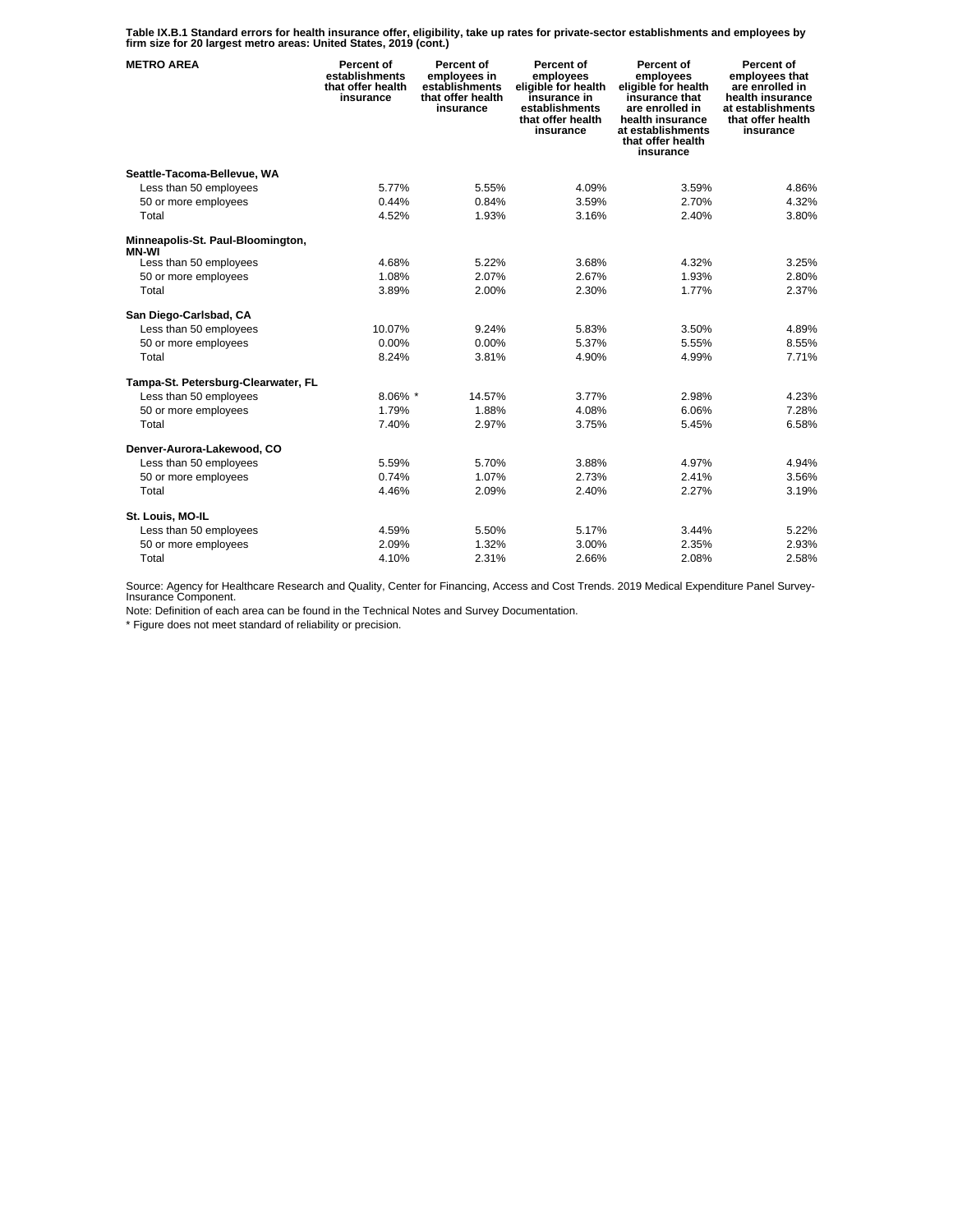**Table IX.B.2 Average total premiums and employee contributions (in dollars) for private-sector establishments by firm size for 20 largest metro areas: United States, 2019** 

| <b>METRO AREA</b>                                           | Single<br>premium | Single<br>contribution | Employee-<br>plus-one<br>premium | Employee-<br>plus-one<br>contribution | Family<br>premium | Family<br>contribution |
|-------------------------------------------------------------|-------------------|------------------------|----------------------------------|---------------------------------------|-------------------|------------------------|
| New York-Newark-Jersey City, NY-<br><b>NJ-PA</b>            |                   |                        |                                  |                                       |                   |                        |
| Less than 50 employees                                      | 8,212             | 1,505                  | 17,955                           | 3,302                                 | 22,982            | 5,828                  |
| 50 or more employees                                        | 7,911             | 1,703                  | 15,502                           | 3,617                                 | 23,093            | 5,313                  |
| Total                                                       | 7,966             | 1,667                  | 15,871                           | 3,569                                 | 23,079            | 5,378                  |
| Los Angeles-Long Beach-Anaheim,<br>CА                       |                   |                        |                                  |                                       |                   |                        |
| Less than 50 employees                                      | 6,903             | 1,040                  | 11,653                           | 3,663                                 | 19,977            | 6,184                  |
| 50 or more employees                                        | 7,089             | 1,558                  | 13,512                           | 4,116                                 | 20,622            | 6,727                  |
| Total                                                       | 7,048             | 1,443                  | 13,238                           | 4,049                                 | 20,530            | 6,649                  |
| Chicago-Naperville-Elgin, IL-IN-WI                          |                   |                        |                                  |                                       |                   |                        |
| Less than 50 employees<br>50 or more employees              | 7,774<br>7,241    | 2,178<br>1,588         | 14,999<br>14,050                 | 4.669<br>3,827                        | 20,836<br>21,098  | 7,485<br>5,291         |
| Total                                                       | 7,336             | 1,693                  | 14,228                           | 3,985                                 | 21,049            | 5,703                  |
|                                                             |                   |                        |                                  |                                       |                   |                        |
| Dallas-Fort Worth-Arlington, TX<br>Less than 50 employees   | 7,123             | 1,366                  | 16,083                           | 6,242                                 | 16,776            | 5,955 *                |
| 50 or more employees                                        | 7,378             | 1,555                  | 14,464                           | 3,976                                 | 21,531            | 5,853                  |
| Total                                                       | 7,353             | 1,536                  | 14,566                           | 4,119                                 | 21,118            | 5,862                  |
| Houston-The Woodlands-Sugar Land,<br>TХ                     |                   |                        |                                  |                                       |                   |                        |
| Less than 50 employees                                      | 7,441             | 2,309                  | 14,161                           | 7,405                                 | 24,298            | 9,656                  |
| 50 or more employees                                        | 7,142             | 1,497                  | 15,143                           | 3,949                                 | 22,333            | 6,454                  |
| Total                                                       | 7,184             | 1,613                  | 15,031                           | 4,344                                 | 22,587            | 6,869                  |
| Washington-Arlington-Alexandria,<br><b>DC-VA-MD-WV</b>      |                   |                        |                                  |                                       |                   |                        |
| Less than 50 employees                                      | 6,744             | 1,612                  | 12,891                           | 4.460                                 | 19,493            | 6.488                  |
| 50 or more employees<br>Total                               | 7,141             | 1,590                  | 14,108<br>13,870                 | 4,284                                 | 21,001            | 6,872<br>6,785         |
|                                                             | 7,051             | 1,595                  |                                  | 4,318                                 | 20,659            |                        |
| Philadelphia-Camden-Wilmington,<br><b>PA-NJ-DE-MD</b>       |                   |                        |                                  |                                       |                   |                        |
| Less than 50 employees                                      | 8,308             | 1,522                  | 13,684                           | 3,787                                 | 24,426            | 6,452                  |
| 50 or more employees<br>Total                               | 7,294<br>7,483    | 1,519<br>1,520         | 14,851<br>14,694                 | 3,899<br>3,884                        | 20,095<br>20,745  | 5,479<br>5,625         |
|                                                             |                   |                        |                                  |                                       |                   |                        |
| Miami-Fort Lauderdale-West Palm<br>Beach, FL                |                   |                        |                                  |                                       |                   |                        |
| Less than 50 employees                                      | 7,946             | 1,517                  | 14,264                           | $3,077$ *                             | 24,849            | 8,161                  |
| 50 or more employees<br>Total                               | 6,633<br>6,888    | 1,360<br>1,391         | 13,203<br>13,319                 | 3,767<br>3,691                        | 20,538<br>21,558  | 5,870<br>6.412         |
|                                                             |                   |                        |                                  |                                       |                   |                        |
| Atlanta-Sandy Springs-Roswell, GA<br>Less than 50 employees |                   |                        |                                  |                                       |                   | 7,410                  |
| 50 or more employees                                        | 6,584<br>6,583    | 1,685<br>1,300         | 16,271<br>13,020                 | $3,096$ *<br>3,926                    | 14,907<br>19,735  | 5,921                  |
| Total                                                       | 6,583             | 1,348                  | 13,534                           | 3,795                                 | 19,278            | 6,062                  |
| Boston-Cambridge-Newton, MA-NH                              |                   |                        |                                  |                                       |                   |                        |
| Less than 50 employees                                      | 7,828             | 1,502                  | 16,221                           | 4,163                                 | 23,861            | 5,164                  |
| 50 or more employees                                        | 7,316             | 1,800                  | 14,597                           | 3,626                                 | 20,849            | 5,346                  |
| Total                                                       | 7,392             | 1,756                  | 14,804                           | 3,694                                 | 21,163            | 5,327                  |
| San Francisco-Oakland-Hayward, CA                           |                   |                        |                                  |                                       |                   |                        |
| Less than 50 employees<br>50 or more employees              | 6,449             | $1,775$ *              | 23,715                           | 4,171                                 | 23,122<br>21,090  | 8,217                  |
| Total                                                       | 7,216<br>7,028    | 1,190<br>1,333         | 15,807<br>16,730                 | 3,274<br>3,379                        | 21,498            | 4,526<br>5,268         |
| Phoenix-Mesa-Scottsdale, AZ                                 |                   |                        |                                  |                                       |                   |                        |
| Less than 50 employees                                      | 5,964             | 1,468                  | 11,193                           | 3,712                                 | 18,106            | 7,030                  |
| 50 or more employees                                        | 6,578             | 1,486                  | 13,254                           | 4,071                                 | 21,145            | 5,710                  |
| Total                                                       | 6,454             | 1,482                  | 13,101                           | 4,044                                 | 20,781            | 5,868                  |
| Riverside-San Bernardino-Ontario,<br>CА                     |                   |                        |                                  |                                       |                   |                        |
| Less than 50 employees                                      | 8,528             | $2,567$ *              | 21,130                           | $1,858$ *                             | 24,239            | 4,494 *                |
| 50 or more employees<br>Total                               | 7,268             | 935                    | 14,750                           | 3,110                                 | 21,253            | 4,825                  |
|                                                             | 7,477             | 1,206                  | 15,593                           | 2,945                                 | 21,483            | 4,800                  |
| Detroit-Warren-Dearborn, MI                                 |                   |                        |                                  |                                       |                   |                        |
| Less than 50 employees<br>50 or more employees              | 6,184<br>6,715    | 804<br>1,424           | 13,322<br>15,675                 | 4,376<br>2,461                        | 15,715<br>22,060  | 2,820<br>3,176         |
| Total                                                       | 6,628             | 1,322                  | 15,483                           | 2,617                                 | 21,258            | 3,131                  |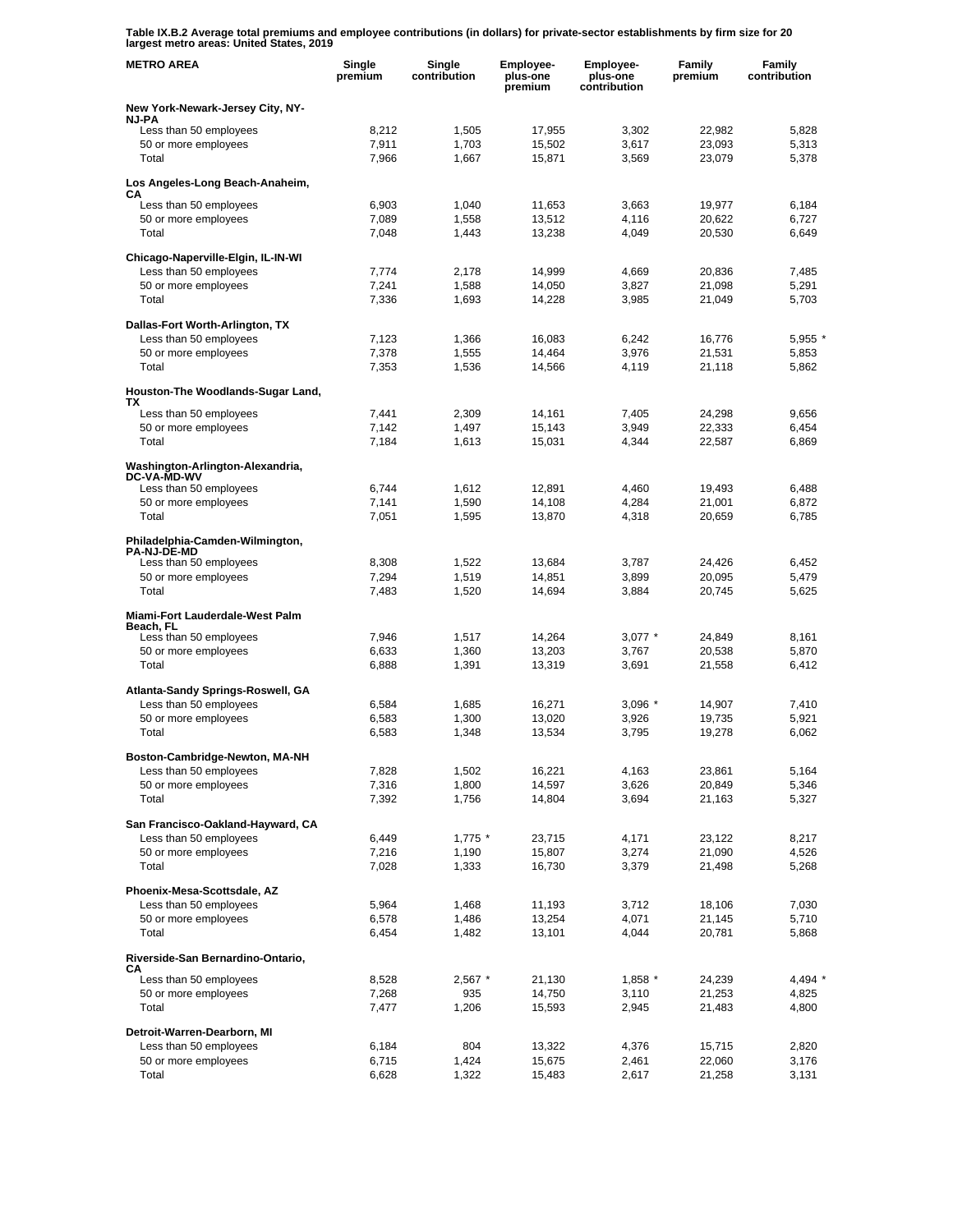**Table IX.B.2 Average total premiums and employee contributions (in dollars) for private-sector establishments by firm size for 20 largest metro areas: United States, 2019 (cont.)** 

| <b>METRO AREA</b>                          | Single<br>premium | Single<br>contribution | <b>Employee-</b><br>plus-one<br>premium | <b>Employee-</b><br>plus-one<br>contribution | Family<br>premium | Family<br>contribution |
|--------------------------------------------|-------------------|------------------------|-----------------------------------------|----------------------------------------------|-------------------|------------------------|
| Seattle-Tacoma-Bellevue, WA                |                   |                        |                                         |                                              |                   |                        |
| Less than 50 employees                     | 6,216             | 656                    | 11,752                                  | $2,634$ *                                    | 16,949            | 7,481 *                |
| 50 or more employees                       | 7.133             | 929                    | 14.037                                  | 2.328                                        | 20.522            | 3,853                  |
| Total                                      | 6,983             | 884                    | 13,921                                  | 2,344                                        | 20,080            | 4,301                  |
| Minneapolis-St. Paul-Bloomington,<br>MN-WI |                   |                        |                                         |                                              |                   |                        |
| Less than 50 employees                     | 6,778             | 1,488                  | 14,342                                  | 3,635                                        | 17,690            | 5,222                  |
| 50 or more employees                       | 6,945             | 1,346                  | 14.471                                  | 4,279                                        | 21,196            | 5,714                  |
| Total                                      | 6,915             | 1,371                  | 14,457                                  | 4,210                                        | 20,661            | 5,639                  |
| San Diego-Carlsbad, CA                     |                   |                        |                                         |                                              |                   |                        |
| Less than 50 employees                     | 5,951             | 855                    | 11,516                                  | 7,614                                        | 14,982            | 5,831                  |
| 50 or more employees                       | 6,070             | $1,042$ *              | 13,436                                  | 4,576                                        | 20.198            | 5,658                  |
| Total                                      | 6,059             | $1,023$ *              | 13,268                                  | 4,843                                        | 19,563            | 5,679                  |
| Tampa-St. Petersburg-Clearwater, FL        |                   |                        |                                         |                                              |                   |                        |
| Less than 50 employees                     | 4,526             | 951                    | 9,010                                   | 3,058                                        | 15,549            | 4,462                  |
| 50 or more employees                       | 6,970             | 1,346                  | 14,145                                  | 6,093                                        | 18,856            | 8,597                  |
| Total                                      | 6,741             | 1,309                  | 13,682                                  | 5,819                                        | 18,462            | 8,104                  |
| Denver-Aurora-Lakewood, CO                 |                   |                        |                                         |                                              |                   |                        |
| Less than 50 employees                     | 6,459             | 1,321                  | 13.855                                  | $6.552*$                                     | 18.314            | 4.844 *                |
| 50 or more employees                       | 6,637             | 1,595                  | 14,146                                  | 3,885                                        | 20,528            | 6,276                  |
| Total                                      | 6,611             | 1,555                  | 14,117                                  | 4.147                                        | 20,348            | 6.159                  |
| St. Louis, MO-IL                           |                   |                        |                                         |                                              |                   |                        |
| Less than 50 employees                     | 6,213             | $1,102$ *              | 10.769                                  | 3,219                                        | 15,933            | 7,078                  |
| 50 or more employees                       | 6,856             | 1,438                  | 14,101                                  | 4,017                                        | 21,235            | 7,593                  |
| Total                                      | 6,743             | 1,379                  | 13,543                                  | 3,883                                        | 20,509            | 7,522                  |

Source: Agency for Healthcare Research and Quality, Center for Financing, Access and Cost Trends. 2019 Medical Expenditure Panel Survey-Insurance Component.

Note: Definition of each area can be found in the Technical Notes and Survey Documentation.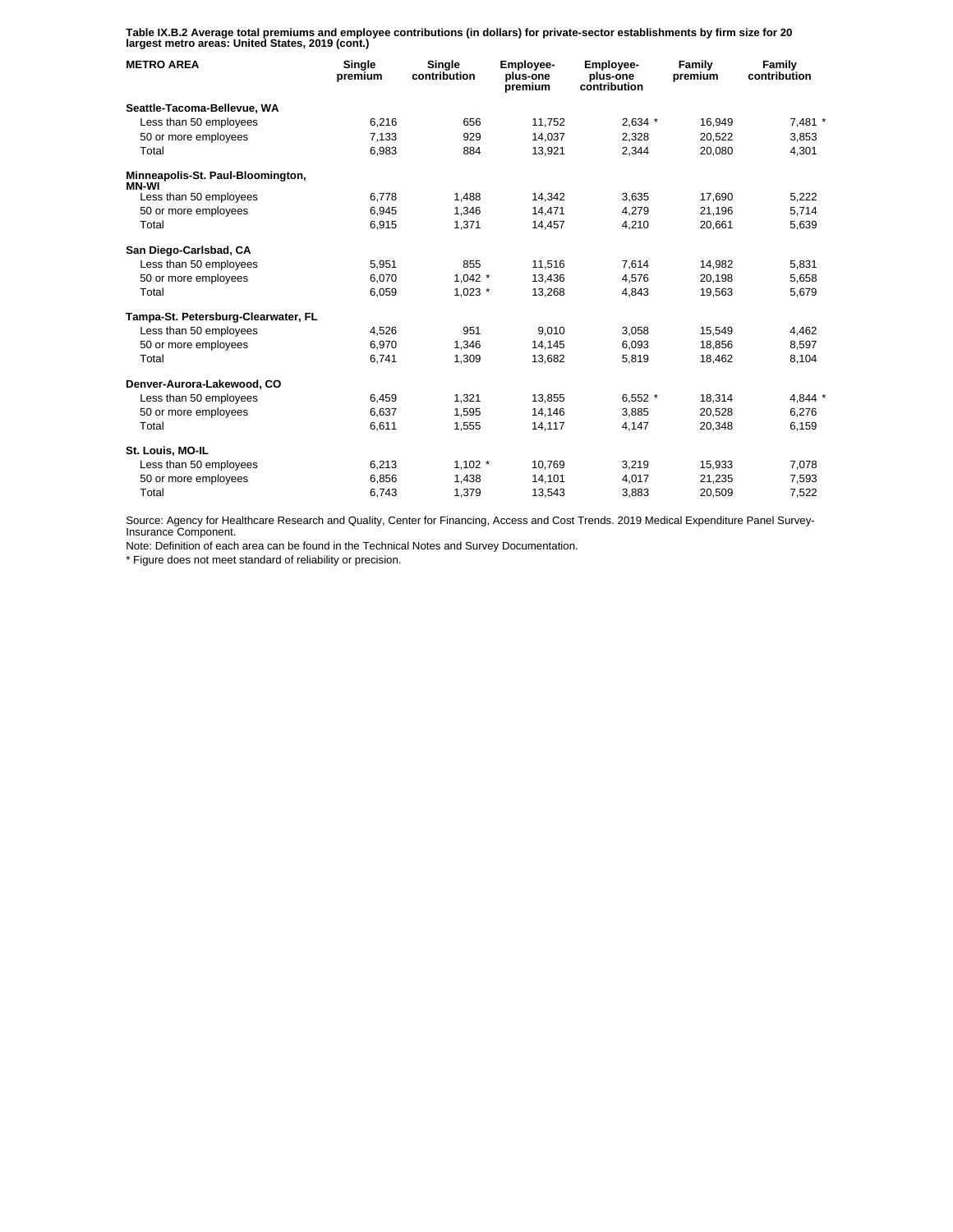**Table IX.B.2 Standard errors for average total premiums and employee contributions (in dollars) for private-sector establishments by firm size for 20 largest metro areas: United States, 2019** 

| <b>METRO AREA</b>                                           | Single<br>premium | Single<br>contribution | <b>Employee-</b><br>plus-one<br>premium | Employee-<br>plus-one<br>contribution | Family<br>premium | Family<br>contribution |
|-------------------------------------------------------------|-------------------|------------------------|-----------------------------------------|---------------------------------------|-------------------|------------------------|
| New York-Newark-Jersey City, NY-<br><b>NJ-PA</b>            |                   |                        |                                         |                                       |                   |                        |
| Less than 50 employees                                      | 316               | 156                    | 1,366                                   | 682                                   | 954               | 788                    |
| 50 or more employees                                        | 189               | 88                     | 361                                     | 220                                   | 603               | 273                    |
| Total                                                       | 165               | 77                     | 388                                     | 214                                   | 540               | 260                    |
| Los Angeles-Long Beach-Anaheim,<br>CА                       |                   |                        |                                         |                                       |                   |                        |
| Less than 50 employees                                      | 499               | 211                    | 1,130                                   | 671                                   | 1,116             | 1,106                  |
| 50 or more employees                                        | 219               | 90                     | 494                                     | 419                                   | 819               | 529                    |
| Total                                                       | 204               | 86                     | 454                                     | 370                                   | 719               | 479                    |
| Chicago-Naperville-Elgin, IL-IN-WI                          |                   |                        |                                         |                                       |                   |                        |
| Less than 50 employees                                      | 379<br>127        | 338                    | 697                                     | 691                                   | 992               | 1,420                  |
| 50 or more employees<br>Total                               | 124               | 107<br>108             | 323<br>294                              | 261<br>249                            | 364<br>351        | 264<br>349             |
|                                                             |                   |                        |                                         |                                       |                   |                        |
| Dallas-Fort Worth-Arlington, TX                             |                   |                        |                                         |                                       |                   |                        |
| Less than 50 employees<br>50 or more employees              | 533<br>299        | 312<br>92              | 1,649<br>506                            | 1,356<br>253                          | 1,795<br>722      | 2,283<br>350           |
| Total                                                       | 274               | 89                     | 486                                     | 255                                   | 694               | 375                    |
| Houston-The Woodlands-Sugar Land,                           |                   |                        |                                         |                                       |                   |                        |
| TХ                                                          |                   |                        |                                         |                                       |                   |                        |
| Less than 50 employees<br>50 or more employees              | 570<br>277        | 333<br>110             | 1,157<br>637                            | 570<br>295                            | 2,632<br>1,450    | 1,820<br>472           |
| Total                                                       | 253               | 114                    | 582                                     | 289                                   | 1,327             | 456                    |
| Washington-Arlington-Alexandria,<br><b>DC-VA-MD-WV</b>      |                   |                        |                                         |                                       |                   |                        |
| Less than 50 employees                                      | 263               | 222                    | 927                                     | 649                                   | 920               | 880                    |
| 50 or more employees                                        | 191               | 95                     | 452                                     | 288                                   | 447               | 483                    |
| Total                                                       | 158               | 89                     | 404                                     | 266                                   | 406               | 423                    |
| Philadelphia-Camden-Wilmington,<br><b>PA-NJ-DE-MD</b>       |                   |                        |                                         |                                       |                   |                        |
| Less than 50 employees                                      | 444               | 305                    | 826                                     | 814                                   | 1,891             | 1,193                  |
| 50 or more employees<br>Total                               | 222<br>205        | 86<br>90               | 568<br>505                              | 247<br>240                            | 1,030<br>931      | 381<br>375             |
| Miami-Fort Lauderdale-West Palm                             |                   |                        |                                         |                                       |                   |                        |
| Beach, FL                                                   |                   |                        |                                         |                                       |                   |                        |
| Less than 50 employees                                      | 779               | 269                    | 1,946                                   | $957 *$                               | 4,386             | 2,183                  |
| 50 or more employees<br>Total                               | 273<br>265        | 127<br>116             | 670<br>619                              | 372<br>347                            | 940<br>1,272      | 874<br>906             |
|                                                             |                   |                        |                                         |                                       |                   |                        |
| Atlanta-Sandy Springs-Roswell, GA<br>Less than 50 employees | 523               |                        |                                         |                                       |                   |                        |
| 50 or more employees                                        | 244               | 382<br>129             | 1,614<br>650                            | $1,227$ *<br>254                      | 2,051<br>507      | 1,783<br>325           |
| Total                                                       | 223               | 122                    | 657                                     | 302                                   | 544               | 340                    |
|                                                             |                   |                        |                                         |                                       |                   |                        |
| Boston-Cambridge-Newton, MA-NH<br>Less than 50 employees    | 290               | 266                    | 1,107                                   | 636                                   | 1,336             | 1,445                  |
| 50 or more employees                                        | 187               | 83                     | 552                                     | 197                                   | 496               | 231                    |
| Total                                                       | 166               | 81                     | 506                                     | 191                                   | 485               | 257                    |
| San Francisco-Oakland-Hayward, CA                           |                   |                        |                                         |                                       |                   |                        |
| Less than 50 employees                                      | 402               | 651 *                  | 5,764                                   | 1,230                                 | 2,713             | 2,051                  |
| 50 or more employees                                        | 436               | 249                    | 1,606                                   | 529                                   | 3,130             | 1,352                  |
| Total                                                       | 349               | 255                    | 1,629                                   | 494                                   | 2,617             | 1,299                  |
| Phoenix-Mesa-Scottsdale, AZ                                 |                   |                        |                                         |                                       |                   |                        |
| Less than 50 employees                                      | 445               | 294                    | 1,035                                   | 886                                   | 2,175             | 1,682                  |
| 50 or more employees<br>Total                               | 218<br>194        | 83<br>89               | 615<br>574                              | 420<br>395                            | 809<br>757        | 387<br>401             |
| Riverside-San Bernardino-Ontario,                           |                   |                        |                                         |                                       |                   |                        |
| CА                                                          |                   |                        |                                         |                                       |                   |                        |
| Less than 50 employees<br>50 or more employees              | 1,051<br>875      | $1,011$ *<br>145       | 2,640<br>1,456                          | $1,285$ *<br>321                      | 2,127<br>1,651    | $2,096$ *<br>814       |
| Total                                                       | 719               | 247                    | 1,334                                   | 342                                   | 1,508             | 767                    |
| Detroit-Warren-Dearborn, MI                                 |                   |                        |                                         |                                       |                   |                        |
| Less than 50 employees                                      | 544               | 198                    | 1,417                                   | 792                                   | 745               | 681                    |
| 50 or more employees                                        | 314               | 149                    | 1,624                                   | 540                                   | 1,741             | 803                    |
| Total                                                       | 279               | 130                    | 1,523                                   | 520                                   | 1,687             | 700                    |